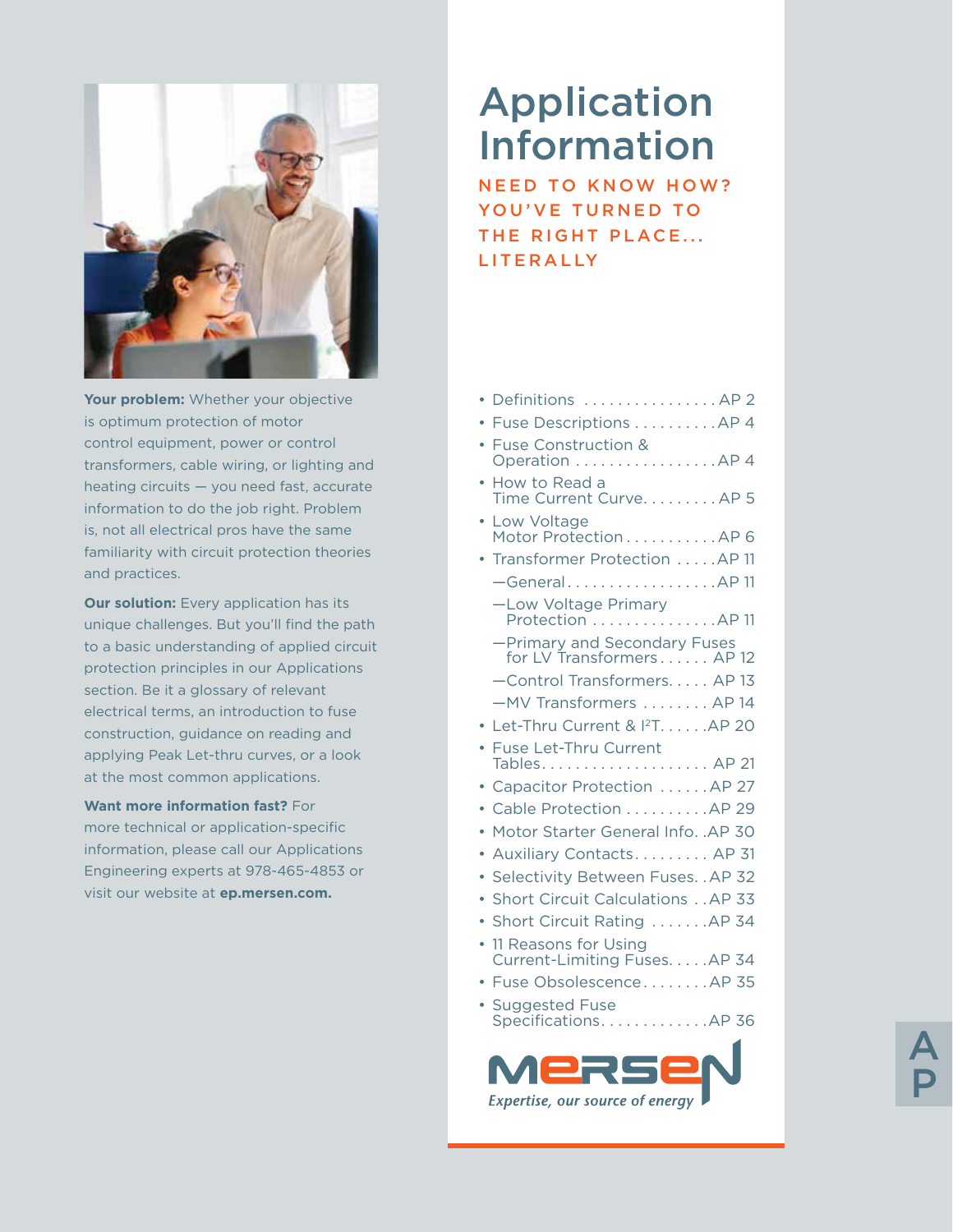#### **Ampacity**

The current a conductor can carry continuously without exceeding its temperature rating. Ampacity is a function of cable size, insulation type and the conditions of use.

#### **Ampere Rating**

The continuous current carrying capability of a fuse under defined laboratory conditions. The ampere rating is marked on each fuse. Class L fuses and E rated fuses may be loaded to 100% of their ampere rating. For all other fuses, continuous load current should not exceed 80% of fuse ampere rating.

#### **Available Fault Current**

The maximum short circuit current that can flow in an unprotected circuit.

#### **Bolt-in Fuse**

A fuse which is intended to be bolted directly to bus bars, contact pads or fuse blocks.

#### **Contacts**

The external live parts of the fuse which provide continuity between the fuse and the balance of the circuit. Also referred to as ferrules, blades or terminals.

#### **Coordination**

The use of overcurrent protective devices which will isolate only that portion of an electrical system which has been overloaded or faulted. See Selectivity.

#### **Current-Limiting Fuse**

A fuse which will limit both the magnitude and duration of current flow under short circuit conditions.

#### **Current-Limiting Range**

The available fault current a fuse will clear in less than 1/2 cycle, thus limiting the actual magnitude of current flow.

#### **Dual Element Fuse**

Often confused with time delay, dual element is a term describing fuse element construction. A fuse having two current responsive elements in series.

#### **Element**

A calibrated conductor inside a fuse which melts when subjected to excessive current. The element is enclosed by the fuse body and may be surrounded by an arc-quenching medium such as silica sand. The element is sometimes referred to as a link.

#### **Fault**

An accidental condition in which a current path becomes available which by-passes the connected load.

#### **Fault Current**

The amount of current flowing in a faulted circuit.

#### **Fuse**

An overcurrent protective device containing a calibrated current carrying member which melts and opens a circuit under specified overcurrent conditions.

#### **I 2t (Ampere Squared Seconds)**

A measure of the thermal energy associated with current flow. I<sup>2</sup>t is equal to  $(I_{\text{PMS}})^2 \times t$ , where t is the duration of current flow in seconds.

**Clearing I<sup>2</sup>t** is the total I<sup>2</sup>t passed by a fuse as the fuse clears a fault, with t being equal to the time elapsed from the initiation of the fault to the instant the fault has been cleared.

**Melting I<sup>2</sup>t** is the minimum I<sup>2</sup>t required to melt the fuse element.

#### **Interrupting Rating (Abbreviated I.R.)**

The maximum current a fuse can safely interrupt. Some special purpose fuses may also have a "Minimum Interrupting Rating". This defines the minimum current that a fuse can safely interrupt.

#### **Kiloamperes (abbreviated kA)**

1,000 amperes.

#### **Limiter or Back-up Fuse**

A special purpose fuse which is intended to provide short circuit protection only.

#### **Overcurrent**

Any current in excess of conductor ampacity or equipment continuous current rating.

A

P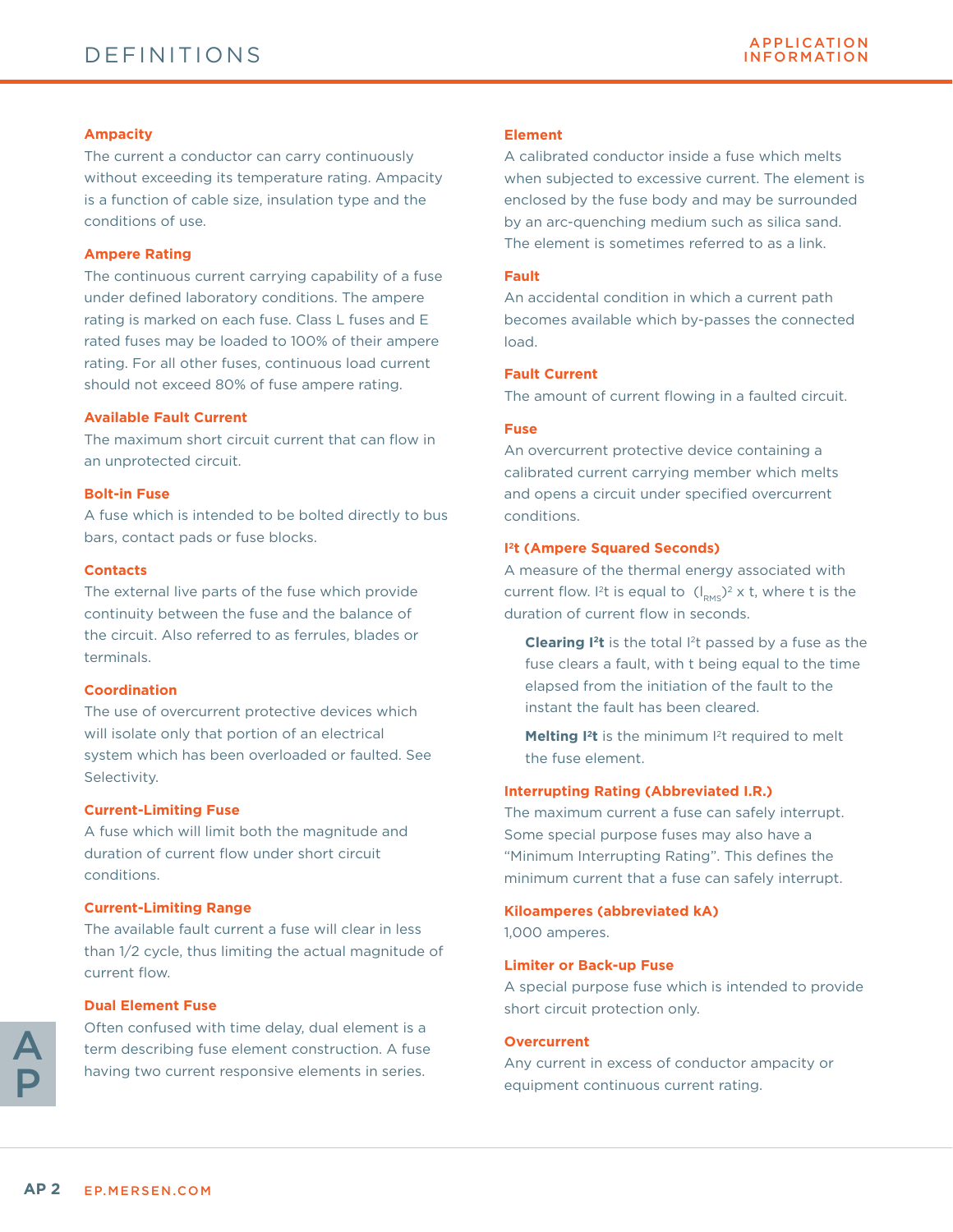#### **Overload**

The operation of conductors or equipment at a current level that will cause damage if allowed to persist.

#### **Peak Let-Thru Current (I<sub>n</sub>)**

The maximum instantaneous current passed by a current- limiting fuse when clearing a fault current of specified magnitude.

#### **Rejection Fuse Block**

A fuse block which will only accept fuses of a specific UL class. Rejection is a safety feature intended to prevent the insertion of a fuse with an inadequate voltage or interrupting rating.

#### **Rejection Fuse**

A current-limiting fuse with high interrupting rating and with unique dimensions or mounting provisions.

#### **Renewable Fuse**

A fuse which can be restored for service by the replacement of its element.

#### **Renewable Element or Link**

The field-replaceable element of a renewable fuse. Also referred to as a renewable link.

#### **Selectivity**

A main fuse and a branch fuse are said to be selective if the branch fuse will clear all overcurrent conditions before the main fuse opens. Selectivity is desirable because it limits outage to that portion of the circuit which has been overloaded or faulted. Also called selective coordination.

#### **Semiconductor Fuse**

An extremely fast acting fuse intended for the protection of power semiconductors. Sometimes referred to as a rectifier or ultra fast fuse.

#### **Short Circuit**

Excessive current flow caused by insulation breakdown or wiring error.

#### **Threshold Current**

The minimum available fault current at which a fuse is current limiting.

#### **Time-Delay Fuse**

A fuse which will carry an overcurrent of a specified magnitude for a minimum specified time without opening. The specified current and time requirements are defined in the UL/CSA/NOM 248 fuse standards.

#### **Voltage Rating**

The maximum voltage at which a fuse is designed to operate. Voltage ratings are assumed to be for AC unless specifically labeled as DC.

#### **High Voltage (over 34,500V)**

Expulsion-Type power fuses are available for nominal voltages of 46, 69, 115, 138 and 161kV in current ratings up to 400 amperes. ANSI (American National Standards Institute) Standards are followed.

#### **Medium Voltage (601-34,500V)**

**Current-Limiting or Expulsion-Type Power Fuses** are general purpose fuses available for nominal voltages of 2.4, 2.75, 4.16, 5.5, 7.2, 8.25, 14.4, 15.5, 23 and 34.5kV in current ratings up to 720 amperes. ANSI and UL Standards are followed.

#### **Current-Limiting Motor Starter Fuses** are

available for nominal voltages of 2.4, 4.8 and 7.2kV in current ratings up to 36R (650A). These are special purpose R-Rated fuses for motor short circuit protection only (back-up fuses) and are not full-range power fuses. ANSI and UL Standards are followed.

**PT Fuses (Potential Transformers)** require current limiting fuses or equivalent on the primary connection side. Standard PT primary voltages range from 2.4kV to 36kV. Since the power requirement is low (for relays, metering, etc.) fuses of the proper voltage are applied in the 1/2 to 5 ampere range. Several voltage ratings are available, physical sizes vary among manufacturers.

#### **Low Voltage (600V or less)**

Many types of low voltage fuses are classified and identified for use in 125, 250, 300, 480, or 600V circuits. UL/CSA/NOM standards are followed. Common types are briefly summarized in the chart on the next page.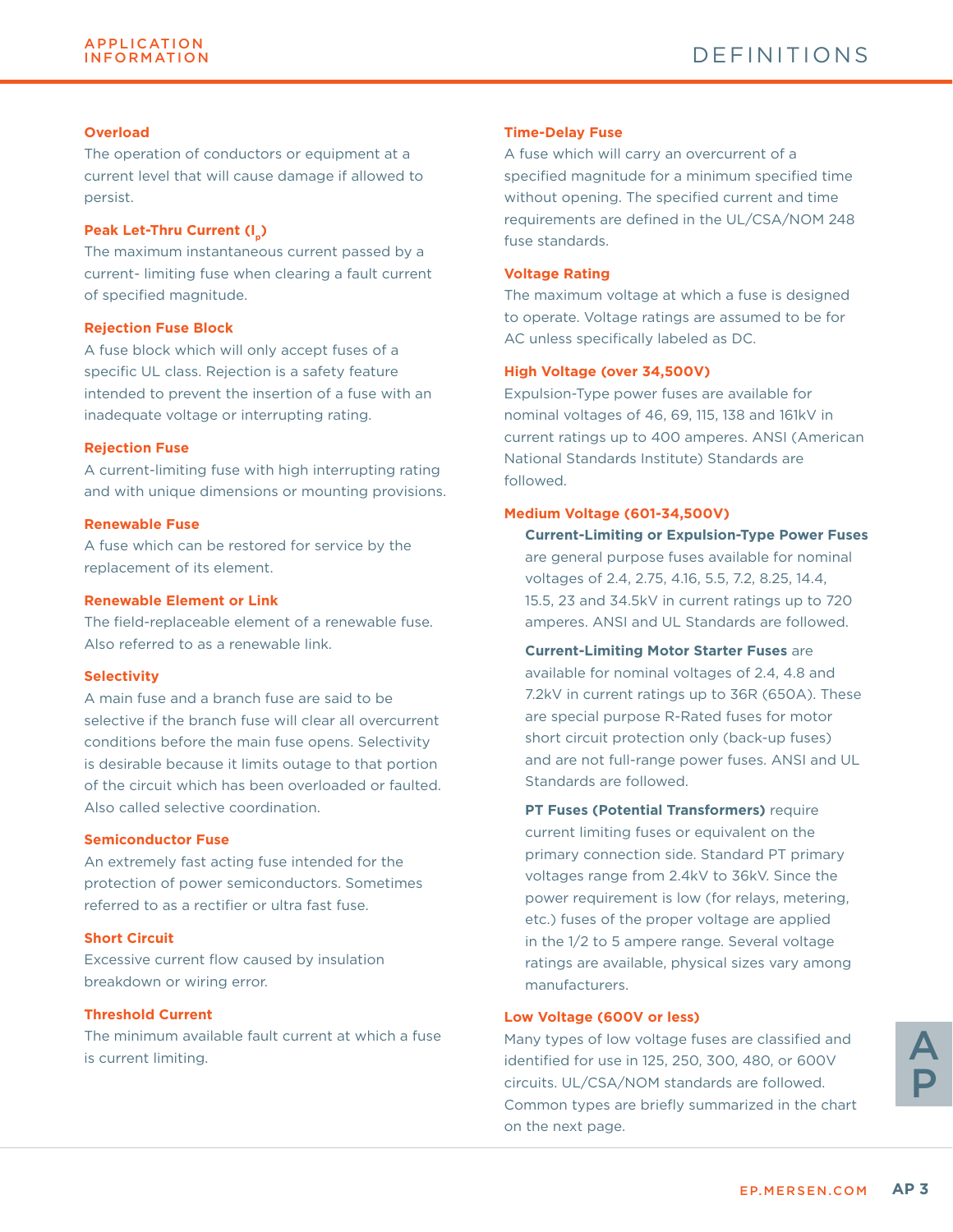### SUMMARY OF LOW VOLTAGE FUSES

| <b>Fuse Type</b>    | <b>Voltage</b>                           | <b>Ampere Rating</b>                          | Interrupting Rating - kA | Mersen Part #                                         | UL.    |
|---------------------|------------------------------------------|-----------------------------------------------|--------------------------|-------------------------------------------------------|--------|
| Class CC            | 600VAC<br>300VDC<br>600VDC               | $0 - 30$<br>$0 - 30$<br>$0 - 30$              | 200<br>100<br>100        | ATDR, ATQR, ATMR<br>ATDR, ATOR<br><b>ATMR</b>         | 248-4  |
| Class G             | 480/600VAC                               | $0 - 20/21 - 60$                              | 100                      | AG                                                    | 248-5  |
| Class H [Renewable] | 250/600VAC                               | $0 - 600$                                     | 10                       | RF/RFS                                                | 248-7  |
| Class H (Non-Renew) | 250/600VAC                               | $0 - 600$                                     | 10                       | NRN, CRN/NRS, CRS                                     | 248-6  |
| Class J             | 600VAC<br>300VDC<br>500VDC               | $0 - 600$<br>$0 - 30$<br>$0 - 600$            | 200<br>100<br>100        | AJT, HSJ, A4J<br>A4J, HSJ [1-10]<br>AJT, HSJ [15-600] | 248-8  |
| Class K-5           | 250/600VAC                               | $0 - 600$                                     | 50                       | OT. OTN/OTS                                           | 248-9  |
| Class L             | 600VAC<br>500VDC                         | 601-6000<br>601-3000                          | 200<br>100               | A4BQ, A4BY, A4BT<br>A4BO                              | 248-10 |
| Class RK1           | 250/600VAC<br>600VAC<br>250VDC<br>600VDC | $0 - 600$<br>70-600<br>$0 - 600$<br>$0 - 600$ | 200<br>200<br>100<br>100 | A2D, A2K/A6D, A6K<br>A <sub>2</sub> D<br>A6D          | 248-12 |
| Class RK5           | 250/600VAC<br>300/600VDC                 | $0 - 600$<br>0-30/35-400                      | 200<br>20                | TR/TRS<br>TRS-RDC                                     | 248-12 |
| Class <sub>T</sub>  | 300/600VAC<br>160/300VDC                 | 0.1200/0.800<br>$0 - 1200$                    | 200<br>50/100            | A3T/A6T<br>A3T/A6T                                    | 248-15 |
| Glass/Electronic    | 32-350VAC                                | $0 - 30$                                      | Up to 10                 | See Section MF                                        | 248-14 |
| Midget              | 125/250VAC<br>500/600VAC                 | $0 - 30$<br>$0 - 30$                          | $0.2 - 10$<br>10,100     | TRM. OTM. GFN<br>ATQ, ATM, SBS                        | 248-14 |
| Cable Protector     | 250VAC<br>600VAC                         | 1-500kcmil Cu or Al<br>#2-1000kcmil Cu or Al  | 200<br>200               | 2CL<br>CP. CPH                                        | 248-1  |
| Capacitor           | 600-5500VAC                              | 25-300                                        | Up to 200                | A100C-A550C                                           | Other  |
| Welder              | 600VAC                                   | 100-600                                       | 200                      | A4BX                                                  | Other  |
| Photovoltaic        |                                          |                                               |                          | See Section MF                                        |        |

### FUSE CONSTRUCTION AND OPERATION

The typical fuse consists of an element which is surrounded by a filler and enclosed by the fuse body. The element is welded or soldered to the fuse contacts (blades or ferrules).

The element is a calibrated conductor. Its configuration, its mass, and the materials employed are selected to achieve the desired electrical and thermal characteristics. The element provides the current path through the fuse. It generates heat at a rate that is dependent upon its resistance and the load current.



The heat generated by the element is absorbed by the filler and passed through the fuse body to the surrounding air. A filler such as quartz sand provides effective heat transfer and allows for the small element cross-section typical in modern fuses. The effective heat transfer allows the fuse to carry harmless overloads. The small element cross section melts quickly under short circuit conditions. The filler also aids fuse performance by absorbing arc energy when the fuse clears an overload or short circuit.

When a sustained overload occurs, the element will generate heat at a faster rate than the heat can be passed to the filler. If the overload persists, the element will reach its melting point and open. Increasing the applied current will heat the element faster and cause the fuse to open sooner. Thus fuses have an inverse time current characteristic, i.e. the greater the overcurrent the less time required for the fuse to open the circuit.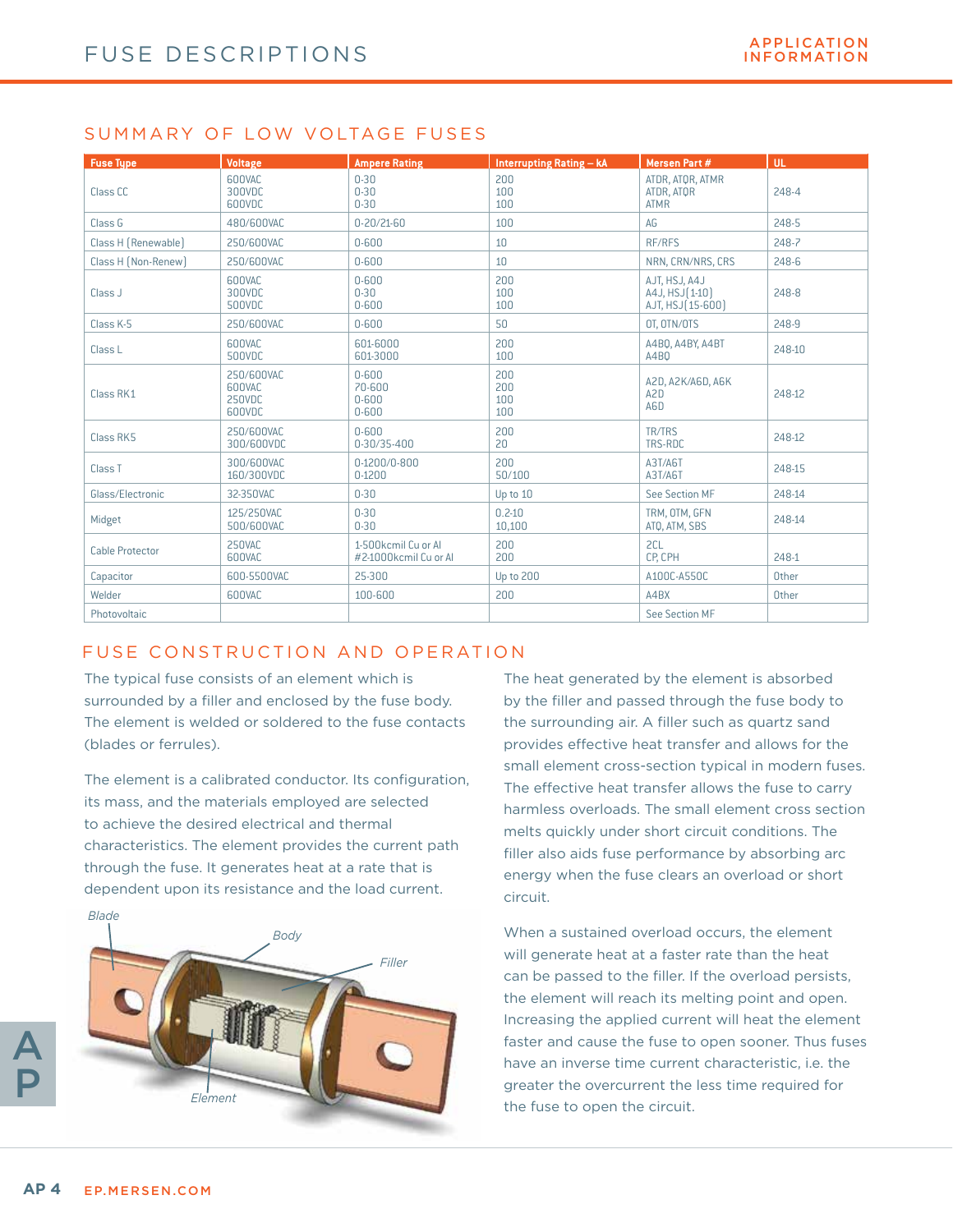This characteristic is desirable because it parallels the characteristics of conductors, motors, transformers and other electrical apparatus. These components can carry low level overloads for relatively long times without damage. However, under high current conditions damage can occur quickly. Because of its inverse time current characteristic, a properly applied fuse can provide effective protection over a broad current range, from low level overloads to high level short circuits.

### HOW TO READ A TIME-CURRENT CURVE

A time-current characteristic curve, for any specified fuse, is displayed as a continuous line representing the average melting time in seconds for a range of overcurrent conditions. The melting time is considered nominal unless noted otherwise. Several curves are traditionally shown on one sheet to represent a family of fuses. The family shown here is the Time Delay Class J AJT Amp-Trap 2000® fuse.

Information can be accessed from these curves in several ways:

- If a fuse has been selected, the designer can use the curve for that fuse to check its opening time versus a given overcurrent. Example: Using the 30 ampere fuse curve, what is the fuse opening time in seconds at a current of 160 amperes? At the bottom of the sheet (Current in Amperes) find 160 amperes (Pt. A) and follow that line straight up to the point where it intersects the 30A curve (Pt. B). Then follow that line to the left edge (Time in Seconds) and read 10 seconds. (Pt. C). This tells us that the AJT30 will open in 10 seconds on a current of 160 amperes.
- Likewise, for the same fuse we might want to know what current will open the fuse in 0.1 second. On the vertical axis (Time in Seconds) find 0.1 second (Pt. D) and follow that line to the right until it intersects the 30A curve (Pt. E). Then follow that line straight down to the horizontal axis (Current in Amperes) and read 320 amperes (Pt. F). This shows that the AJT30 requires an overcurrent of 320 amperes to open in 0.1 second.
- The curves can be used in other ways by the designer. For example, if a family has been chosen (i.e. Time Delay Class J AJT) and an opening time of approximately 1 second is required at 3000 amperes, what fuse in the

family best meets this need? Find the 3000 ampere line on the horizontal axis (Pt. G) and follow it up to the 1 second line (Pt. H). The nearest curve to the right is the AJT400. If the point is not near a curve shown, other intermediate curves are available from the factory.

Sometimes the fuse family or type has not been chosen, so a design requirement can be presented to several family characteristic curves. One fuse type will emerge as a good choice. Voltage rating, interrupting rating, physical size, time delay, etc. are all considerations in the final choice.

## AJT TIME DELAY / CLASS J

### **Melting Time -Current Data 1-600 Amperes, 600 Volts AC**



A

P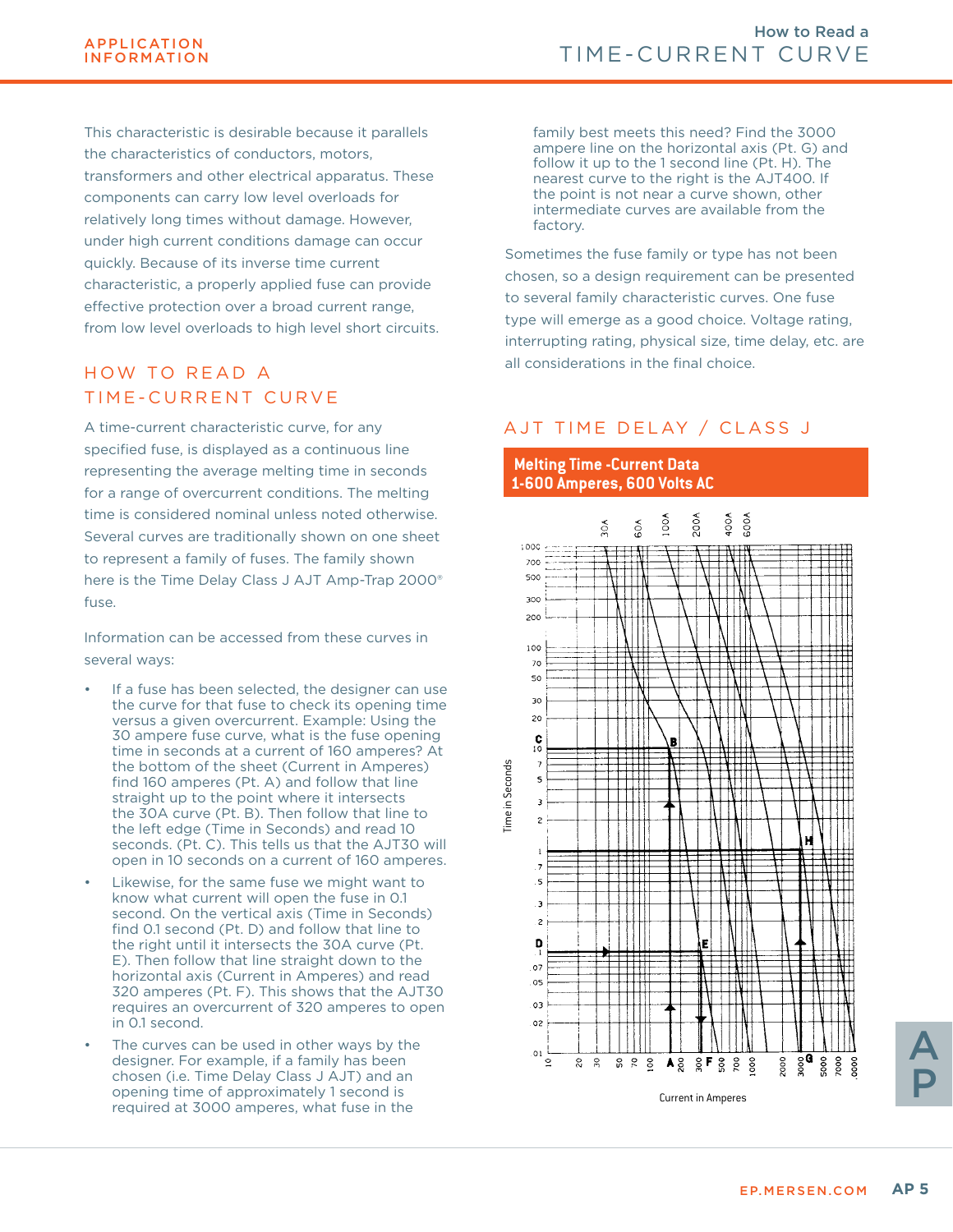### CODE REQUIREMENTS

The NEC or CEC requires that motor branch circuits be protected against overloads and short circuits. Overload protection may be provided by fuses, overload relays or motor thermal protectors. Short circuit protection may be provided by fuses or circuit breakers.

### OVERLOAD PROTECTION

The NEC or CEC allows fuses to be used as the sole means of overload protection for motor branch circuits. This approach is often practical with small single phase motors. If the fuse is the sole means of protection, the fuse ampere rating must not exceed the values shown in Table 1.

Most integral horsepower 3 phase motors are controlled by a motor starter which includes an overload relay. Since the overload relay provides overload protection for the motor branch circuit, the fuses may be sized for short circuit protection.

### SHORT CIRCUIT PROTECTION

The motor branch circuit fuses may be sized as large as shown in Table 2 when an overload relay or motor thermal protector is included in the branch circuit. Time delay fuse ratings may be increased to 225% and non-time delay fuse ratings to 400% (300% if over 600 amperes) if the ratings shown in Table 2 will not carry motor starting current.

Some manufacturers' motor starters may not be adequately protected by the maximum fuse sizing shown in Table 2. If this is the case, the starter manufacturer is required by UL 508 to label the starter with a maximum permissible fuse size. If so labeled, this maximum value is not to be exceeded.

Where the percentages shown in Table 2 do not correspond to standard fuse ratings the next larger fuse rating may be used. Standard fuse ratings in amperes:

|  |                          | 15 20 25 30 35 40 45 50             |  |  |
|--|--------------------------|-------------------------------------|--|--|
|  |                          | 60 70 80 90 100 110 125 150         |  |  |
|  |                          | 175 200 225 250 300 350 400 450     |  |  |
|  |                          | 500 600 700 800 1000 1200 1600 2000 |  |  |
|  | 2500 3000 4000 5000 6000 |                                     |  |  |

### FUSE SELECTION GUIDELINES

A P

What fuse type and ampere rating is best for a given application? The answer depends upon the application and objective to be met. Here are some suggestions.

### WHICH FUSE CLASS?

UL Classes RK5, RK1, and J are the most popular. The Class RK5 ( Tri-onic®) is the least expensive. The Class RK1 (Amp-Trap®) is used where a higher degree of current limitation is required for improved component protection or system coordination. The RK5 and RK1 are dimensionally interchangeable.

The Class J time delay fuse (AJT) provides advantages over the RK5 and RK1 fuses. Class J fuses provide a higher degree of current limitation than the RK's. This reduced fault current will reduce arc faults in cases of an arc flash incident.



### MOTOR BRANCH CIRCUIT

### TABLE 1- MAXIMUM FUSE RATING FOR OVERLOAD PROTECTION

| <b>Motor Service Factor</b><br>or Marked Temperature Rise | Fuse Rating as $\% ^{*}$<br><b>Motor Full Load</b> |
|-----------------------------------------------------------|----------------------------------------------------|
| Service factor of 1.15 or greater                         | 125                                                |
| Marked temperature rise not Exceeding 40°C                | 125                                                |
| All Others                                                | 115                                                |
|                                                           |                                                    |

*\* These percentages are not to be exceeded.*

### TABLE 2- MAXIMUM FUSE RATING FOR SHORT CIRCUIT PROTECTION

| <b>Type of Motor</b>                           | <b>Fuse Rating as %*</b><br>Motor Full Load*<br><b>Fuse Type</b> |                   |  |  |
|------------------------------------------------|------------------------------------------------------------------|-------------------|--|--|
|                                                | <b>Non-Time Delay</b>                                            | <b>Time Delay</b> |  |  |
| All Single-phase AC motors                     | 300                                                              | 175               |  |  |
| AC polyphase motors other than<br>wound-rotor: |                                                                  |                   |  |  |
| <b>Squirrel Cage</b>                           |                                                                  |                   |  |  |
| Other than Design E                            | 300                                                              | 175               |  |  |
| Design E                                       | 300                                                              | 175               |  |  |
| Synchronous                                    | 300                                                              | 175               |  |  |
| Wound rotor                                    | 150                                                              | 150               |  |  |
| Direct-current (constant voltage)              | 150                                                              | 150               |  |  |

*\* The non-time delay ratings apply to all class CC fuses.*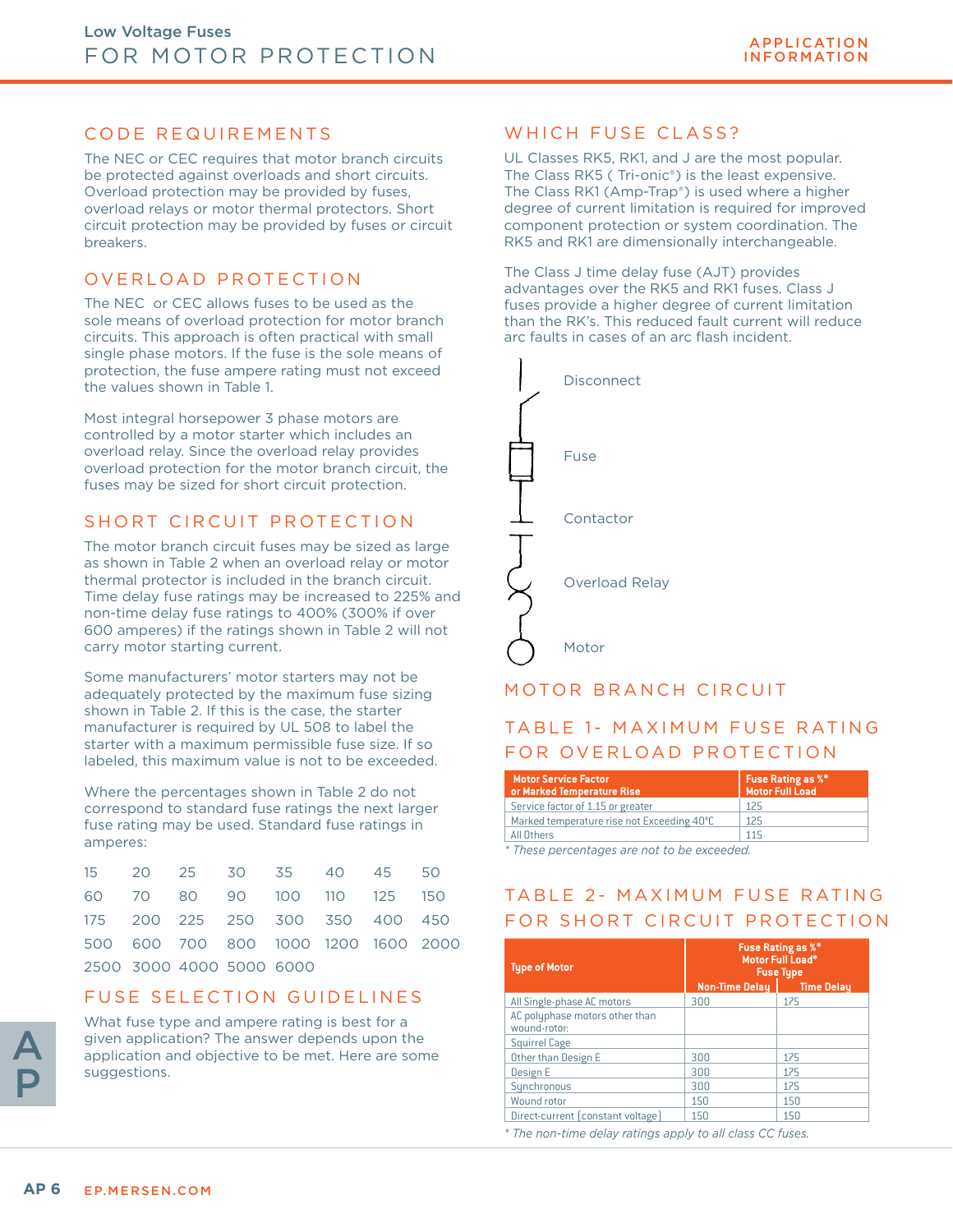The Class J fuse is also about half the physical size of the RK5 and RK1 reducing panel space and saving money.

### TIME DELAY VS. NON-TIME DELAY

Time delay fuses are the most useful fuses for motor branch circuit application. A time delay fuse can be sized closer to motor full load current, providing a degree of overload protection, better short circuit protection, and possible use of a smaller disconnect switch.

### WHAT AMPFRF RATING?

The selection of fuse ampere rating is a matter of experience and personal preference. Some prefer to size time delay fuses at 125% of motor full load amperes. This sizing will provide a degree of overload protection for motors with a service factor of 1.15. Sizing fuses at 125% of motor nameplate amperes in some applications may result in nuisance fuse openings. Time delay fuses sized at 125% may open at motor locked rotor current before some NEMA Class 20 overload relays operate. Nuisance fuse openings may result if Class RK1 or Class J fuses are sized at 125% of motor full load current. These fuses are more current limiting than the RK5 and have less short time current carrying capability.

Sizing time delay fuses between 125% and 150% of motor full load current provides advantages. The fuse will coordinate with NEMA Class 20 overload relays. Nuisance fuse opening will virtually be eliminated and effective short circuit protection will be maintained.

For newer, premium efficiency motors, sizing fuses between 125% and 150% may not be sufficient enough to handle the expected higher motor locked-rotor currents. For suggestions on sizing fuses for these situations, refer to the high-efficiency sizing summary at the end of this section.

### PROTECTING IEC STYLE MOTOR **STARTERS**

The new IEC European style motor starters and contactors are popular but they present different problems in protection. These devices represent substantial savings in space and cost but they have a lower withstand capability than their NEMA counterparts.

In order to achieve the same level of protection for IEC style devices that we expect for NEMA devices, the AJT Class J Time Delay fuse is the best choice, sized at 1.25 to 1.50 times motor full load amperes. Also, the AJT has the advantage of being half the size of RK5 and RK1 fuses and thereby fits the trim IEC package.

### SINGLE PHASE MOTOR FUSE SELECTION UL CLASSES RK1, RK5, J & CC

| <b>Motor Characteristics*</b> |                          | <b>Fuse Classes and Ampere Ratings</b> |                                                                 |                                                                       |                                  |                                                                 |                                                                  |  |
|-------------------------------|--------------------------|----------------------------------------|-----------------------------------------------------------------|-----------------------------------------------------------------------|----------------------------------|-----------------------------------------------------------------|------------------------------------------------------------------|--|
|                               |                          | <b>Class CC (ATDR)</b>                 |                                                                 |                                                                       | Class J (AJT) and RK5/1 (TR/A2D) |                                                                 |                                                                  |  |
| <b>Motor HP</b>               | <b>Full Load Current</b> | <b>Recommended</b><br>Rating           | Max. Rating per<br>NEC 430.52(C)(1),<br><b>Exception No. 1+</b> | Max. Rating per<br>NEC 430.52(C)(1),<br>Exception No. 2 <sup>++</sup> | <b>Recommended</b><br>Rating     | Max. Rating per<br>NEC 430.52(C)(1),<br><b>Exception No. 1+</b> | Max. Rating per<br>NEC 430.52(C)(1),<br><b>Exception No. 211</b> |  |
| Single Phase, 115 V           |                          |                                        |                                                                 |                                                                       |                                  |                                                                 |                                                                  |  |
| 1/6                           | 4.4                      | 15                                     | 15                                                              | 15                                                                    | $\overline{z}$                   | 10                                                              | 10                                                               |  |
| 1/4                           | 5.8                      | $17 - 1/2$                             | 20                                                              | 20                                                                    | 9                                | 15                                                              | 15                                                               |  |
| 1/3                           | 7.2                      | 25                                     | 25                                                              | 25                                                                    | 12                               | 15                                                              | 15                                                               |  |
| 1/2                           | 9.8                      | 30                                     | 30                                                              | 30                                                                    | 15                               | 20                                                              | 20                                                               |  |
| 3/4                           | 13.8                     | ÷.                                     | ×.                                                              | ÷,                                                                    | 20                               | 25                                                              | 30                                                               |  |
| $\mathbf{1}$                  | 16                       | ÷.                                     | ×.                                                              | ä,                                                                    | 25                               | 30                                                              | 35                                                               |  |
| $1 - 1/2$                     | 20                       | $\sim$                                 | ÷                                                               | $\sim$                                                                | 30                               | 35                                                              | 45                                                               |  |
| $\overline{c}$                | 24                       | $\sim$                                 | ×.                                                              | ×.                                                                    | 35                               | 45                                                              | 50                                                               |  |
| 3                             | 34                       | $\sim$                                 | ×.                                                              | ×.                                                                    | 60                               | 60                                                              | 70                                                               |  |
| 5                             | 56                       |                                        |                                                                 | ٠                                                                     | 80                               | 100                                                             | 125                                                              |  |
| $7-1/2$                       | 80                       | $\sim$                                 | ٠                                                               | ×.                                                                    | 125                              | 150                                                             | 175                                                              |  |
| 10                            | 100                      | ×.                                     | ×.                                                              | ×.                                                                    | 150                              | 175                                                             | 225                                                              |  |
| Single Phase, 230 V           |                          |                                        |                                                                 |                                                                       |                                  |                                                                 |                                                                  |  |
| 1/6                           | 2.2                      | 7                                      | 10                                                              | 10                                                                    | $3-1/2$                          | 6                                                               | 6                                                                |  |
| 1/4                           | 2.9                      | 9                                      | 10                                                              | 10                                                                    | $4-1/2$                          | 6                                                               | 6                                                                |  |
| 1/3                           | 3.6                      | 12                                     | 15                                                              | 15                                                                    | $5 - 6/10$                       | 10                                                              | 10                                                               |  |
| 1/2                           | 4.9                      | 15                                     | 15                                                              | 15                                                                    | $\overline{\phantom{a}}$         | 10                                                              | 10                                                               |  |
| 3/4                           | 6.9                      | 20                                     | 25                                                              | 25                                                                    | 12                               | 15                                                              | 15                                                               |  |
| $\mathbf{1}$                  | 8                        | 25                                     | 25                                                              | 30                                                                    | 12                               | 15                                                              | $17 - 1/2$                                                       |  |
| $1 - 1/2$                     | 10                       | 30                                     | 30                                                              | 30                                                                    | 15                               | 20                                                              | 20                                                               |  |
| 2                             | 12                       | ×.                                     | $\sim$                                                          | ٠                                                                     | 20                               | 25                                                              | 25                                                               |  |
| 3                             | 17                       | ÷.                                     | ÷,                                                              | $\sim$                                                                | 25                               | 30                                                              | 35                                                               |  |
| 5                             | 28                       | ٠.                                     | ٠                                                               | $\sim$                                                                | 40                               | 50                                                              | 60                                                               |  |
| $7-1/2$                       | 40                       | ÷.                                     | ٠                                                               | $\sim$                                                                | 60                               | 70                                                              | 90                                                               |  |
| 10                            | 50                       |                                        |                                                                 | ×.                                                                    | 80                               | 90                                                              | 110                                                              |  |

*\* Values obtained from NEC 2017 Table 430.250. Fuse ampere ratings based on percentages of full-load current values from this table.* 

*† Sizing based on 175% of motor FLA for Time-Delay Class J/R fuses and 300% of motor FLA for Time-Delay Class CC fuses. Values rounded up to the next standard rating. †† Sizing based on 225% of motor FLA for Time-Delay Class J/R fuses and 400% of motor FLA for Time-Delay Class CC fuses. Fuse ratings cannot exceed these values.*

A P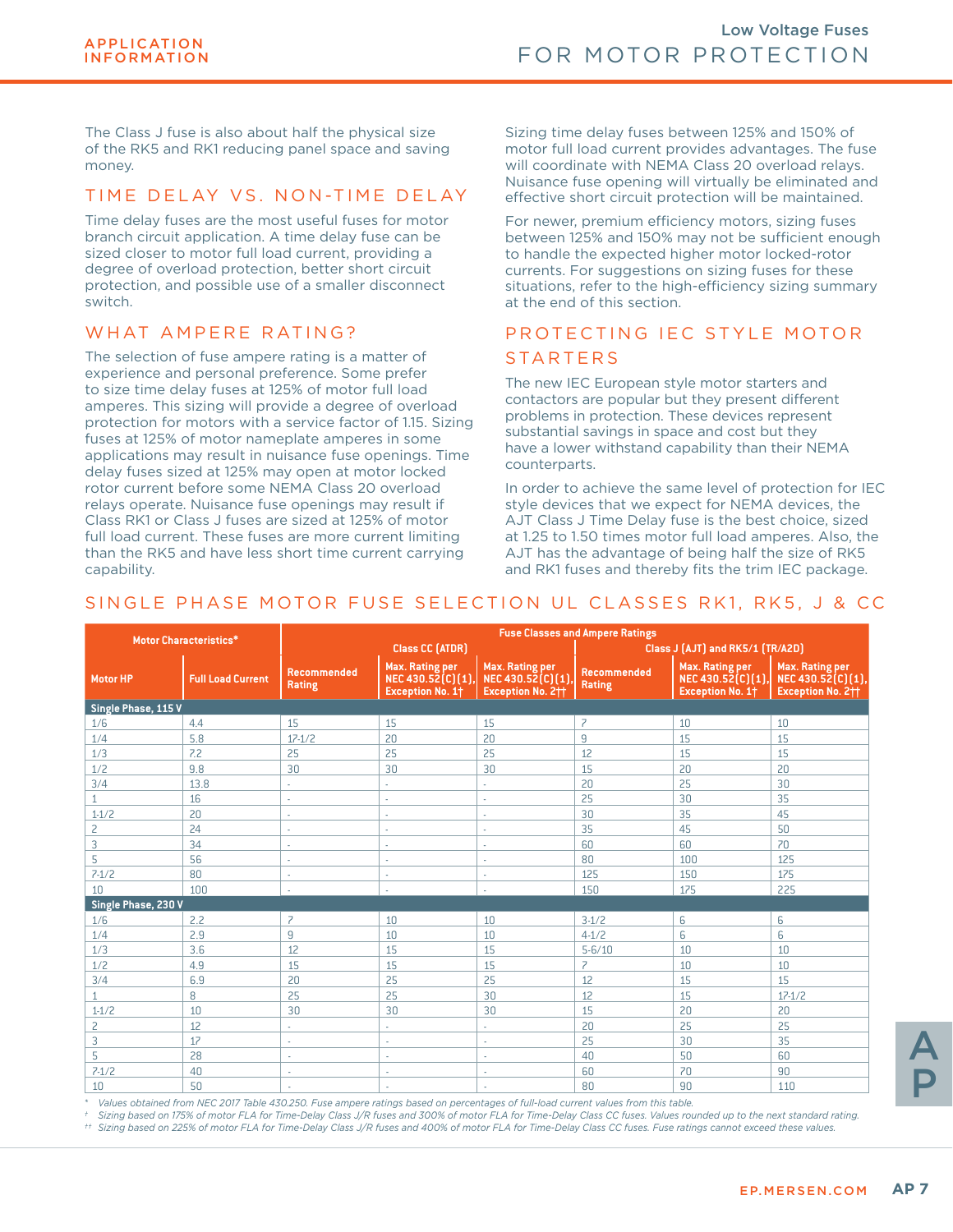### THREE PHASE MOTOR FUSE SELECTION UL CLASSES RK5, RK1, J & CC

|                    |                               | <b>Fuse Classes and Ampere Ratings</b>                     |                                                          |                                                                         |                              |                                                          |                                                                              |  |
|--------------------|-------------------------------|------------------------------------------------------------|----------------------------------------------------------|-------------------------------------------------------------------------|------------------------------|----------------------------------------------------------|------------------------------------------------------------------------------|--|
|                    | <b>Motor Characteristics*</b> | <b>Class CC (ATDR)</b><br>Class J (AJT) and RK5/1 (TR/A2D) |                                                          |                                                                         |                              |                                                          |                                                                              |  |
| <b>Motor HP</b>    | <b>Full Load Current</b>      | Recommended<br><b>Rating</b>                               | Max. Rating per<br>NEC 430.52(C)(1),<br>Exception No. 1+ | <b>Max. Rating per</b><br>NEC 430.52(C)(1),<br><b>Exception No. 211</b> | Recommended<br><b>Rating</b> | Max. Rating per<br>NEC 430.52(C)(1),<br>Exception No. 1+ | <b>Max. Rating per</b><br>NEC 430.52(C)(1),<br>Exception No. 2 <sup>++</sup> |  |
| Three Phase, 208 V |                               |                                                            |                                                          |                                                                         |                              |                                                          |                                                                              |  |
| 0.5                | 2.4                           | 8                                                          | 10                                                       | 10                                                                      | $3-1/2$                      | 6                                                        | 6                                                                            |  |
| 0.75               | 3.5                           | 10                                                         | 15                                                       | 15                                                                      | 5                            | 10                                                       | 10                                                                           |  |
| $\mathbf{1}$       | 4.6                           | 15                                                         | 15                                                       | 15                                                                      | $\overline{\phantom{a}}$     | 10                                                       | 10                                                                           |  |
| 1.5                | 6.6                           | 20                                                         | 20                                                       | 25                                                                      | 10                           | 15                                                       | 15                                                                           |  |
| $\overline{c}$     | 7.5                           | 25                                                         | 25                                                       | 30                                                                      | 12                           | 15                                                       | 15                                                                           |  |
| 3                  | 10.6                          |                                                            |                                                          |                                                                         | 15                           | 20                                                       | 20                                                                           |  |
| 5                  | 16.7                          |                                                            |                                                          |                                                                         | 25                           | 30                                                       | 35                                                                           |  |
| 7.5                | 24.2                          |                                                            |                                                          |                                                                         | 35                           | 45                                                       | 50                                                                           |  |
| 10                 | 30.8                          |                                                            |                                                          |                                                                         | 45                           | 60                                                       | 60                                                                           |  |
| 15                 | 46.2                          |                                                            |                                                          |                                                                         | 70                           | 90                                                       | 100                                                                          |  |
| 20                 | 59.4                          |                                                            |                                                          |                                                                         | 90                           | 110                                                      | 125                                                                          |  |
| 25                 | 74.8                          |                                                            |                                                          |                                                                         | 110                          | 150                                                      | 150                                                                          |  |
| 30                 | 88                            |                                                            |                                                          |                                                                         | 150                          | 175                                                      | 175                                                                          |  |
| 40                 | 114                           |                                                            |                                                          |                                                                         | 175                          | 200                                                      | 250                                                                          |  |
| 50                 | 143                           |                                                            |                                                          |                                                                         | 225                          | 300                                                      | 300                                                                          |  |
| 60                 | 169                           |                                                            |                                                          |                                                                         | 250                          | 300                                                      | 350                                                                          |  |
| 75                 | 211                           |                                                            |                                                          |                                                                         | 350                          | 400                                                      | 450                                                                          |  |
| 100                | 273                           |                                                            |                                                          |                                                                         | 400                          | 500                                                      | 600                                                                          |  |
| 125                | 343                           |                                                            |                                                          |                                                                         | 500                          | 600                                                      | ä,                                                                           |  |
| 150                | 396                           |                                                            |                                                          |                                                                         | 600                          | L.                                                       | ÷                                                                            |  |
| Three Phase, 230 V |                               |                                                            |                                                          |                                                                         |                              |                                                          |                                                                              |  |
| 0.5                | 2.2                           | $\overline{\phantom{a}}$                                   | 10                                                       | 10                                                                      | $3-1/2$                      | 6                                                        | 6                                                                            |  |
| 0.75               | 3.2                           | 10                                                         | 10                                                       | 12                                                                      | 5                            | 6                                                        | $\overline{\phantom{a}}$                                                     |  |
| $\mathbf{1}$       | 4.2                           | 12                                                         | 15                                                       | 15                                                                      | $6 - 1/4$                    | 10                                                       | 10                                                                           |  |
| 1.5                | 6                             | $17 - 1/2$                                                 | 20                                                       | 20                                                                      | 9                            | 15                                                       | 15                                                                           |  |
| $\overline{c}$     | 6.8                           | 20                                                         | 25                                                       | 25                                                                      | 10                           | 15                                                       | 15                                                                           |  |
| 3                  | 9.6                           | 30                                                         | 30                                                       | 30                                                                      | 15                           | 20                                                       | 20                                                                           |  |
| 5                  | 15.2                          |                                                            |                                                          |                                                                         | 25                           | 30                                                       | 30                                                                           |  |
| 7.5                | 22                            |                                                            |                                                          |                                                                         | 35                           | 40                                                       | 45                                                                           |  |
| 10                 | 28                            |                                                            |                                                          |                                                                         | 40                           | 50                                                       | 60                                                                           |  |
| 15                 | 42                            |                                                            |                                                          |                                                                         | 70                           | 80                                                       | 90                                                                           |  |
| 20                 | 54                            |                                                            |                                                          |                                                                         | 80                           | 100                                                      | 110                                                                          |  |
| 25                 | 68                            |                                                            |                                                          |                                                                         | 110                          | 125                                                      | 150                                                                          |  |
| 30                 | 80                            |                                                            |                                                          |                                                                         | 125                          | 150                                                      | 175                                                                          |  |
| 40                 | 104                           |                                                            |                                                          |                                                                         | 150                          | 200                                                      | 225                                                                          |  |
| 50                 | 130                           |                                                            |                                                          |                                                                         | 200                          | 250                                                      | 250                                                                          |  |
| 60                 | 154                           |                                                            |                                                          |                                                                         | 225                          | 300                                                      | 300                                                                          |  |
| 75                 | 192                           |                                                            |                                                          |                                                                         | 300                          | 350                                                      | 400                                                                          |  |
| 100                | 248                           |                                                            |                                                          |                                                                         | 350                          | 450                                                      | 500                                                                          |  |
| 125                | 312                           |                                                            |                                                          |                                                                         | 450                          | 600                                                      | 600                                                                          |  |
| 150                | 360                           |                                                            |                                                          |                                                                         | 500                          | 600                                                      | ä,                                                                           |  |

*\* Values obtained from NEC 2017 Table 430.250. Fuse ampere ratings based on percentages of full-load current values from this table.* 

*† Sizing based on 175% of motor FLA for Time-Delay Class J/R fuses and 300% of motor FLA for Time-Delay Class CC fuses. Values rounded up to the next standard rating.* 

*†† Sizing based on 225% of motor FLA for Time-Delay Class J/R fuses and 400% of motor FLA for Time-Delay Class CC fuses. Fuse ratings cannot exceed these values.*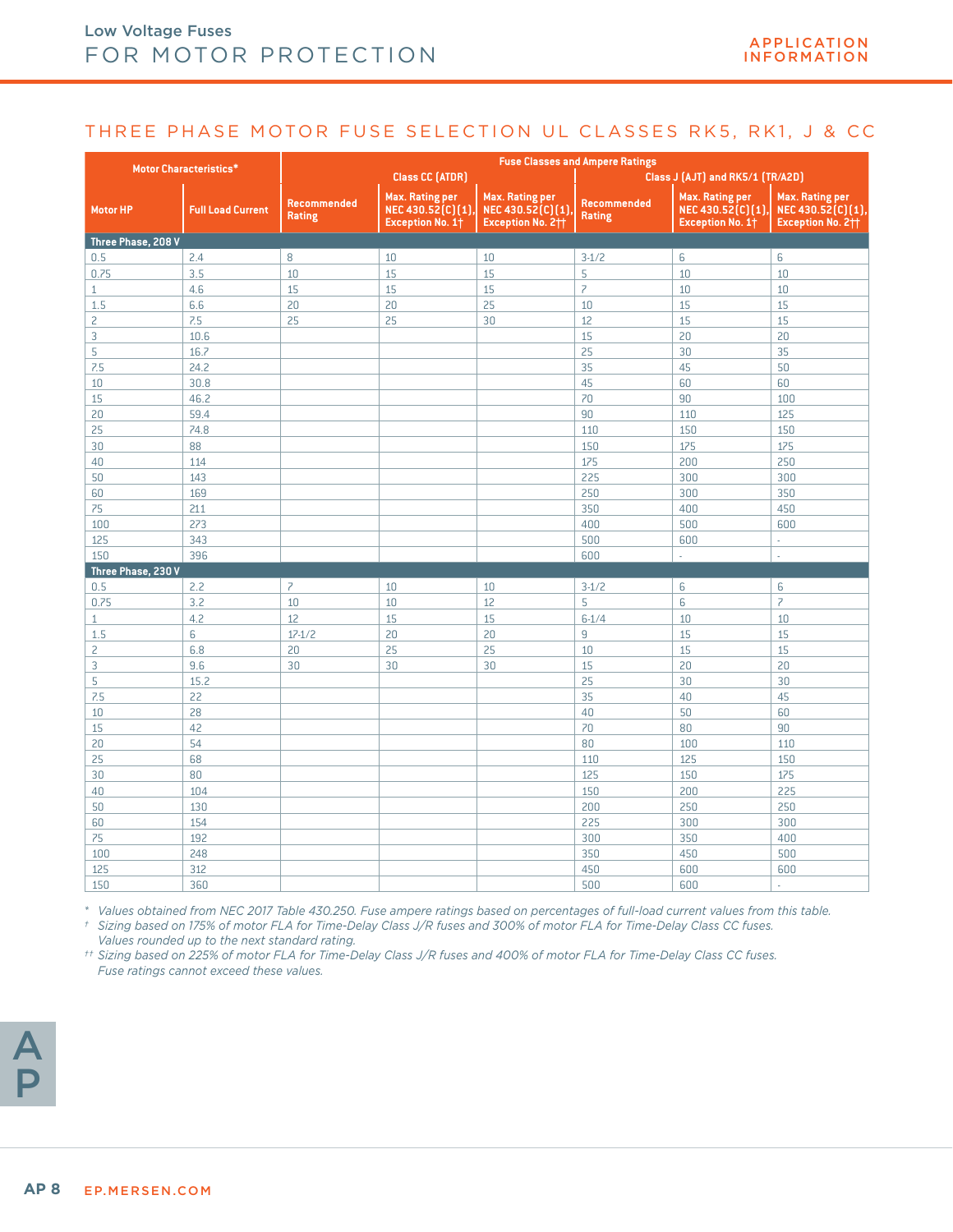### THREE PHASE MOTOR FUSE SELECTION UL CLASSES RK5, RK1, J, CC

|                    |                               | <b>Fuse Classes and Ampere Ratings</b> |                                                                 |                                                                             |                              |                                                                 |                                                                              |  |
|--------------------|-------------------------------|----------------------------------------|-----------------------------------------------------------------|-----------------------------------------------------------------------------|------------------------------|-----------------------------------------------------------------|------------------------------------------------------------------------------|--|
|                    | <b>Motor Characteristics*</b> |                                        | Class CC (ATDR)                                                 |                                                                             |                              | Class J (AJT) and RK5/1 (TRS/A6D)                               |                                                                              |  |
| <b>Motor HP</b>    | <b>Full Load Current</b>      | Recommended<br><b>Rating</b>           | Max. Rating per<br>NEC 430.52(C)(1),<br><b>Exception No. 1+</b> | <b>Max. Rating per</b><br>NEC 430.52(C)(1)<br>Exception No. 2 <sup>++</sup> | Recommended<br><b>Rating</b> | Max. Rating per<br>NEC 430.52(C)(1),<br><b>Exception No. 1+</b> | <b>Max. Rating per</b><br>NEC 430.52(C)(1),<br>Exception No. 2 <sup>++</sup> |  |
| Three Phase, 460 V |                               |                                        |                                                                 |                                                                             |                              |                                                                 |                                                                              |  |
| 0.5                | 1.1                           | $3-1/2$                                | 6                                                               | 6                                                                           | $1 - 6/10$                   | 3                                                               | 3                                                                            |  |
| 0.75               | 1.6                           | 5                                      | 6                                                               | $6 - 1/4$                                                                   | $2 - 1/2$                    | 3                                                               | $3-1/2$                                                                      |  |
| $\mathbf{1}$       | 2.1                           | $6 - 1/4$                              | 10                                                              | 10                                                                          | $3 - 2/10$                   | 6                                                               | 6                                                                            |  |
| 1.5                | $\mathsf{3}$                  | 9                                      | 10                                                              | 12                                                                          | $4 - 1/2$                    | 6                                                               | $6 - 1/4$                                                                    |  |
| 2                  | 3.4                           | 10                                     | 15                                                              | 15                                                                          | 5                            | 6                                                               | $\overline{z}$                                                               |  |
| 3                  | 4.8                           | 15                                     | 15                                                              | 15                                                                          | $\overline{z}$               | 10                                                              | 10                                                                           |  |
| 5                  | 7.6                           | 25                                     | 25                                                              | 30                                                                          | 12                           | 15                                                              | 15                                                                           |  |
| 7.5                | 11                            |                                        |                                                                 |                                                                             | $17 - 1/2$                   | 20                                                              | 20                                                                           |  |
| 10                 | 14                            |                                        |                                                                 |                                                                             | 20                           | 25                                                              | 30                                                                           |  |
| 15                 | 21                            |                                        |                                                                 |                                                                             | 35                           | 40                                                              | 45                                                                           |  |
| 20                 | 27                            |                                        |                                                                 |                                                                             | 40                           | 50                                                              | 60                                                                           |  |
| 25                 | 34                            |                                        |                                                                 |                                                                             | 50                           | 60                                                              | 70                                                                           |  |
| 30                 | 40                            |                                        |                                                                 |                                                                             | 60                           | 70                                                              | 90                                                                           |  |
| 40                 | 52                            |                                        |                                                                 |                                                                             | 80                           | 100                                                             | 110                                                                          |  |
| 50                 | 65                            |                                        |                                                                 |                                                                             | 100                          | 125                                                             | 125                                                                          |  |
| 60                 | 77                            |                                        |                                                                 |                                                                             | 125                          | 150                                                             | 150                                                                          |  |
| 75                 | 96                            |                                        |                                                                 |                                                                             | 150                          | 175                                                             | 200                                                                          |  |
| 100                | 124                           |                                        |                                                                 |                                                                             | 200                          | 225                                                             | 250                                                                          |  |
| 125                | 156                           |                                        |                                                                 |                                                                             | 225                          | 300                                                             | 350                                                                          |  |
| 150                | 180                           |                                        |                                                                 |                                                                             | 250                          | 350                                                             | 400                                                                          |  |
| 200                | 240                           |                                        |                                                                 |                                                                             | 350                          | 450                                                             | 500                                                                          |  |
| 250                | 302                           |                                        |                                                                 |                                                                             | 450                          | 600                                                             | 600                                                                          |  |
| 300                | 361                           |                                        |                                                                 |                                                                             | 600                          | ä,                                                              | ä,                                                                           |  |
| Three Phase, 575V  |                               |                                        |                                                                 |                                                                             |                              |                                                                 |                                                                              |  |
| 0.5                | 0.9                           | $2 - 8/10$                             | 3                                                               | $3-1/2$                                                                     | $1 - 1/2$                    | 3                                                               | 3                                                                            |  |
| 0.75               | 1.3                           | $\overline{4}$                         | 6                                                               | 6                                                                           | $\overline{c}$               | 3                                                               | 3                                                                            |  |
| $\mathbf{1}$       | 1.7                           | $5 - 6/10$                             | 6                                                               | $6 - 1/4$                                                                   | $2 - 8/10$                   | 3                                                               | $3-1/2$                                                                      |  |
| 1.5                | 2.4                           | 8                                      | 10                                                              | 10                                                                          | $3-1/2$                      | 6                                                               | 6                                                                            |  |
| 2                  | 2.7                           | 8                                      | 10                                                              | 10                                                                          | $\overline{4}$               | 6                                                               | 6                                                                            |  |
| 3                  | 3.9                           | 12                                     | 15                                                              | 15                                                                          | 6                            | 10                                                              | 10                                                                           |  |
| 5                  | 6.1                           | $17 - 1/2$                             | 20                                                              | 20                                                                          | $10\,$                       | 15                                                              | 15                                                                           |  |
| 7.5                | $\mathsf g$                   | 30                                     | 30                                                              | 30                                                                          | 15                           | 20                                                              | 20                                                                           |  |
| 10                 | 11                            |                                        |                                                                 |                                                                             | $17 - 1/2$                   | 20                                                              | 20                                                                           |  |
| 15                 | 17                            |                                        |                                                                 |                                                                             | 25                           | 30                                                              | 35                                                                           |  |
| 20                 | 22                            |                                        |                                                                 |                                                                             | 35                           | 40                                                              | 45                                                                           |  |
| 25                 | 27                            |                                        |                                                                 |                                                                             | 40                           | 50                                                              | 60                                                                           |  |
| 30                 | 32                            |                                        |                                                                 |                                                                             | 50                           | 60                                                              | 70                                                                           |  |
| 40                 | 41                            |                                        |                                                                 |                                                                             | 60                           | 80                                                              | 90                                                                           |  |
| 50                 | 52                            |                                        |                                                                 |                                                                             | 80                           | 100                                                             | 110                                                                          |  |
| 60                 | 62                            |                                        |                                                                 |                                                                             | 90                           | 110                                                             | 125                                                                          |  |
| 75                 | 77                            |                                        |                                                                 |                                                                             | 125                          | 150                                                             | 150                                                                          |  |
| 100                | 99                            |                                        |                                                                 |                                                                             | 150                          | $175\,$                                                         | 200                                                                          |  |
| $125\,$            | 125                           |                                        |                                                                 |                                                                             | 200                          | 225                                                             | 250                                                                          |  |
| 150                | 144                           |                                        |                                                                 |                                                                             | 225                          | 300                                                             | 300                                                                          |  |
| 200                | 192                           |                                        |                                                                 |                                                                             | 300                          | 350                                                             | 400                                                                          |  |
| 250                | 242                           |                                        |                                                                 |                                                                             | 350                          | 450                                                             | 500                                                                          |  |
| 300                | 289                           |                                        |                                                                 |                                                                             | 450                          | 600                                                             | 600                                                                          |  |

*\* Values obtained from NEC 2017 Table 430.250. Fuse ampere ratings based on percentages of full-load current values from this table. † Sizing based on 175% of motor FLA for Time-Delay Class J/R fuses and 300% of motor FLA for Time-Delay Class CC fuses.* 

*Values rounded up to the next standard rating. †† Sizing based on 225% of motor FLA for Time-Delay Class J/R fuses and 400% of motor FLA for Time-Delay Class CC fuses. Fuse ratings cannot exceed these values.*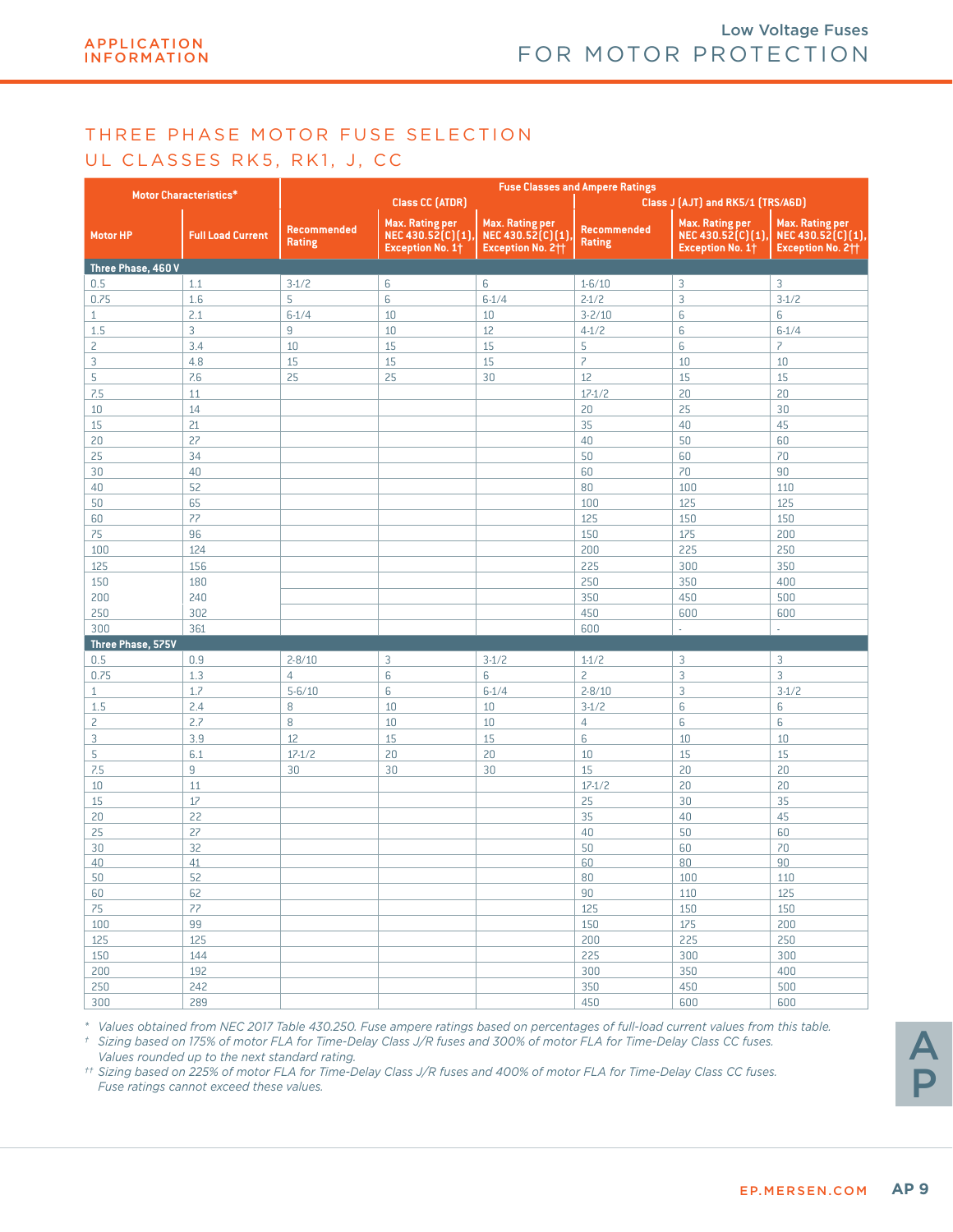### FUSE SIZING CONSIDERATIONS FOR HIGHER EFFICIENCY MOTORS

When selecting the proper fuse for short circuit protection in motor starting applications, it is important to not only ensure that the fuse will not nuisance open during motor start up times, but also that the fuse will coordinate as required with overload relays. When sizing fuses between 125% and 150% of the motor nameplate current, several advantages, including ease of coordination with an overload device, a smaller disconnect, and increased short circuit protection from a lower fuse rating, can be achieved. However, if sizing at this level prevents the motor from starting, it may then be necessary to increase the fuse ampere rating and it then becomes important to know the NEC sizing limitations.

As of June 1, 2016, the US Department of Energy has mandated that newly manufactured electric motors will need to meet NEMA Premium® efficiency standards. As motor efficiencies increase, motor locked rotor currents can also be expected to increase. In addition to this, with across-the-line starting applications, it is critical to understand not only the locked rotor current, but also the starting time that can be expected.

With previous efficiencies, typically motor locked rotor currents between 300% and 600% of motor nameplate currents were common. However, with the new efficiency standards, locked rotor currents for NEMA Design B, C, and D motors can reach between 600% and 700% of nameplate currents and are restricted to maximum levels per the NEMA design standards. With NEMA Design E motors, these levels can be expected to be as high as 1000% of the rated current. Design A motors have no standardized maximums for locked rotor currents, but can be very high depending on the motor kVA code value. Special attention should be paid to the motor nameplate values when sizing motor protection fuses.

For Premium Efficiency motors, sizing fuses between 125% and 150% of the rated current may not be sufficient to allow the motor to start due to the potential magnitude of locked rotor currents. In addition to this, if the expected start time of the motor is over 5 seconds, this may be too long for this size fuse to handle without opening. Section 430.52(C)(1), Exception 1 in the NEC allows for Time-Delay Class R and J fuses to be sized at 175% of the rated motor current up to the next standard fuse size.

If sizing at 175% still does not allow for the motor to start, section 430.52(C)(1), Exception 2 in the NEC permits an absolute maximum fuse size of 225% of the motor rated current. In these cases, depending on the value determined from these multiplication factors, fuse sizes between Exceptions 1 and 2 may be exactly the same. Where Exception 1 permits rounding up to the next standard size, fuses sized to Exception 2 may not exceed the mentioned 225% value in any way.

For Time-Delay Class CC fuses, similar exceptions in the NEC also apply. Section 430.52(C)(1), Exception 1 allows for a fuse size of 300% up to the next standard rating. Section 430.52(C)(1), Exception 2 permits a fuse size not exceeding 400% of the motor rated current, should 300% sizing still not allow the motor to start.

| <b>NEC 430.52 Fuse Sizing Limits</b> |                              |                             |  |  |  |
|--------------------------------------|------------------------------|-----------------------------|--|--|--|
| <b>NEC Sections</b>                  | Time-Delay<br>Class R/J Fuse | Time-Delay<br>Class CC Fuse |  |  |  |
| NEC 430.52(C)(1), Exception 1        | 175%                         | $300\%$ *                   |  |  |  |
| NEC 430.52(C)(1), Exception 2        | $225%$ **                    | $400\%**$                   |  |  |  |

*\* Values may be rounded up to next standard fuse ampere rating.*

*\*\* Permitted when Exception 1 ratings are not sufficient for motor starting current. Ratings may not exceed these limits.*

A P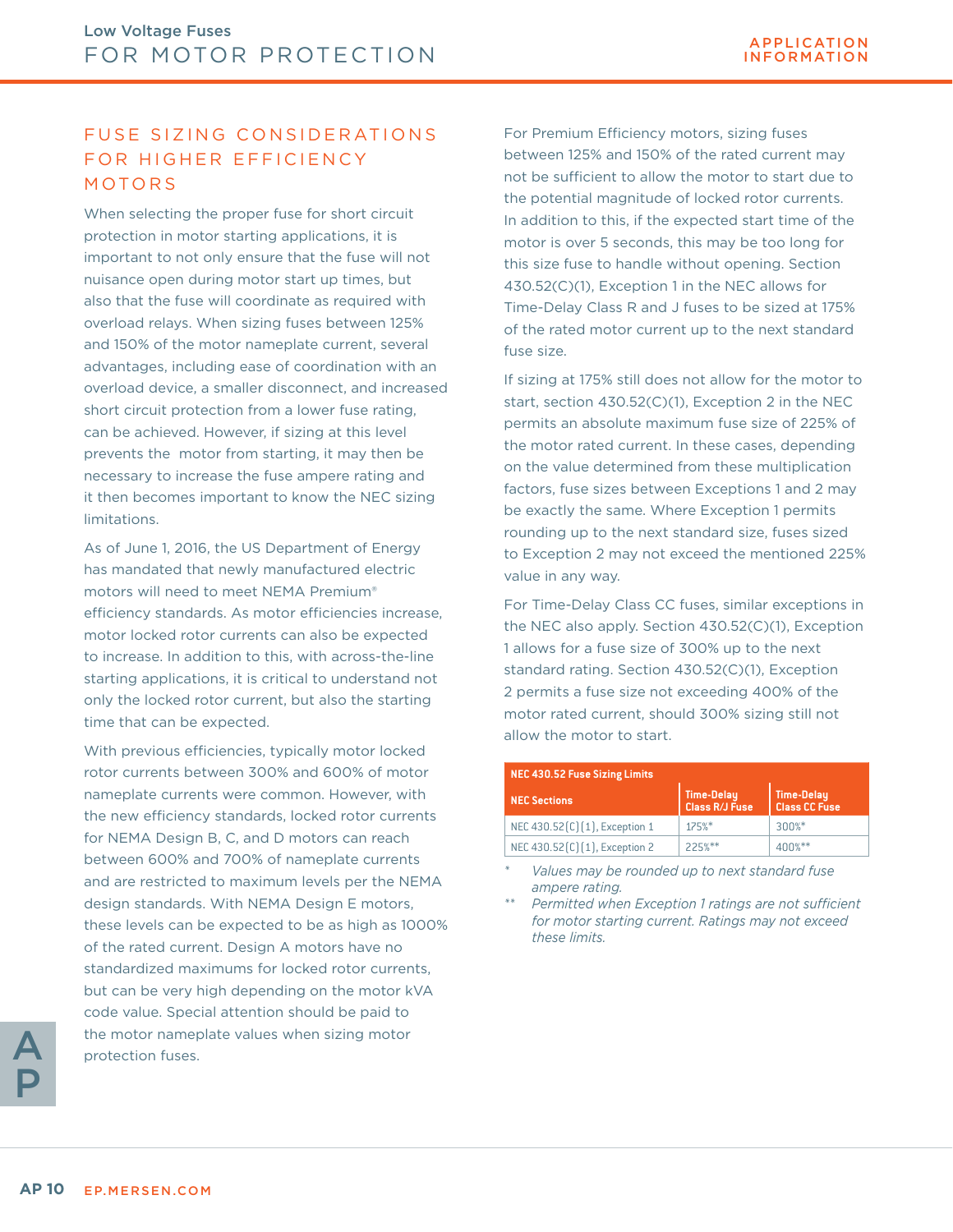This section summarizes transformer overcurrent protection as required by the National Electrical Code (NEC) and Canadian Electric Code.

### T R A N S F O R M E R S - P R I M A R Y 1000 VOLTS OR LESS

If secondary fuse protection is not provided, primary fuses are to be selected according to Table 1. If both primary and secondary fuses are used, they are to be selected according to Table 2.

#### **Table 1 - Primary Fuse Only**

| <b>Transformer Primary Amperes</b> | <b>Maximum Primary Fuse % Rating</b> |
|------------------------------------|--------------------------------------|
| 9 or more                          | $125*$                               |
| 2 to less than 9                   | 167                                  |
| less than 2                        | auu                                  |

#### **Table 2 - Primary & Secondary Fuses**

| <b>Maximum Primary Fuse % Rating</b> |  |  |  |  |
|--------------------------------------|--|--|--|--|
| <b>Secondary Fuse</b>                |  |  |  |  |
| $125*$                               |  |  |  |  |
| 167                                  |  |  |  |  |
|                                      |  |  |  |  |

\* If 125% does not correspond to a standard ampere rating, the next higher standard rating shall be permitted.

### TRANSFORMER MAGNETIZING INRUSH CURRENTS

When voltage is switched on to energize a transformer, the transformer core normally saturates. This results in a large inrush current which is greatest during the first half cycle (approximately 0.01 second) and becomes progressively less severe over the next several cycles (approximately 1 second) until the transformer reaches its normal magnetizing current.

To accommodate this inrush current, fuses are often selected which have time-current withstand values of at least 12 times transformer primary rated current for .1 second and 25 times for .01 second. Recommended primary fuses for popular, low voltage 3-phase transformers are shown on the next page. Some small dry-type transformers may have substantially greater inrush currents. For these applications, the fuse may have to be selected to withstand 45 times transformer primary rated current for .01 second.

### SECONDARY FUSES

Selecting fuses for the secondary is simple once rated secondary current is known. Fuses are sized at 125% of secondary FLA or the next higher rating; or at maximum 167% of secondary FLA, see Table 2 for rules. The preferred sizing is 125% of rated secondary current Isec or next higher fuse rating. To determine I<sub>ssec</sub>, first determine transformer rating (VA or kVA), secondary voltage  $(V_{\text{sec}})$  and use formulas below.

1. Single Phase :  $I_{\text{sec}} = T_{\text{ransformer}}$  VA

$$
V_{\text{sec}}
$$
\n
$$
V_{\text{sec}}
$$
\n
$$
V_{\text{sec}}
$$
\n
$$
V_{\text{sec}}
$$
\n2. Three Phase : I<sub>sec</sub> = Transport  $VA$   
\n1.73 x  $V_{\text{sec}}$   
\nor Transport  $EXA$  × 1000  
\n1.73 x  $V_{\text{sec}}$ 

When  $I_{\text{sec}}$  is determined, multiply it by 1.25 and choose that fuse rating or next higher rating.  $[ \, I_{\text{res}} \times 1.25 =$  Fuse Rating ]

|                                  | 240V Primary |                            |            | <b>480V Primary</b>         | <b>600V Primary</b> |                             |
|----------------------------------|--------------|----------------------------|------------|-----------------------------|---------------------|-----------------------------|
| <b>Transformer</b><br><b>kVA</b> | <b>FLA</b>   | <b>TR-R Fuse</b><br>Rating | <b>FLA</b> | <b>TRS-R Fuse</b><br>Rating | <b>FLA</b>          | <b>TRS-R Fuse</b><br>Rating |
| 3                                | 7.2          | 9                          | 3.6        | $4-1/2$                     | 2.9                 | 4                           |
| 5                                | 12           | 15                         | 6          | 8                           | 4.8                 | 6                           |
| 7.5                              | 18           | 25                         | 9          | 12                          | 7.2                 | 9                           |
| 9                                | 22           | 30                         | 11         | 15                          | 9                   | 12                          |
| 15                               | 36           | 45                         | 18         | 25                          | 14                  | 20                          |
| 30                               | 72           | 90                         | 36         | 45                          | 29                  | 35                          |
| 45                               | 108          | 150                        | 54         | 70                          | 43                  | 60                          |
| 75                               | 180          | 225                        | 90         | 125                         | 72                  | 90                          |
| 100                              | 241          | 300                        | 120        | 150                         | 96                  | 125                         |
| 112.5                            | 271          | 350                        | 135        | 175                         | 108                 | 150                         |
| 150                              | 361          | 450                        | 180        | 225                         | 144                 | 200                         |
| 225                              | 541          | 600                        | 371        | 350                         | 217                 | 300                         |
| 300                              | 722          | ٠                          | 361        | 450                         | 289                 | 350                         |
| 500                              | 1203         | $\sim$                     | 601        | ٠                           | 481                 | 600                         |

#### **Fusing for Three Phase Transformer Primaries without Secondary Protection**

A P

*\* Where fuse sizes do not correspond to a standard ampere rating, the next higher standard rating shall be permitted.*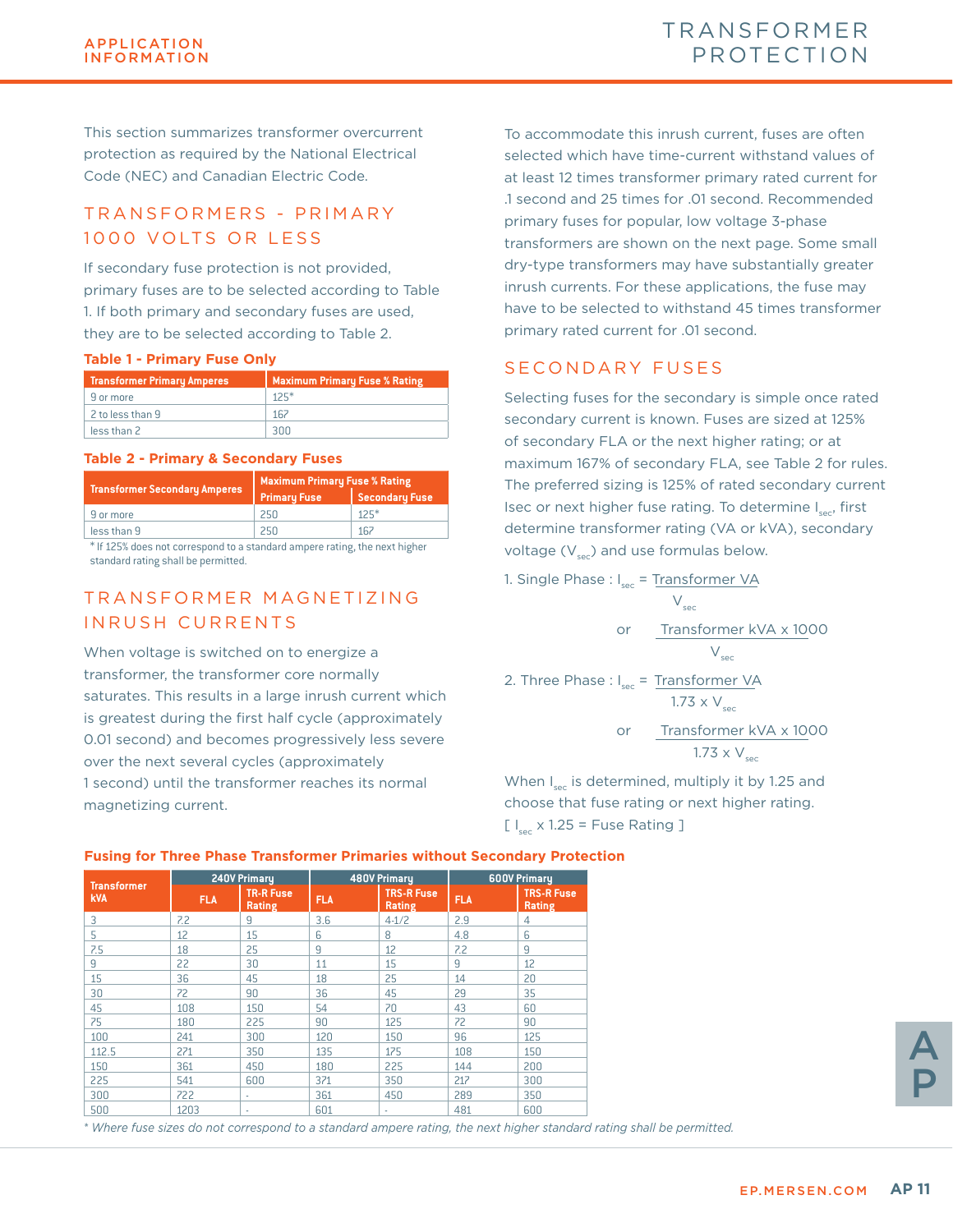|                    |            |           | <b>Primary Fuse Series and Ratings</b> |      |             |            |                       | <b>Secondary Series and Ratings</b> |                       |
|--------------------|------------|-----------|----------------------------------------|------|-------------|------------|-----------------------|-------------------------------------|-----------------------|
| <b>Transformer</b> |            |           | <b>240 V Primaru</b>                   |      |             |            | 120 V Secondary       |                                     | 208 V Secondary       |
| [kVA]              | <b>FLA</b> | AJT/A2D-R | A4BT                                   | A4BY | <b>A4B0</b> | <b>FLA</b> | <b>Fuse</b><br>Rating | <b>FLA</b>                          | <b>Fuse</b><br>Rating |
| 3                  | 7.2        | 15        | ٠                                      | ٠    | ٠           | 14         | 20                    | 8                                   | 12                    |
| 5                  | 12         | 25        | ٠                                      | ٠    | ٠           | 24         | 30                    | 14                                  | $17 - 1/2$            |
| 7.5                | 18         | 40        | ٠                                      | ٠    | ٠           | 36         | 45                    | 21                                  | 30                    |
| 9                  | 22         | 45        | ٠                                      | ٠    | ٠           | 43         | 60                    | 25                                  | 35                    |
| 15                 | 36         | 60        | ٠                                      | ä,   | ٠           | 72         | 100                   | 42                                  | 60                    |
| 30                 | 72         | 150       | ٠                                      | ٠    | ٠           | 145        | 200                   | 83                                  | 110                   |
| 45                 | 108        | 225       | ٠                                      | ٠    | ٠           | 217        | 300                   | 125                                 | 175                   |
| 75                 | 180        | 400       | ٠                                      | ٠    | ٠           | 361        | 450                   | 208                                 | 300                   |
| 100                | 241        | 450       | ٠                                      | ٠    | ٠           | 482        | 600                   | 278                                 | 350                   |
| 112.5              | 271        | 500       | ٠                                      | ٠    | ٠           | 542        | 700                   | 313                                 | 400                   |
| 150                | 361        | 600       | ٠                                      | ٠    | ٠           | 723        | 900                   | 417                                 | 600                   |
| 225                | 541        | ×.        | 800                                    | 900  | 1200        | 1084       | 1350                  | 625                                 | 800                   |
| 300                | 722        | ×.        | 1200                                   | 1200 | 1600        | 1445       | 1800                  | 834                                 | 1200                  |
| 500                | 1203       | ×.        | 1800                                   | 2000 | 2500        | 2408       | 2500                  | 1390                                | 1600                  |

#### **Fusing for Three Phase Transformers - Primary and Secondary Protection**

|                    |            |                          | <b>Primary Fuse Series and Ratings</b> |      |             |            |                       |            | <b>Secondary Fuse Ratings</b> |                |                       |
|--------------------|------------|--------------------------|----------------------------------------|------|-------------|------------|-----------------------|------------|-------------------------------|----------------|-----------------------|
| <b>Transformer</b> |            |                          | <b>480 V Primary</b>                   |      |             |            | 120 V Secondary       |            | 208 V Secondary               |                | 240 V Secondary       |
| [kVA]              | <b>FLA</b> | AJT/A6D-R                | A4BT                                   | A4BY | <b>A4B0</b> | <b>FLA</b> | <b>Fuse</b><br>Rating | <b>FLA</b> | <b>Fuse</b><br>Rating         | <b>FLA</b>     | <b>Fuse</b><br>Rating |
| 3                  | 3.6        | 6                        | ٠                                      | ٠    | $\sim$      | 14         | 20                    | 8          | 12                            | $\overline{z}$ | 9                     |
| 5                  | 6          | 12                       | ٠                                      | ٠    | $\sim$      | 24         | 30                    | 14         | $17 - 1/2$                    | 12             | 15                    |
| 7.5                | 9          | 15                       | ٠                                      | ٠    | $\sim$      | 36         | 45                    | 21         | 30                            | 18             | 25                    |
| 9                  | 11         | 25                       | ٠                                      | ٠    | ٠           | 43         | 60                    | 25         | 35                            | 22             | 30                    |
| 15                 | 18         | 35                       | ٠                                      | ٠    | $\sim$      | 72         | 100                   | 42         | 60                            | 36             | 45                    |
| 30                 | 36         | 60                       | ٠                                      | ٠    | ×.          | 145        | 200                   | 83         | 110                           | 72             | 100                   |
| 45                 | 54         | 100                      | ٠                                      | ٠    | ۰.          | 217        | 300                   | 125        | 175                           | 108            | 150                   |
| 75                 | 90         | 175                      | ×.                                     | ٠    | $\sim$      | 361        | 450                   | 208        | 300                           | 181            | 250                   |
| 100                | 120        | 225                      | ٠                                      | ٠    | ٠           | 482        | 600                   | 278        | 350                           | 241            | 350                   |
| 112.5              | 135        | 300                      | ٠                                      | ٠    | ٠           | 542        | 700                   | 313        | 400                           | 271            | 350                   |
| 150                | 180        | 400                      | ٠                                      | ٠    | ×.          | 723        | 900                   | 417        | 600                           | 361            | 500                   |
| 225                | 371        | 500                      | ٠                                      | ٠    | ۰.          | 1084       | 1350                  | 625        | 800                           | 542            | 700                   |
| 300                | 361        | 600                      | ×.                                     | ٠    | $\sim$      | 1445       | 1800                  | 834        | 1200                          | 723            | 1000                  |
| 500                | 601        | ٠                        | 1000                                   | 1000 | 1200        | 2408       | 2500                  | 1390       | 1600                          | 1204           | 1600                  |
| 750                | 902        | ٠                        | 1400                                   | 1600 | 2000        | 3613       | 4000                  | 2084       | 2500                          | 1806           | 2000                  |
| 1000               | 1203       | $\overline{\phantom{a}}$ | 1800                                   | 2000 | 2500        | 4817       | 5000                  | 2779       | 3000                          | 2408           | 2500                  |

|                    |            |              | <b>Primary Fuse Series and Ratings</b> |        |                          |            |                       |            | <b>Secondary Fuse Ratings</b> |                |                       |
|--------------------|------------|--------------|----------------------------------------|--------|--------------------------|------------|-----------------------|------------|-------------------------------|----------------|-----------------------|
| <b>Transformer</b> |            |              | <b>600 V Primary</b>                   |        |                          |            | 120 V Secondary       |            | 208 V Secondary               |                | 240 V Secondary       |
| [kVA]              | <b>FLA</b> | AJT/A6D-R    | A4BT                                   | A4BY   | <b>A4BO</b>              | <b>FLA</b> | <b>Fuse</b><br>Rating | <b>FLA</b> | <b>Fuse</b><br>Rating         | <b>FLA</b>     | <b>Fuse</b><br>Rating |
| 3                  | 2.9        | 5            | ×.                                     | ٠      | $\sim$                   | 14         | 20                    | 8          | 12                            | $\overline{z}$ | 9                     |
| 5                  | 4.8        | 10           | ×.                                     | $\sim$ | $\sim$                   | 24         | 30                    | 14         | $17 - 1/2$                    | 12             | 15                    |
| 7.5                | 7.2        | 15           | ×.                                     | ٠      | $\sim$                   | 36         | 45                    | 21         | 30                            | 18             | 25                    |
| 9                  | 9          | $17 - 1/2$   | ٠                                      | ٠      | $\sim$                   | 43         | 60                    | 25         | 35                            | 22             | 30                    |
| 15                 | 14         | 25           | ×.                                     | ٠      | $\overline{\phantom{a}}$ | 72         | 100                   | 42         | 60                            | 36             | 45                    |
| 30                 | 29         | 45           | ×.                                     | ٠      | ٠                        | 145        | 200                   | 83         | 110                           | 72             | 100                   |
| 45                 | 43         | 80           | ×.                                     | $\sim$ | ٠                        | 217        | 300                   | 125        | 175                           | 108            | 150                   |
| 75                 | 72         | 150          | ٠                                      | ÷.     | $\sim$                   | 361        | 450                   | 208        | 300                           | 181            | 250                   |
| 100                | 96         | 200          | ×.                                     | ٠      | ٠                        | 482        | 600                   | 278        | 350                           | 241            | 350                   |
| 112.5              | 108        | 225          | ×.                                     | ٠      | ×.                       | 542        | 700                   | 313        | 400                           | 271            | 350                   |
| 150                | 144        | 300          | ٠                                      | ٠      | ×.                       | 723        | 900                   | 417        | 600                           | 361            | 500                   |
| 225                | 217        | 450          | ٠                                      | ٠      | ٠                        | 1084       | 1350                  | 625        | 800                           | 542            | 700                   |
| 300                | 289        | 500          | ٠                                      | ٠      | ٠                        | 1445       | 1800                  | 834        | 1200                          | 723            | 1000                  |
| 500                | 481        | ٠            | 700                                    | 900    | 1000                     | 2408       | 2500                  | 1390       | 1600                          | 1204           | 1600                  |
| 750                | 722        | $\mathbf{r}$ | 1200                                   | 1400   | 1600                     | 3613       | 4000                  | 2084       | 2500                          | 1806           | 2000                  |
| 1000               | 962        |              | 1600                                   | 1800   | 2000                     | 4817       | 5000                  | 2779       | 3000                          | 2408           | 2500                  |

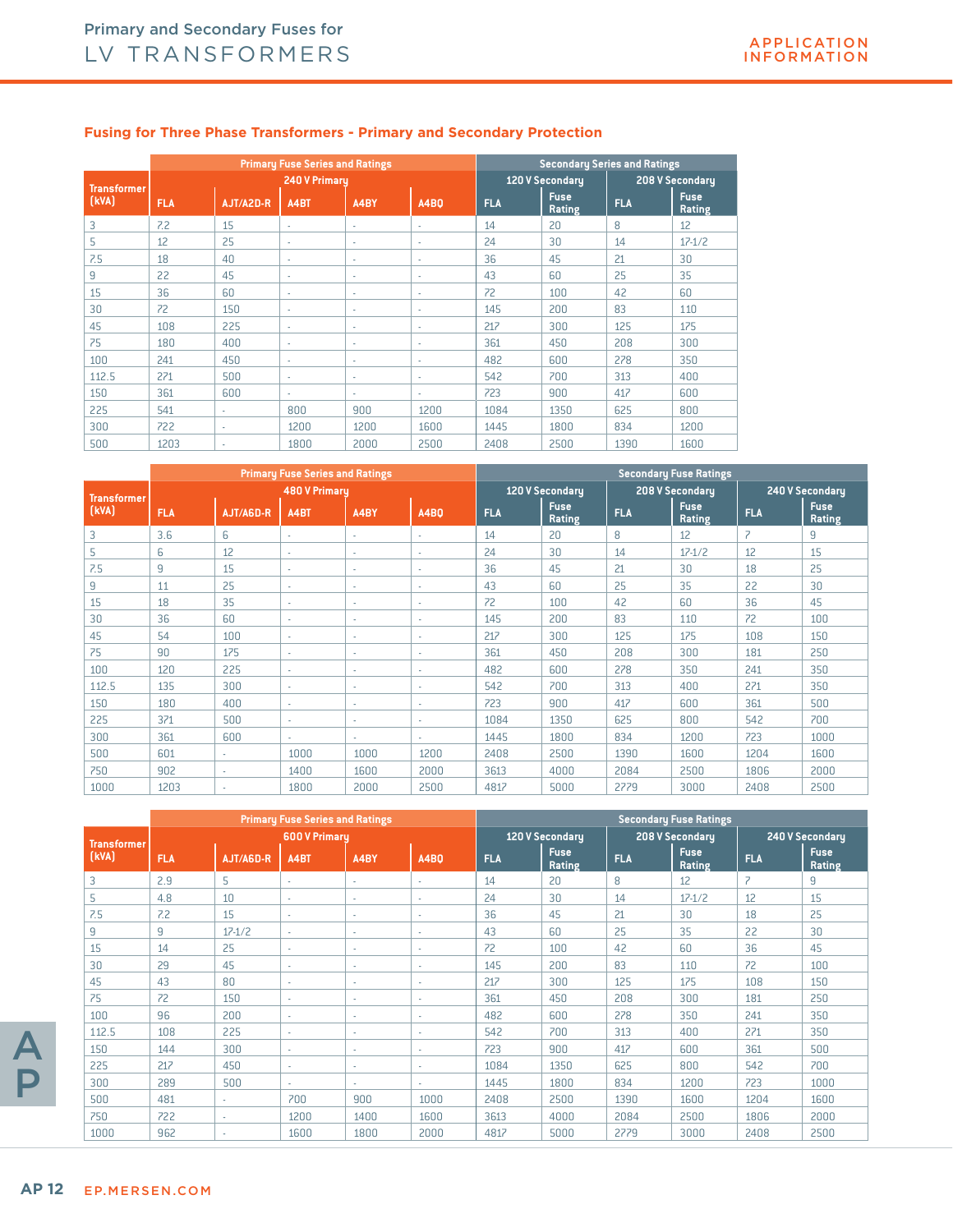Control circuit transformers used as part of a motor control circuit are to be protected as outlined in Tables 1 & 2 with one important exception. Primary fuses may be sized up to 500% of transformer rated primary current if the rated primary current is less than 2 amperes.

When a control circuit transformer is energized, the typical magnetizing inrush will be 25-40 times rated primary full load current (FLA) for the first 1/2 cycle and dissipates to rated current in a few cycles. Fuses must be sized so they do not open during

this inrush. We recommend that fuses be selected to withstand 40 x FLA for .01 sec. and to stay within the NEC guidelines specified above.

For example: 300VA Transformer, 600V primary.

Ipri = Transformer  $VA = 300 = 1/2A = FLA$ Primary V 600

The fuse time-current curve must lie to the right of the point  $40 \times (1/2) = 20A \text{ } \textcircled{a}$ .01 sec.

Secondary fuses are still sized at 125% of the secondary FLA.

| <b>Trans</b> | <b>600 Volt Primary</b> |                  |                          |                          |                          |                | <b>480 Volt Primary</b> |                |                          |                 |                |                |
|--------------|-------------------------|------------------|--------------------------|--------------------------|--------------------------|----------------|-------------------------|----------------|--------------------------|-----------------|----------------|----------------|
| <b>VA</b>    | <b>FLA</b>              | <b>ATOR</b>      | <b>ATMR</b>              | $A6D-R+$                 | $AJT+$                   | TRS-R          | <b>FLA</b>              | <b>ATOR</b>    | <b>ATMR</b>              | $A6D-R+$ $AIT+$ |                | TRS-R          |
| 25           | .042                    | 1/10             | 2/10                     | 2/10                     | ÷                        | 1/10           | .052                    | 1/10           | 1/4                      | 1/4             |                | 1/10           |
| 50           | .083                    | 1/4              | $3/10*$                  | 4/10                     | ä,                       | 2/10           | .104                    | 1/4            | $1/2*$                   | 1/2             | ÷,             | 2/10           |
| 75           | .125                    | 1/4              | $1/2*$                   | 6/10                     | i.                       | 2/10           | .156                    | 3/10           | $3/4*$                   | $6/10$          | i.             | 2/10           |
| 100          | .167                    | 3/10             | $3/4*$                   | 8/10                     | ÷,                       | 3/10           | .208                    | 4/10           | $\mathbf{1}$             | $\mathbf{1}$    | $\mathbf{1}$   | 3/10           |
| 130          | .22                     | 4/10             | $\mathbf{1}$             | $\mathbf{1}$             | $\mathbf{1}$             | 4/10           | .27                     | 1/2            | $\mathbf{1}$             | $\mathbf{1}$    | $1 - 1/2$      | 4/10           |
| 150          | .25                     | 1/2              | $1*$                     | $1 - 1/4$                | $\mathbf{1}$             | 4/10           | .313                    | 1/2            | $1 - 1/2$                | $1 - 4/10$      | $1 - 1/2$      | 4/10           |
| 200          | .33                     | 1/2              | $1-1/2$                  | $1 - 6/10$               | $1-1/2$                  | $6/10$         | .417                    | 6/10           | $\overline{c}$           | $\overline{c}$  | $\overline{c}$ | 6/10           |
| 250          | .42                     | 6/10             | $\overline{c}$           | $\overline{c}$           | $\overline{c}$           | 6/10           | .52                     | 8/10           | $\overline{c}$           | $2 - 1/2$       | $2 - 1/2$      | 6/10           |
| 300          | .50                     | $\mathbf{1}$     | $\overline{c}$           | $2 - 1/2$                | $\overline{c}$           | 8/10           | .62                     | $1 - 1/2$      | 3                        | 3               | 3              | 8/10           |
| 350          | .583                    | $1 - 1/4$        | $\overline{c}$           | $2 - 8/10$               | $\overline{c}$           | $\mathbf{1}$   | .73                     | $1 - 1/2$      | $3-1/2$                  | $3-1/2$         | $3-1/2$        | $\mathbf{1}$   |
| 500          | .833                    | $1 - 1/2$        | $\overline{4}$           | $\overline{4}$           | $\overline{4}$           | $1 - 1/4$      | 1.04                    | $\overline{c}$ | 5                        | $\overline{4}$  | $\overline{4}$ | $1 - 4/10$     |
| 750          | 1.25                    | $2 - 1/2$        | 6                        | 4                        | $\overline{4}$           | $1 - 6/10$     | <b>I.56</b>             | $3*$           | $\overline{\phantom{a}}$ | 5               | 5              | $\overline{c}$ |
| 1000         | 1.67                    | 3                | 8                        | 5                        | 5                        | $2 - 1/4$      | 2.08                    | $4+$           | ×                        | $5+$            | $5+$           | 3              |
| 1500         | 2.5                     | $5+$             | ÷,                       | $6+$                     | $6+$                     | 4              | 3.125                   | $7+$           |                          | $6-1/4+$        | $6-1/4+$       | $\overline{4}$ |
| 2000         | 3.33                    | $8+$             | i.                       | $8+$                     | $8+$                     | 5              | 4.17                    | $10 +$         | ÷.                       | $7+$            | $7+$           | 5              |
| 3000         | 5.00                    | $12+$            | J.                       | $12+$                    | $12+{}^*$                | 8              | 6.25                    | $15+{}^*$      |                          | $15+{}^*$       | $15+$          | 8              |
| 5000         | 8.33                    | $20+*$           | ×.                       | $20+$ *                  | $20+***$                 | $12+$          | 10.4                    |                | ×                        | $25+$ *         | $25+$ *        | $15+$          |
| 7500         | 12.5                    | $30+*$           | ÷,                       | $30+*$                   | $30+***$                 | $17-1/2+$      | 15.6                    |                | ÷.                       | $35+***$        | $35+***$       | $20 +$         |
| 10000        | 16.7                    |                  | ÷,                       | $40+$ *                  | $40+***$                 | $25+$          | 20.8                    | L,             | ÷,                       | $50+***$        | $50+***$       | $30+$          |
|              |                         | 240 Volt Primary |                          |                          |                          |                | <b>120 Volt Primary</b> |                |                          |                 |                |                |
| 25           | .104                    | 2/10             | 1/2                      | 1/2                      | L.                       | 2/10           | .21                     | 4/10           | $\mathbf{1}$             | $\mathbf{1}$    | $\mathbf{1}$   | 3/10           |
| 50           | .21                     | 4/10             | $\mathbf{1}$             | $\mathbf{1}$             | $\mathbf{1}$             | 3/10           | .42                     | 6/10           | $\overline{c}$           | 2               | $\overline{c}$ | $6/10$         |
| 75           | .31                     | 1/2              | $1 - 1/2$                | $1 - 4/10$               | $1-1/2$                  | 4/10           | 6.6                     | $\mathbf{1}$   | 3                        | 3               | 3              | 8/10           |
| 100          | .42                     | 6/10             | $\overline{c}$           | $\overline{c}$           | $\overline{c}$           | $6/10$         | .83                     | $1 - 1/2$      | $\overline{4}$           | 4               | $\overline{4}$ | $\mathbf{1}$   |
| 130          | .54                     | $\mathbf{1}$     | $2 - 1/2$                | $2 - 1/2$                | $2 - 1/2$                | 8/10           | 1.08                    | $2 - 1/2$      | 5                        | 4               | $\overline{4}$ | $1 - 6/10$     |
| 150          | .625                    | $\mathbf{1}$     | 3                        | 3                        | 3                        | 8/10           | 1.25                    | $2 - 1/2$      | $6\phantom{1}6$          | 4               | $\overline{4}$ | $1 - 6/10$     |
| 200          | .83                     | $1 - 1/2$        | $\overline{4}$           | $3-1/2$                  | $3-1/2$                  | $\mathbf{1}$   | 1.67                    | $3*$           | 8                        | 5               | 5              | $2 - 1/4$      |
| 250          | 1.04                    | 2                | 5                        | $\overline{4}$           | $\overline{4}$           | $1 - 4/10$     | 2.08                    | $4+$           |                          | $5+$            | $5+$           | $2 - 8/10$     |
| 300          | 1.25                    | $2 - 1/2$        | 6                        | 4                        | $\overline{4}$           | $1 - 6/10$     | 2.5                     | $5+$           |                          | $6+$            | $6+$           | $3 - 2/10$     |
| 350          | 1.46                    | $3*$             | $\overline{\phantom{a}}$ | 5                        | 5                        | $\overline{c}$ | 2.92                    | $7+$           | $\sim$                   | $6+$            | $6+$           | $\overline{4}$ |
| 500          | 2.08                    | $4+$             | i.                       | $5+$                     | $5+$                     | $2 - 8/10$     | 4.17                    | $10+$          | ÷.                       | $10+$           | 6              | $5 - 6/10$     |
| 750          | 3.13                    | $7+$             | ÷,                       | $6-1/4+$                 | $6-1/4+$                 | $\overline{4}$ | 6.25                    | $15+{}^*$      | ×                        | $15 +$ **       | $15+$          | 8              |
| 1000         | 4.2                     | $10 +$           | ä,                       | $\overline{\phantom{a}}$ | $\overline{\phantom{a}}$ | $5 - 6/10$     | 8.33                    | $20+$ *        | ÷                        | $20+***$        | $20+$ *        | $12+$          |
| 1500         | 6.25                    | $15+$            | J.                       | $15+$                    | $15+$                    | 8              | 12.5                    | $30+$ *        |                          | $30+$           | $30+$          | 15             |
| 2000         | 8.3                     | $20+*$           | ÷,                       | $20+***$                 | $20+***$                 | 12             | 16.7                    |                |                          | $40+***$        | $40+$          | $25+$          |
| 3000         | 12.5                    | $30+$ *          | J.                       | $30+***$                 | $30+***$                 | 15             | 25                      | L.             | ÷                        | $60+***$        | $60+*$         | $35+$          |
| 5000         | 20.8                    | L.               | ÷,                       | $50+***$                 | $50+*$                   | 25             | 41.7                    | L,             | ×                        | $100+***$       | $100+***$      | $60+$          |
| 7500         | 31.3                    |                  | ×,                       | $70+***$                 | $70+***$                 | $40+$          | 62.5                    | ä,             |                          | $150+***$       | $150+***$      | $90+$          |
| 10000        | 41.7                    |                  |                          | $100+***$                | $100+***$                | $60+$          | 83.3                    | ÷,             |                          | $200+***$       | $200+***$      | $125+$         |
|              |                         |                  |                          |                          |                          |                |                         |                |                          |                 |                |                |

#### **Recommended Primary Fuses for Single Phase Control Transformers**

*The above fuses will withstand 40 x FLA for .01 second except where noted. + Secondary fusing required.*

*\* Fuse will withstand 30 x FLA for .01 second. \*\* Fuse will withstand 35 x FLA for .01 second.*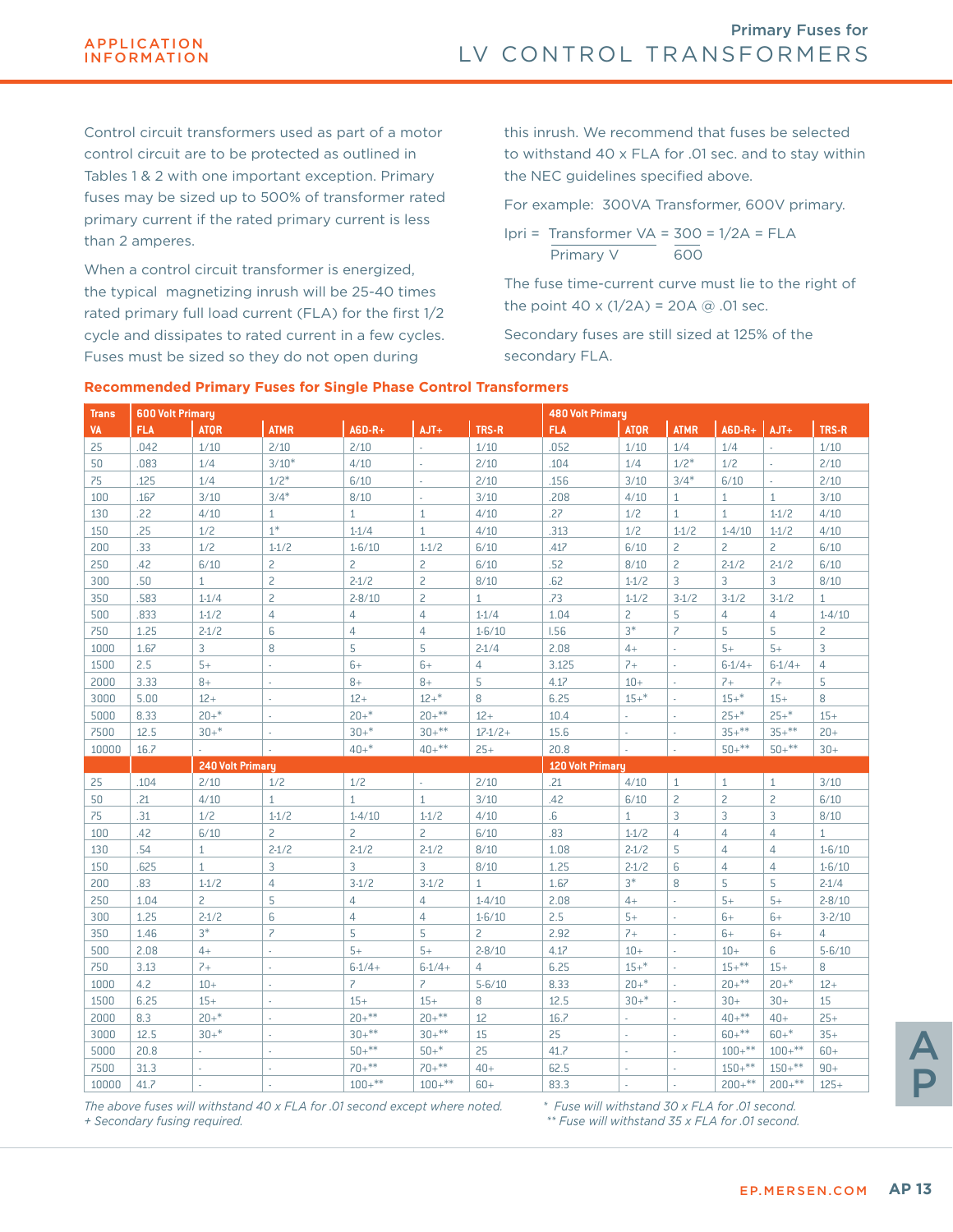|                                      |                                    | 3 Phase 2400 Volt Typical Primary Fuse Sizing Chart |                     |                |             |                                         |                 |                 |                  |
|--------------------------------------|------------------------------------|-----------------------------------------------------|---------------------|----------------|-------------|-----------------------------------------|-----------------|-----------------|------------------|
| Trans-                               |                                    | <b>2" Ferrule mounting</b>                          |                     |                |             | 3" Ferrule mounting (single and double) |                 | <b>Bolt on</b>  | <b>Clip Lock</b> |
| former<br>Rating<br>KVA <sup>1</sup> | <b>Full Load</b><br><b>Amperes</b> | <b>9F60 EJ "C"</b>                                  | <b>9F60 EJ0 "C"</b> | <b>A055F</b>   | 9F60 EJ "D" | <b>9F60 EJO "D"</b>                     | <b>A055F</b>    | <b>A055B</b>    | <b>A055C</b>     |
| 9                                    | 2.2                                | 9F60CCB005*                                         | 9F60DJB005          | A055F1C0R0-5E  |             |                                         |                 | ×.              |                  |
| 15                                   | 3.6                                | 9F60CCB010 *                                        | 9F60DJB010          | A055F1C0R0-7E  |             |                                         |                 | ٠               |                  |
| 30                                   | 7.2                                | 9F60CCB020 *                                        | 9F60DJB020          | A055F1C0R0-10E |             |                                         | A055F1D0R0-10E  | A055B1DAR0-10E  | A055C1D0R0-10E   |
| 45                                   | 11                                 | 9F60CCB025*                                         | 9F60DJB025          | A055F1C0R0-15E |             |                                         | A055F1D0R0-15E  | A055B1DAR0-15E  | A055C1D0R0-15E   |
| 75                                   | 18                                 | ÷.                                                  |                     | A055F1C0R0-25E | 9F60ECB030  | 9F60FJB030                              | A055F1D0R0-25E  | A055B1DAR0-25E  | A055C1D0R0-25E   |
| 112.5                                | 27                                 | ÷.                                                  |                     | A055F1C0R0-40E | 9F60ECB050  | 9F60FJB050                              | A055F1D0R0-40E  | A055B1DAR0-40E  | A055C1D0R0-40E   |
| 150                                  | 36                                 | ÷.                                                  |                     | A055F1C0R0-50E | 9F60ECB065  | 9F60FJB065                              | A055F1D0R0-50E  | A055B1DAR0-50E  | A055C1D0R0-50E   |
| 225                                  | 54                                 | ÷.                                                  |                     |                | 9F60ECB100  | 9F60FJB100                              | A055F1D0R0-80E  | A055B1DAR0-80E  | A055C1D0R0-80E   |
| 300                                  | 72                                 | ÷.                                                  |                     | ×.             | 9F60GCB125  | 9F60HJB125                              | A055F1D0R0-100E | A055B1DAR0-100E | A055C1D0R0-100E  |
| 500                                  | 120                                | $\sim$                                              |                     | ×.             | 9F60GCB200  | 9F60HJB200                              | A055F1D0R0-200E | A055B1DAR0-200E | A055C1D0R0-200E  |
| 750                                  | 181                                | ÷.                                                  |                     | ×.             |             |                                         | A055F2D0R0-250E | A055B2DAR0-250E | A055C1D0R0-250E  |
| 1000                                 | 241                                | ٠                                                   |                     |                | ٠           |                                         | A055F2D0R0-400E | A055B2DAR0-400E | A055C1D0R0-400E  |
| 1500                                 | 361                                | ÷.                                                  |                     | ×.             | ٠           | ٠                                       |                 | A055B2D0R0-500E | A055C2D0R0-500E  |
| 2000                                 | 482                                | ÷.                                                  |                     |                |             |                                         |                 | A055B2D0R0-600E | A055C2D0R0-600E  |

*Fuses will carry transformer magnetizing inrush current of 25 times full load amperes for .01 second and 12 times full load current for .1 second EJO fuses can be used outdoors without an enclosure <sup>1</sup> the self cooled rating of the transformer \* use CEB in place of CCB for 9" clip center fuses*

|                                             |                      | 3 Phase 4160 Volt Typical Primary Fuse Sizing Chart |              |              |                |              |                                         |                 |                           |                 |                  |
|---------------------------------------------|----------------------|-----------------------------------------------------|--------------|--------------|----------------|--------------|-----------------------------------------|-----------------|---------------------------|-----------------|------------------|
| Trans-                                      | Full                 | 2" Ferrule mounting                                 |              |              |                |              | 3" Ferrule mounting (single and double) |                 | <b>Bolt on</b>            |                 | <b>Clip Lock</b> |
| former<br><b>Rating</b><br>kVA <sup>1</sup> | Load<br>Amp-<br>eres | 9F60 EJ "C"                                         | 9F60 EJ0 "C" | 9F62 EJ0 "C" | <b>A055F</b>   | 9F60 EJ0 "D" | 9F62 EJ0 "D"                            | <b>A055F</b>    | <b>9F62 EJ0</b><br>"DDDD" | <b>A055B</b>    | <b>A055C</b>     |
| 9                                           | 1.3                  | 9F60CED005                                          | 9F60DJD005   |              | A055F1CORO-5E  |              |                                         |                 |                           |                 |                  |
| 15                                          | 2.1                  | 9F60CED007                                          | 9F60DJD007   |              | A055F1CORO-5E  |              |                                         |                 |                           |                 |                  |
| 30                                          | 4.2                  | 9F60CED015                                          | 9F60DJD015   |              | A055F1C0R0-7E  |              |                                         | A055F1D0R0-10E  |                           | A055B1DAR0-10E  | A055C1D0R0-10E   |
| 45                                          | 6.3                  | 9F60CED015                                          | 9F60DJD015   |              | A055F1C0R0-10E |              |                                         | A055F1D0R0-10E  |                           | A055B1DAR0-10E  | A055C1D0R0-10E   |
| 75                                          | 10                   | 9F60CED025                                          | 9F60DJD025   | 9F62HCB025   | A055F1C0R0-15E |              |                                         | A055F1D0R0-15E  |                           | A055B1DAR0-15E  | A055C1D0R0-15E   |
| 112.5                                       | 16                   |                                                     | ٠            | 9F62HCB030   | A055F1C0R0-20E | 9F60FJD040   |                                         | A055F1D0R0-20E  |                           | A055B1DAR0-20E  | A055C1D0R0-20E   |
| 150                                         | 21                   | ٠                                                   | ٠            | 9F62HCB040   | A055F1C0R0-30E | 9F60FJD040   |                                         | A055F1D0R0-30E  |                           | A055B1DAR0-30E  | A055C1D0R0-30E   |
| 225                                         | 31                   | ٠                                                   | ٠            | 9F62HCB050   | A055F1C0R0-40E | 9F60FJD065   |                                         | A055F1D0R0-40E  |                           | A055B1DAR0-40E  | A055C1D0R0-40E   |
| 300                                         | 42                   |                                                     |              |              | A055F1C0R0-65E | 9F60FJD080   | 9F62DCB080                              | A055F1D0R0-65E  |                           | A055B1DAR0-65E  | A055C1D0R0-65E   |
| 500                                         | 69                   |                                                     | ٠            |              |                | 9F60EJD100   | 9F62DCB100                              | A055F1D0R0-100E |                           | A055B1DAR0-100E | A055C1D0R0-100E  |
| 750                                         | 104                  |                                                     |              |              |                | 9F60HJD150   | 9F62DCB150                              | A055F1D0R0-150E |                           | A055B1DAR0-150E | A055C1D0R0-150E  |
| 1000                                        | 139                  |                                                     |              |              |                | 9F60HJD200   | 9F62DCB200                              | A055F1D0R0-200E |                           | A055B1DAR0-200E | A055C1D0R0-200E  |
| 1500                                        | 208                  |                                                     |              |              |                |              | 9F62FCB300                              | A055F2D0R0-300E |                           | A055B2DAR0-300E | A055C1D0R0-300E  |
| 2000                                        | 278                  |                                                     | ٠            |              |                |              | 9F62FCB350                              | A055F2D0R0-400E |                           | A055B2DAR0-400E | A055C1D0R0-400E  |
| 2500                                        | 347                  |                                                     |              |              |                |              |                                         |                 | 9F62KCB500                | A055B2D0R0-500E | A055C2D0R0-500E  |
| 3000                                        | 417                  |                                                     | ٠            | ٠            |                |              |                                         |                 | 9F62KCB600                | A055B2D0R0-600E | A055C2D0R0-600E  |
| 3750                                        | 520                  |                                                     | ٠            | ÷.           | ٠              | ×,           | ٠                                       |                 | 9F62KCB700                | A055B3D0R0-750E |                  |
| 4000                                        | 556                  |                                                     | ٠            | ٠            |                |              | ٠                                       |                 | 9F62KCB700                | A055B3D0R0-750E |                  |
| 4500                                        | 625                  |                                                     | ÷.           | ×.           | ×.             | ٠            | ×.                                      |                 | 9F62KCB800                | A055B3D0R0-900E |                  |
| 5000                                        | 695                  |                                                     |              |              |                |              |                                         |                 | 9F62KCB900                | A055B3D0R0-900E |                  |

*Fuses will carry transformer magnetizing inrush current of 25 times full load amperes for .01 second and 12 times full load current for .1 second EJO fuses can be used outdoors without an enclosure 1 the self cooled rating of the transformer*

### EXAMPLES

1. A new installation has a 300kVA transformer with 4160V primary. It is not fully loaded. What is the typical primary fuse recommended?



*8320V* **111 > 3720V 6320V 111 > 3820V 10ad** *A160V* **Load**<br> *Source Load* 

A 65 rating (Mersen A055F1DORO-65E or equivalent) is correct. Lower ratings may open when transformer is energized.

2. What is the normal fuse size recommended for a 1500kVA transformer with 12,470V primary?

For this application use a 100E rating A155F2DORO-100E or equivalent which will allow normal overload operations of transformer up to 133% of rating.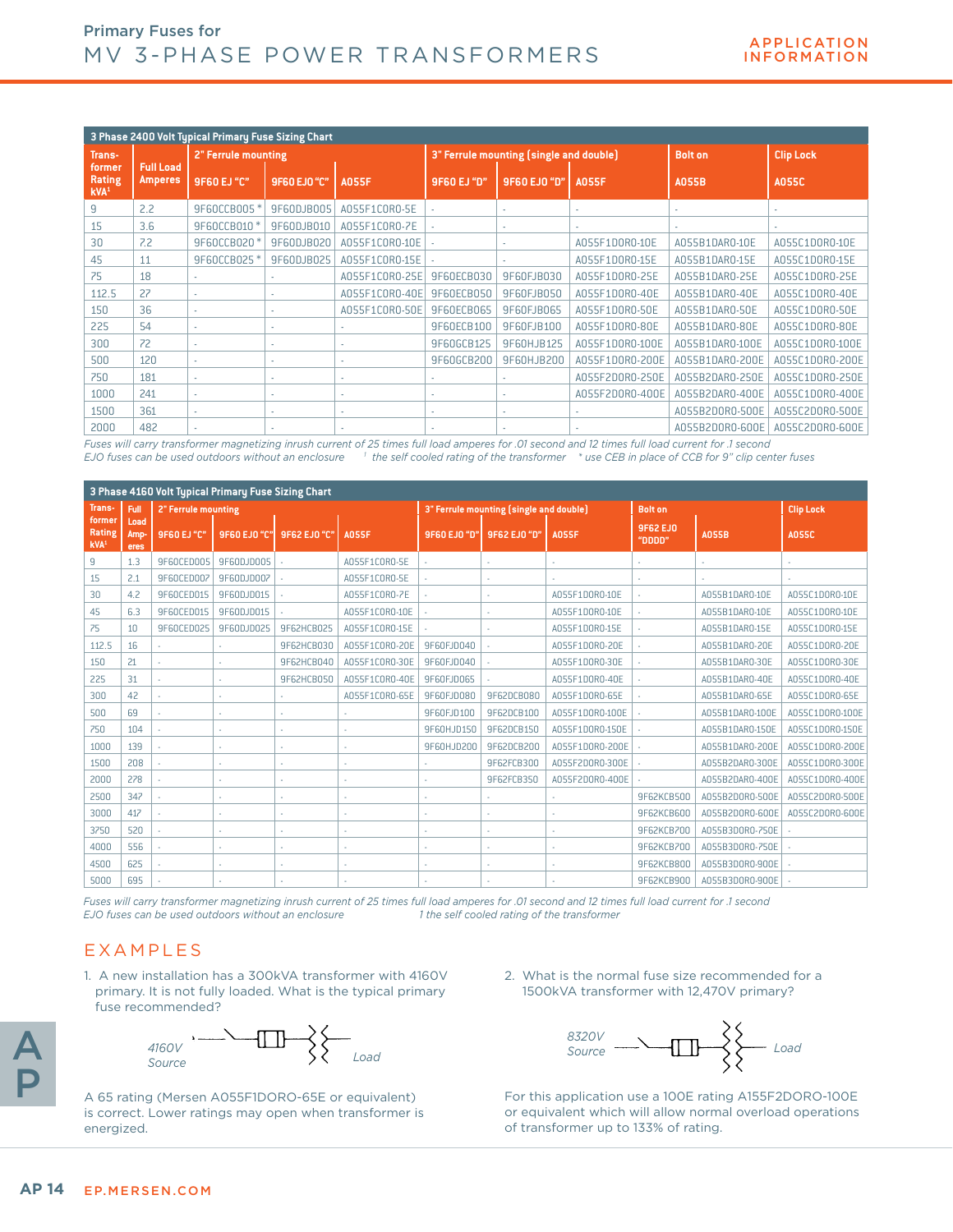|                                      |                     |                     | 3 Phase 4800 Volt Typical Primary Fuse Sizing Chart |                                            |                |                       |                                |                                         |                           |                 |                  |
|--------------------------------------|---------------------|---------------------|-----------------------------------------------------|--------------------------------------------|----------------|-----------------------|--------------------------------|-----------------------------------------|---------------------------|-----------------|------------------|
| Trans-                               | Full                | 2" Ferrule mounting |                                                     |                                            |                |                       |                                | 3" Ferrule mounting (single and double) | <b>Bolt on</b>            |                 | <b>Clip Lock</b> |
| former<br>Rating<br>kVA <sup>1</sup> | Load<br>Amp<br>eres | 9F60 EJ<br>"C"      | <b>9F60 EJ0</b><br>$\mathbf{u}_{\square}$           | <b>9F62 EJ0</b><br>$^{\mu}$ C <sub>n</sub> | <b>A055F</b>   | <b>9F60 EJ0</b><br>"ח | <b>9F62 EJO</b><br>$n_{\rm m}$ | <b>A055F</b>                            | <b>9F62 EJO</b><br>"מממם" | <b>A055B</b>    | <b>A055C</b>     |
| 9                                    | 1.1                 | 9F60CED005          | 9F60DJD005                                          |                                            |                |                       |                                |                                         |                           |                 |                  |
| 15                                   | 1.8                 | 9F60CED005          | 9F60DJD005                                          |                                            | A055F1C0R0-5E  |                       |                                |                                         |                           |                 |                  |
| 30                                   | 3.6                 | 9F60CED010          | 9F60DJD010                                          |                                            | A055F1C0R0-7E  |                       |                                |                                         |                           |                 |                  |
| 45                                   | 5.4                 | 9F60CED015          | 9F60DJD015                                          |                                            | A055F1C0R0-10E |                       |                                | A055F1D0R0-10E                          |                           | A055B1DAR0-10E  | A055C1D0R0-10E   |
| 75                                   | 9.0                 | 9F60CED020          | 9F60DJD020                                          | 9F62HCB025                                 | A055F1C0R0-15E |                       |                                | A055F1D0R0-15E                          |                           | A055B1DAR0-15E  | A055C1D0R0-15E   |
| 112.5                                | 14                  | 9F60CED030          | 9F60DJD030                                          | 9F62HCB030                                 | A055F1C0R0-20E |                       |                                | A055F1D0R0-20E                          |                           | A055B1DAR0-20E  | A055C1D0R0-20E   |
| 150                                  | 18                  |                     |                                                     | 9F62HCB040                                 | A055F1C0R0-25E | 9F60EJD040            |                                | A055F1D0R0-25E                          |                           | A055B1DAR0-25E  | A055C1D0R0-25E   |
| 225                                  | 22                  |                     |                                                     | 9F62HCB050                                 | A055F1C0R0-40E | 9F60FJD065            |                                | A055F1D0R0-40E                          |                           | A055B1DAR0-40E  | A055C1D0R0-40E   |
| 300                                  | 36                  | ×.                  |                                                     | 9F62HCB065                                 | A055F1C0R0-50E | 9F60FJD065            |                                | A055F1D0R0-50E                          |                           | A055B1DAR0-50F  | A055C1D0R0-50E   |
| 500                                  | 60                  | ÷.                  |                                                     |                                            |                | 9F60FJD100            | 9F62DCB080                     | A055F1D0R0-80E                          |                           | A055B1DAR0-80E  | A055C1D0R0-80E   |
| 750                                  | 90                  | ×.                  |                                                     |                                            |                | 9F60HJD125            | 9F62DCB125                     | A055F1D0R0-125E                         |                           | A055B1DAR0-125E | A055C1D0R0-125E  |
| 1000                                 | 120                 |                     |                                                     |                                            |                | 9F60HJD150            | 9F62DCB150                     | A055F1D0R0-200E                         |                           | A055B1DAR0-200E | A055C1D0R0-200E  |
| 1500                                 | 181                 |                     |                                                     |                                            |                |                       | 9F62FCB250                     | A055F2D0R0-250E                         |                           | A055B2DAR0-250E | A055C1D0R0-250E  |
| 2000                                 | 241                 |                     |                                                     |                                            |                |                       | 9F62FCB350                     | A055F2D0R0-300E                         |                           | A055B2DAR0-400E | A055C1D0R0-400E  |
| 2500                                 | 301                 | ÷.                  | ٠                                                   |                                            |                | ٠                     | 9F62FCB400                     | A055F2D0R0-400E                         |                           | A055B2DAR0-400E | A055C1D0R0-400E  |
| 3000                                 | 361                 | ÷.                  | ×.                                                  | ٠                                          | ٠              | ٠                     |                                |                                         | 9F62KCB500                | A055B2D0R0-500E | A055C2D0R0-500E  |
| 3750                                 | 421                 |                     |                                                     |                                            |                |                       |                                |                                         | 9F62KCB600                | A055B2D0R0-600E | A055C2D0R0-600E  |
| 4000                                 | 482                 |                     |                                                     |                                            |                | ٠                     |                                |                                         | 9F62KCB700                | A055B2D0R0-600E | A055C2D0R0-600E  |
| 4500                                 | 542                 |                     |                                                     |                                            |                | ٠                     |                                |                                         | 9F62KCB700                | A055B3D0R0-750E |                  |
| 5000                                 | 602                 |                     |                                                     |                                            |                | ٠                     |                                |                                         | 9F62KCB800                | A055B3D0R0-900E |                  |
| 5500                                 | 662                 |                     |                                                     |                                            |                | ٠                     |                                |                                         | 9F62KCB900                | A055B3D0R0-900E |                  |
| 6000                                 | 723                 |                     |                                                     |                                            |                |                       |                                |                                         | 9F62KCB900                | A055B3D0R0-900E |                  |

*Fuses will carry transformer magnetizing inrush current of 25 times full load amperes for .01 second and 12 times full load current for .1 second EJO fuses can be used outdoors without an enclosure 1 the self cooled rating of the transformer*

|                           | 3 Phase 6900 Volt Typical Primary Fuse Sizing Chart |                            |              |              |                                         |            |                 |
|---------------------------|-----------------------------------------------------|----------------------------|--------------|--------------|-----------------------------------------|------------|-----------------|
| <b>Transformer Rating</b> |                                                     | <b>2" Ferrule mounting</b> |              |              | 3" Ferrule mounting (single and double) |            | <b>Bolt on</b>  |
| kVA1                      | <b>Full Load Amperes</b>                            | <b>9F60 EJ0 "C"</b>        | 9F62 EJ0 "C" | 9F60 EJ0 "D" | 9F62 EJ0 "D"                            | A825X      | <b>A072B</b>    |
| 9                         | 0.75                                                | 9F60DJE003                 | н.           | ٠            |                                         |            | ٠               |
| 15                        | 1.3                                                 | 9F60DJE005                 | ×.           | ×,           | ×.                                      | ٠          | ٠               |
| 30                        | 2.5                                                 | 9F60DJE010                 | ×.           | ٠            | ٠                                       | ٠          | ٠               |
| 45                        | 3.8                                                 | 9F60DJE010                 |              |              |                                         |            | ٠               |
| 75                        | 6.3                                                 | ٠                          | 9H62HCC020   | 9F60FJE020   | ٠                                       | A825X10-1  | $\sim$          |
| 112.5                     | 9.4                                                 |                            | 9H62HCC020   | 9F60FJE025   |                                         | A825X15-1  | ٠               |
| 150                       | 13                                                  |                            | 9H62HCC025   | 9F60FJE040   |                                         | A825X20-1  | ٠               |
| 225                       | 19                                                  | ٠                          | 9H62HCC040   | 9F60FJE050   | ٠                                       | A825X25-1  | $\sim$          |
| 300                       | 25                                                  | ٠                          | 9H62HCC040   | 9F60FJE065   | ٠                                       | A825X40-1  | ٠               |
| 500                       | 42                                                  |                            |              | 9F60FJE100   | 9F62DCC065                              | A825X65-1  | ٠               |
| 750                       | 63                                                  | ×.                         | ×.           | 9F60HJE125   | 9F62DCC080                              | A825X80-1  | ×.              |
| 1000                      | 84                                                  | ٠                          | ٠            | 9F60HJE150   | 9F62DCC150                              | A825X125-1 | $\sim$          |
| 1500                      | 126                                                 | ٠                          | ٠            | ٠            | 9F62FCC200                              | A825X200-1 | ×.              |
| 2000                      | 168                                                 | $\sim$                     | $\sim$       | ٠            | 9F62FCC250                              | $\sim$     | A072B2D0R0-250E |
| 2500                      | 209                                                 | $\sim$                     | ٠            | ÷            | ٠                                       | ٠          | A072B2D0R0-300E |
| 3000                      | 251                                                 |                            | ٠            | ٠            |                                         |            | A072B2D0R0-350E |
| 3500                      | 293                                                 | $\overline{\phantom{a}}$   |              |              | ٠                                       |            | A072B2D0R0-400E |

*Fuses will carry transformer magnetizing inrush current of 25 times full load amperes for .01 second and 12 times full load current for .1 second EJO fuses can be used outdoors without an enclosure 1 the self cooled rating of the transformer*

### MAXIMUM FUSE SIZE

The Code allows primary fuses to be sized at 250% of transformer primary current rating or next standard fuse rating. Sizing this large may not provide adequate protection. Maximum fuse size should be determined by making sure the fuse total clearing curve does not exceed transformer damage curve. The transformer manufacturer should be consulted to determine transformer overload and short circuit withstand capability.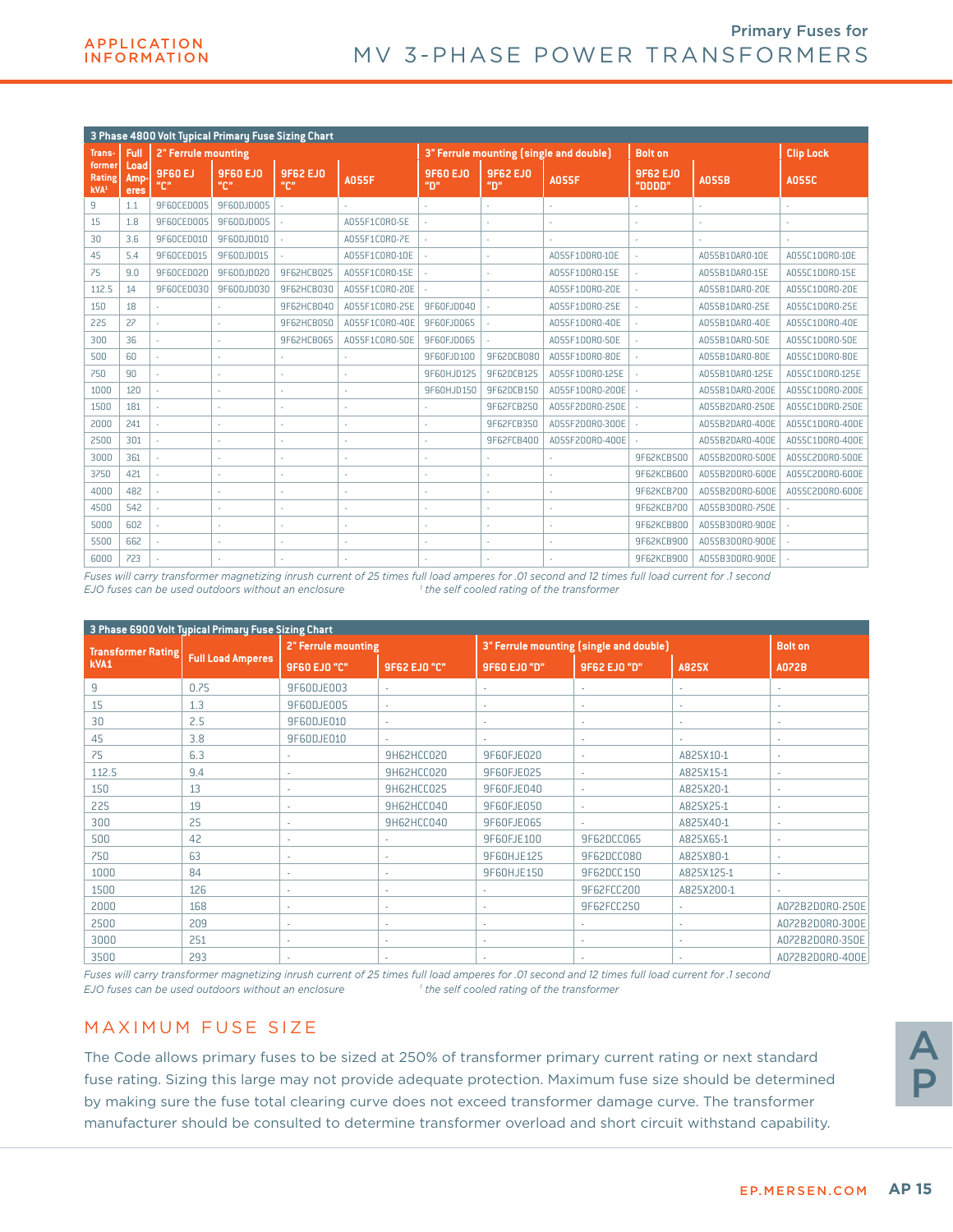|                    | 3 Phase 7200 Volt Typical Primary Fuse Sizing Chart<br>3" Ferrule mounting (single and double) |                            |              |              |              |                          |                          |  |  |  |  |  |
|--------------------|------------------------------------------------------------------------------------------------|----------------------------|--------------|--------------|--------------|--------------------------|--------------------------|--|--|--|--|--|
| <b>Transformer</b> |                                                                                                | <b>2" Ferrule mounting</b> |              |              |              |                          | <b>Bolt on</b>           |  |  |  |  |  |
| <b>Rating kVA1</b> | <b>Full Load Amperes</b>                                                                       | <b>9F60 EJ0 "C"</b>        | 9F62 EJ0 "C" | 9F60 EJ0 "D" | 9F62 EJ0 "D" | A825X                    | <b>A072B</b>             |  |  |  |  |  |
| 9                  | 0.72                                                                                           | 9F60DJE003                 | $\sim$       | ٠            |              |                          |                          |  |  |  |  |  |
| 15                 | 1.2                                                                                            | 9F60DJE005                 | $\sim$       | ٠            |              |                          |                          |  |  |  |  |  |
| 30                 | 2.4                                                                                            | 9F60DJE010                 | $\sim$       | ٠            | $\sim$       | ٠                        | $\sim$                   |  |  |  |  |  |
| 45                 | 3.6                                                                                            | 9F60DJE010                 | ٠            | ×.           | $\sim$       |                          | $\overline{\phantom{a}}$ |  |  |  |  |  |
| 75                 | 6.0                                                                                            | ٠                          | $\mathbf{r}$ | 9F60FJE020   | $\sim$       | ٠                        | $\sim$                   |  |  |  |  |  |
| 112.5              | 9.0                                                                                            | ٠                          | 9F62HCC020   | 9F60FJE025   | ٠            |                          |                          |  |  |  |  |  |
| 150                | 12                                                                                             | $\sim$                     | 9F62HCC020   | 9F60FJE040   | $\sim$       | A825X20-1                | $\sim$                   |  |  |  |  |  |
| 225                | 18                                                                                             | ٠                          | 9F62HCC040   | 9F60FJE050   |              | A825X25-1                | $\overline{\phantom{a}}$ |  |  |  |  |  |
| 300                | 24                                                                                             | $\mathbf{r}$               | 9F62HCC040   | 9F60FJE065   | ×.           | A825X40-1                | $\sim$                   |  |  |  |  |  |
| 500                | 40                                                                                             | ٠                          | 9F62HCC050   | 9F60FJE100   |              | A825X65-1                |                          |  |  |  |  |  |
| 750                | 60                                                                                             | $\sim$                     | ×.           | 9F60HJE125   | 9F62DCC080   | A825X80-1                | $\sim$                   |  |  |  |  |  |
| 1000               | 80                                                                                             | ٠                          | ×.           | 9F60HJE150   | 9F62DCC125   | A825X125-1               | $\sim$                   |  |  |  |  |  |
| 1500               | 120                                                                                            | $\sim$                     | ×.           | 9F60HJE200   | 9F62FCC200   | A825X200-1               | $\sim$                   |  |  |  |  |  |
| 2000               | 161                                                                                            | ٠                          | ٠            | ٠            | 9F62FCC200   | A825X200-1               |                          |  |  |  |  |  |
| 2500               | 201                                                                                            | ٠                          | ٠            | ٠            | 9F62FCC250   | $\overline{\phantom{a}}$ | A072B2D0R0-250E          |  |  |  |  |  |
| 3000               | 241                                                                                            | ٠                          | $\sim$       | ÷            | ٠            | ٠                        | A072B2D0R0-300E          |  |  |  |  |  |
| 3500               | 281                                                                                            | ٠                          | ٠            | ٠            |              |                          | A072B2D0R0-350E          |  |  |  |  |  |
| 4000               | 321                                                                                            |                            |              | ٠            |              |                          | A072B2D0R0-400E          |  |  |  |  |  |

*Fuses will carry transformer magnetizing inrush current of 25 times full load amperes for .01 second and 12 times full load current for .1 second EJO fuses can be used outdoors without an enclosure*

*1 the self cooled rating of the transformer*

|                                      |                             |                    |                     |                          | 3 Phase 12,000 Volt Typical Primary Fuse Sizing Chart |                          |                                         |                 |                              |                          |                  |
|--------------------------------------|-----------------------------|--------------------|---------------------|--------------------------|-------------------------------------------------------|--------------------------|-----------------------------------------|-----------------|------------------------------|--------------------------|------------------|
| <b>Trans-</b>                        | Full                        |                    |                     | 2" Ferrule mounting      |                                                       |                          | 3" Ferrule mounting (single and double) |                 | <b>Bolt on</b>               |                          | <b>Clip Lock</b> |
| former<br>Rating<br>KVA <sup>2</sup> | Load<br>Amp-<br><b>eres</b> | <b>9F60 EJ "C"</b> | <b>9F60 EJ0 "C"</b> | 9F62 EJ0 "C"             | <b>A155F</b>                                          | 9F60 EJ0 "D"             | 9F62 EJ0 "D"                            | A155F           | <b>9F62</b><br>EJ0<br>"DDDD" | A155B                    | A155C            |
| 9                                    | 0.43                        | 9F60CJH002         | 9F60DMH002          |                          | ٠                                                     | ٠                        | ٠                                       | ٠               | ٠                            | ٠                        | ٠                |
| 15                                   | 0.72                        | 9F60CJH003         | 9F60DMH003          |                          | $\sim$                                                | ٠                        | $\overline{\phantom{a}}$                | ٠               | ٠                            | $\overline{\phantom{a}}$ | $\sim$           |
| 30                                   | 1.4                         | 9F60CJH005         | 9F60DMH005          |                          | $\sim$                                                | $\overline{\phantom{a}}$ | ٠                                       | ٠               | $\overline{\phantom{a}}$     | ٠                        | ٠                |
| 45                                   | 2.2                         | 9F60CJH007         | 9F60DMH007          |                          | A155F1C0R0-5E                                         | ٠                        | ٠                                       | ٠               | ٠                            | ٠                        | $\sim$           |
| 75                                   | 3.6                         | 9F60CJH010         | 9F60DMH010          |                          | A155F1C0R0-7E                                         | ٠                        | ٠                                       | ٠               | $\overline{\phantom{a}}$     | ٠                        |                  |
| 112.5                                | 5.4                         |                    | ×.                  | 9F62HDD020               | A155F1C0R0-10E                                        | 9F60FMH020               |                                         | A155F1D0R0-10E  | ٠                            | ٠                        | A155C1D0R0-10E   |
| 150                                  | 7.2                         |                    |                     | 9F62HDD020               | A155F1C0R0-10E                                        | 9F60FMH025               |                                         | A155F1D0R0-10E  |                              | ٠                        | A155C1D0R0-10E   |
| 225                                  | 10.8                        |                    | ×.                  | 9F62HDD020               | A155F1C0R0-15E                                        | 9F60FMH030               |                                         | A155F1D0R0-15E  |                              | $\mathbf{r}$             | A155C1D0R0-15E   |
| 300                                  | 14                          |                    | ٠                   | 9F62HDD025               | A155F1C0R0-20E                                        | 9F60FMH040               |                                         | A155F1D0R0-20E  |                              | ٠                        | A155C1D0R0-20E   |
| 500                                  | 24                          |                    | ٠                   | ٠                        |                                                       | 9F60HMH065               |                                         | A155F1D0R0-40E  | $\overline{a}$               | ٠                        | A155C1D0R0-40E   |
| 750                                  | 36                          |                    |                     | $\overline{\phantom{a}}$ |                                                       | 9F60HMH100               | 9F62DDD065                              | A155F1D0R0-50E  |                              | $\overline{\phantom{a}}$ | A155C1D0R0-50E   |
| 1000                                 | 48                          |                    |                     |                          |                                                       | 9F60HMH100               | 9F62DDD065                              | A155F1D0R0-65E* |                              | ٠                        | A155C2D0R0-65E   |

*Fuses will carry transformer magnetizing inrush current of 25 times full load amperes for .01 second and 12 times full load current for .1 second EJO fuses can be used outdoors without an enclosure*

 *1 the self cooled rating of the transformer*

*\* use F2 in place of F1 for double barrel fuses*

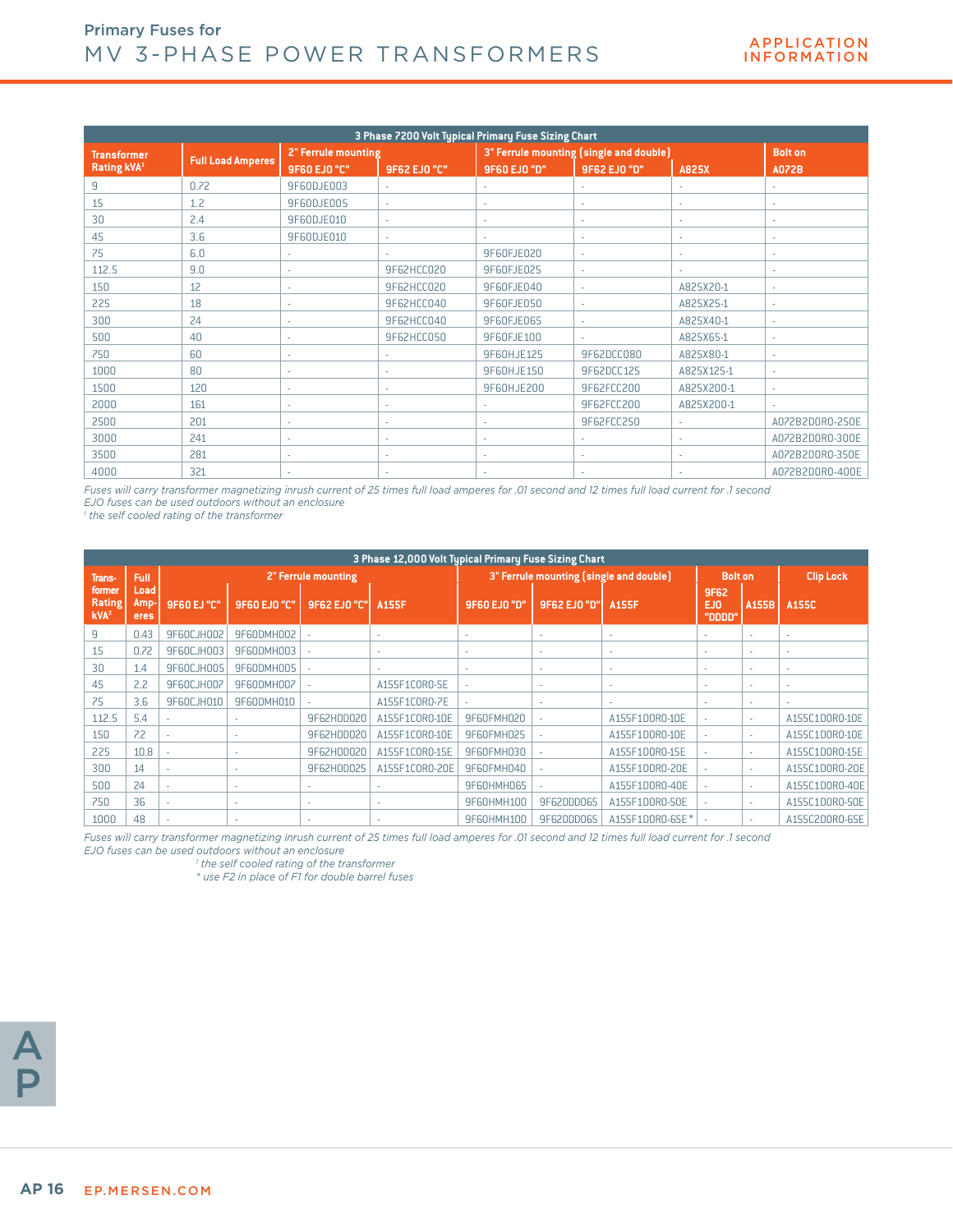|                                      |                      |             |              |                            |                | 3 Phase 12,470 Volt Typical Primary Fuse Sizing Chart |                                         |                  |                    |                 |                  |
|--------------------------------------|----------------------|-------------|--------------|----------------------------|----------------|-------------------------------------------------------|-----------------------------------------|------------------|--------------------|-----------------|------------------|
| Trans-                               | <b>Full</b>          |             |              | <b>2" Ferrule mounting</b> |                |                                                       | 3" Ferrule mounting (single and double) |                  |                    | <b>Bolt on</b>  | <b>Clip Lock</b> |
| former<br>Rating<br>KVA <sup>1</sup> | Load<br>Amp-<br>eres | 9F60 EJ "C" | 9F60 EJ0 "C" | 9F62 EJ0 "C"               | <b>A155F</b>   | 9F60 EJ0 "D"                                          | 9F62 EJ0 "D"                            | <b>A155F</b>     | 9F62 EJ0<br>"DDDD" | A155B           | A155C            |
| 30                                   | 1.4                  | 9F60CJH005  | 9F60DMH005   |                            | ä,             | ×.                                                    |                                         |                  |                    | ä,              |                  |
| 45                                   | 2.1                  | 9F60CJH007  | 9F60DMH007   |                            | A155F1CORO-5E  |                                                       |                                         |                  |                    |                 |                  |
| 75                                   | 3.5                  | 9F60CJH010  | 9F60DMH010   | ä,                         | A155F1C0R0-7E  |                                                       |                                         |                  | ٠                  | ٠               |                  |
| 112.5                                | 5.2                  |             |              | 9F62HDD020                 | A155F1C0R0-10E | 9F60FMH020                                            |                                         | A155F1D0R0-10E   | ÷.                 | ×.              | A155C1D0R0-10E   |
| 150                                  | 7.0                  |             |              | 9F62HDD020                 | A155F1C0R0-10E | 9F60FMH020                                            |                                         | A155F1D0R0-10E   | ÷.                 | ×.              | A155C1D0R0-10E   |
| 225                                  | 10                   |             |              | 9F62HDD020                 | A155F1C0R0-15E | 9F60FMH025                                            |                                         | A155F1D0R0-15E   | ä,                 | ٠               | A155C1D0R0-15E   |
| 300                                  | 14                   | ÷.          |              | 9F62HDD025                 | A155F1C0R0-20E | 9F60FMH040                                            |                                         | A155F1D0R0-20E   |                    | ×.              | A155C1D0R0-20E   |
| 500                                  | 23                   | ×.          |              | 9F62HDD030                 | A155F1C0R0-30E | 9F60FMH050                                            |                                         | A155F1D0R0-30F   |                    | ×.              | A155C1D0R0-30E   |
| 750                                  | 35                   | ×.          |              | ٠                          | ٠              | <b>9F60HMH065</b>                                     | 9F62DDD065                              | A155F1D0R0-50F   | ä,                 | ×.              | A155C1D0R0-50E   |
| 1000                                 | 46                   | ÷.          |              | ä,                         | ×.             | 9F60HMH080                                            | 9F62DDD065                              | A155F1D0R0-65E*  | ×.                 | ×.              | A155C1D0R0-65E   |
| 1500                                 | 70                   |             |              | ٠                          | ٠              |                                                       | 9F62DDD100                              | A155F1D0R0-100E* |                    |                 | A155C1D0R0-100E  |
| 2000                                 | 93                   |             |              | ٠                          | ٠              | ×.                                                    | 9F62FDD125                              | A155F2D0R0-125E  | ×.                 |                 | A155C2D0R0-125E  |
| 2500                                 | 116                  |             |              | ٠                          | ٠              |                                                       | 9F62FDD150                              | A155F2D0R0-150E  |                    | A155B2D0R0-200E | A155C3D0R0-200E  |
| 3000                                 | 139                  |             | ٠            | ×,                         | ×              | ٠                                                     | 9F62FDD175                              | A155F2D0R0-175E  | ÷.                 | A155B2D0R0-200E | A155C3D0R0-200E  |
| 3500                                 | 162                  |             |              | ٠                          | ×              |                                                       | 9F62FDD200                              | A155F2D0R0-200E  |                    | A155B2D0R0-200E | A155C3D0R0-200E  |
| 4000                                 | 185                  |             | ×            | ٠                          | ٠              | ٠                                                     |                                         |                  | ٠                  | A155B3D0R0-300E | A155C3D0R0-250E  |
| 4500                                 | 209                  |             | ٠            | ٠                          | ٠              | ×.                                                    | ÷.                                      | ٠                | ÷.                 | A155B3D0R0-300E | A155C3D0R0-250E  |
| 5000                                 | 232                  |             | ×            | ×.                         | ٠              | ٠                                                     | ٠                                       | ٠                | 9F62KED300         | A155B3D0R0-300E | A155C3D0R0-300E  |
| 5500                                 | 255                  |             |              |                            |                |                                                       |                                         |                  | 9F62KED300         | A155B3D0R0-300E | A155C3D0R0-300E  |

*Fuses will carry transformer magnetizing inrush current of 25 times full load amperes for .01 second and 12 times full load current for .1 second* 

*EJO fuses can be used outdoors without an enclosure* 

*1 the self cooled rating of the transformer* 

*\* use F2 in place of F1 for double barrel fuses*

|                                             |                      |             |              |                     |                | 3 Phase 13,200 Volt Tupical Primary Fuse Sizing Chart |              |                                         |                    |                 |                  |
|---------------------------------------------|----------------------|-------------|--------------|---------------------|----------------|-------------------------------------------------------|--------------|-----------------------------------------|--------------------|-----------------|------------------|
| Trans-                                      | Full                 |             |              | 2" Ferrule mounting |                |                                                       |              | 3" Ferrule mounting (single and double) |                    | <b>Bolt on</b>  | <b>Clip Lock</b> |
| formeı<br><b>Rating</b><br>kVA <sup>1</sup> | Load<br>Amp-<br>eres | 9F60 EJ "C" | 9F60 EJ0 "C" | 9F62 EJ0 "C"        | <b>A155F</b>   | 9F60 EJ0 "D"                                          | 9F62 EJ0 "D" | <b>A155F</b>                            | 9F62 EJ0<br>"DDDD" | A155B           | A155C            |
| 9                                           | 0.4                  | 9F60CJH002  | 9F60DMH002   |                     |                | ÷                                                     |              |                                         |                    |                 |                  |
| 15                                          | 0.7                  | 9F60CJH003  | 9F60DMH003   |                     |                |                                                       |              |                                         |                    |                 |                  |
| 30                                          | 1.3                  | 9F60CJH005  | 9F60DMH005   |                     |                |                                                       |              |                                         |                    |                 |                  |
| 45                                          | 2.0                  | 9F60CJH007  | 9F60DMH007   |                     | A155F1CORO-5E  |                                                       |              |                                         |                    |                 |                  |
| 75                                          | 3.3                  | 9F60CJH010  | 9F60DMH010   |                     | A155F1C0R0-7E  |                                                       |              |                                         |                    |                 |                  |
| 112.5                                       | 4.9                  |             |              | ä,                  | A155F1C0R0-10E | 9F60FMH015                                            |              | A155F1D0R0-10E                          | ÷.                 |                 | A155C1D0R0-10E   |
| 150                                         | 6.6                  |             | ٠            | ٠                   | A155F1C0R0-10E | 9F60FMH020                                            |              | A155F1D0R0-10E                          |                    |                 | A155C1D0R0-10E   |
| 225                                         | 10                   | ×.          | ٠            | 9F62HDD020          | A155F1C0R0-15E | 9F60FMH030                                            |              | A155F1D0R0-15E                          | ÷                  |                 | A155C1D0R0-15E   |
| 300                                         | 13                   |             | ٠            | 9F62HDD025          | A155F1C0R0-20E | 9F60FMH040                                            |              | A155F1D0R0-20E                          |                    |                 | A155C1D0R0-20E   |
| 500                                         | 22                   |             | ٠            | 9F62HDD030          | A155F1C0R0-30E | 9F60HMH065                                            |              | A155F1D0R0-30E                          |                    |                 | A155C1D0R0-30E   |
| 750                                         | 33                   |             | ٠            |                     |                | 9F60HMH080                                            | 9F62DDD050   | A155F1D0R0-50E                          |                    |                 | A155C1D0R0-50E   |
| 1000                                        | 44                   | ×.          | ٠            | ×                   |                | 9F60HMH100                                            | 9F62DDD065   | A155F1D0R0-65E*                         |                    |                 | A155C1D0R0-65E   |
| 1500                                        | 66                   |             | ٠            | ٠                   |                | ٠                                                     | 9F62DDD100   | A155F1D0R0-100E*                        |                    |                 | A155C1D0R0-100E  |
| 2000                                        | 88                   |             | ٠            | ٠                   |                | ٠                                                     | 9F62FDD125   | A155F2D0R0-125E                         |                    |                 | A155C2D0R0-125E  |
| 2500                                        | 109                  |             |              |                     |                |                                                       | 9F62FDD150   | A155F2D0R0-150E                         |                    |                 | A155C3D0R0-150E  |
| 3000                                        | 131                  |             |              |                     |                |                                                       | 9F62FDD175   | A155F2D0R0-200E                         |                    | A155B2D0R0-200E | A155C3D0R0-200E  |
| 3500                                        | 153                  |             |              |                     |                |                                                       | 9F62FDD200   | A155F2D0R0-200E                         |                    | A155B2D0R0-200E | A155C3D0R0-200E  |
| 4000                                        | 175                  |             | ٠            | ×                   |                |                                                       |              |                                         |                    | A155B2D0R0-200E | A155C3D0R0-250E  |
| 4500                                        | 197                  |             | ٠            | ×                   |                | ٠                                                     |              | ×                                       |                    | A155B3D0R0-300E | A155C3D0R0-250E  |
| 5000                                        | 219                  |             |              |                     |                | ٠                                                     |              | ٠                                       | 9F62KED300         | A155B3D0R0-300E | A155C3D0R0-300E  |
| 5500                                        | 241                  |             |              |                     |                |                                                       |              |                                         | 9C62KED300         | A155B3D0R0-300E | A155C3D0R0-300E  |

*Fuses will carry transformer magnetizing inrush current of 25 times full load amperes for .01 second and 12 times full load current for .1 second EJO fuses can be used outdoors without an enclosure*

*1 the self cooled rating of the transformer*

*\* use F2 in place of F1 for double barrel fuses*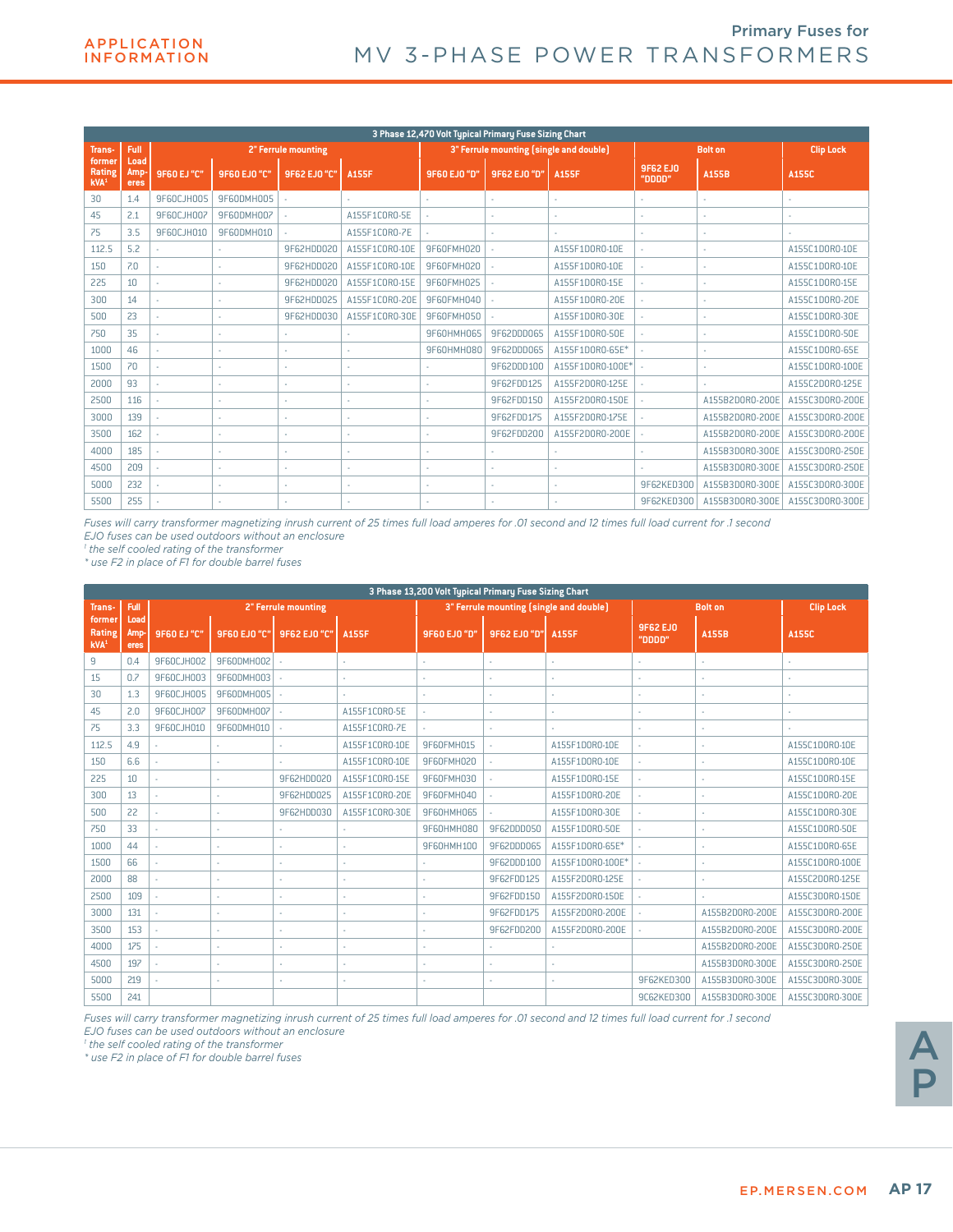|                                             |                      |             |                     |                     |                | 3 Phase 13,800 Volt Typical Primary Fuse Sizing Chart |                       |                                         |                    |                 |                  |
|---------------------------------------------|----------------------|-------------|---------------------|---------------------|----------------|-------------------------------------------------------|-----------------------|-----------------------------------------|--------------------|-----------------|------------------|
| Trans-                                      | Full                 |             |                     | 2" Ferrule mounting |                |                                                       |                       | 3" Ferrule mounting (single and double) |                    | <b>Bolt on</b>  | <b>Clip Lock</b> |
| former<br><b>Rating</b><br>kVA <sup>1</sup> | Load<br>Amp-<br>eres | 9F60 EJ "C" | <b>9F60 EJ0 "C"</b> | 9F62 EJ0 "C"        | <b>A155F</b>   | 9F60 EJ0 "D"                                          | <b>9F62 EJ0</b><br>"ח | <b>A155F</b>                            | 9F62 EJ0<br>"0000" | A155B           | A155C            |
| 30                                          |                      | 9F60CJH005  | 9F60DMH005          |                     |                |                                                       |                       |                                         |                    |                 |                  |
| 45                                          | 2                    | 9F60CJH007  | 9F60DMH007          |                     | A155F1CORO-5E  |                                                       |                       |                                         |                    |                 |                  |
| 75                                          | 3                    | 9F60CJH010  | 9F60DMH010          |                     | A155F1C0R0-7E  |                                                       | ×                     |                                         |                    |                 |                  |
| 112.5                                       | 5                    |             |                     |                     | A155F1C0R0-10E | 9F60FMH015                                            |                       | A155F1D0R0-10E                          |                    |                 | A155C1D0R0-10E   |
| 150                                         | 6                    | ×.          | ٠                   | ×.                  | A155F1C0R0-10E | 9F60FMH020                                            |                       | A155F1D0R0-10E                          |                    |                 | A155C1D0R0-10E   |
| 225                                         | 9                    |             |                     | 9F62HDD020          | A155F1C0R0-15E | 9F60FMH030                                            |                       | A155F1D0R0-15E                          |                    |                 | A155C1D0R0-15E   |
| 300                                         | 13                   |             |                     | 9F62HDD025          | A155F1C0R0-20E | 9F60FMH030                                            |                       | A155F1D0R0-20E                          |                    |                 | A155C1D0R0-20E   |
| 500                                         | 21                   |             |                     | 9F62HDD030          | A155F1C0R0-30E | 9F60FMH040                                            |                       | A155F1D0R0-30E                          |                    |                 | A155C1D0R0-30E   |
| 750                                         | 31                   |             |                     |                     |                | 9F60HMH065                                            | 9F62DDD050            | A155F1D0R0-50E                          |                    |                 | A155C1D0R0-50E   |
| 1000                                        | 42                   |             |                     |                     |                | 9F60HMH080                                            | 9F62DDD065            | A155F1D0R0-65E*                         |                    |                 | A155C1D0R0-65E   |
| 1500                                        | 63                   |             |                     |                     |                | 9F60HMH100                                            | 9F62DDD100            | A155F1D0R0-100E*                        |                    |                 | A155C1D0R0-100E  |
| 2000                                        | 84                   | ×.          | ٠                   | ×.                  | ÷.             | ×.                                                    | 9F62FDD125            | A155F2D0R0-125E                         |                    |                 | A155C2D0R0-125E  |
| 2500                                        | 105                  |             |                     |                     |                |                                                       | 9F62FDD150            | A155F2D0R0-150E                         |                    |                 | A155C3D0R0-150E  |
| 3000                                        | 126                  |             | ٠                   |                     |                |                                                       | 9F62FDD200            | A155F2D0R0-200E                         |                    | A155B2D0R0-200E | A155C3D0R0-200E  |
| 3500                                        | 147                  |             |                     |                     |                |                                                       | 9F62FDD200            | A155F2D0R0-200E                         |                    | A155B2D0R0-200E | A155C3D0R0-200E  |
| 4000                                        | 168                  |             | ٠                   |                     |                |                                                       |                       |                                         |                    | A155B3D0R0-300E | A155C3D0R0-250E  |
| 4500                                        | 188                  |             |                     |                     |                |                                                       |                       |                                         |                    | A155B3D0R0-300E | A155C3D0R0-250E  |
| 5000                                        | 209                  |             |                     | ٠                   | ٠              | ×.                                                    | ×                     | ٠                                       |                    | A155B3D0R0-300E | A155C3D0R0-300E  |
| 5500                                        | 230                  |             |                     |                     |                | ×.                                                    | ÷.                    | ٠                                       | 9F62KED300         | A155B3D0R0-300E | A155C3D0R0-300E  |
| 6000                                        | 251                  |             |                     |                     |                |                                                       |                       |                                         | 9F62KED300         | A155B3D0R0-300E | A155C3D0R0-300E  |

*Fuses will carry transformer magnetizing inrush current of 25 times full load amperes for .01 second and 12 times full load current for .1 second*

*EJO fuses can be used outdoors without an enclosure*

<sup>1</sup> the self cooled rating of the transformer

 *the self cooled rating of the transformer \* use F2 in place of F1 for double barrel fuses*

|                                      |                      |                   |              |                     |                | 3 Phase 14,400 Volt Typical Primary Fuse Sizing Chart |                        |                                         |                           |                 |                  |
|--------------------------------------|----------------------|-------------------|--------------|---------------------|----------------|-------------------------------------------------------|------------------------|-----------------------------------------|---------------------------|-----------------|------------------|
| Trans-                               | Full                 |                   |              | 2" Ferrule mounting |                |                                                       |                        | 3" Ferrule mounting (single and double) |                           | <b>Bolt on</b>  | <b>Clip Lock</b> |
| former<br>Rating<br>kVA <sup>1</sup> | Load<br>Amp-<br>eres | 9F60 EJ "C"       | 9F60 EJ0 "C" | 9F62 EJ0 "C"        | <b>A155F</b>   | 9F60 EJ0 "D"                                          | <b>9F62 EJO</b><br>"D" | <b>A155F</b>                            | <b>9F62 EJO</b><br>"DDDD" | A155B           | A155C            |
| 9                                    | 0.4                  | <b>9F60DMH002</b> | 9F60CJH002   |                     | ÷.             | $\sim$                                                |                        |                                         |                           |                 | ×                |
| 15                                   | 0.6                  | 9F60DMH003        | 9F60CJH003   |                     |                |                                                       |                        |                                         |                           |                 | ٠                |
| 30                                   | 1.2                  | 9F60DMH005        | 9F60CJH005   |                     |                |                                                       | ٠                      |                                         |                           |                 | ٠                |
| 45                                   | 1.8                  | 9F60DMH007        | 9F60CJH007   |                     | A155F1CORO-5E  |                                                       |                        |                                         |                           |                 |                  |
| 75                                   | 3.0                  | 9F60DMH010        | 9F60CJH010   |                     | A155F1C0R0-7E  |                                                       |                        |                                         |                           |                 |                  |
| 112.5                                | 5                    |                   |              |                     | A155F1C0R0-10E | 9F60FMH015                                            |                        | A155F1D0R0-10E                          |                           |                 | A155C1D0R0-10E   |
| 150                                  | 6                    |                   |              |                     | A155F1C0R0-10E | 9F60FMH020                                            |                        | A155F1D0R0-10E                          |                           |                 | A155C1D0R0-10E   |
| 225                                  | 9                    | ٠                 |              | 9F62HDD020          | A155F1C0R0-15E | 9F60FMH030                                            |                        | A155F1D0R0-15E                          |                           |                 | A155C1D0R0-15E   |
| 300                                  | 12                   |                   |              | 9F62HDD020          | A155F1C0R0-20E | 9F60FMH040                                            |                        | A155F1D0R0-20E                          |                           |                 | A155C1D0R0-20E   |
| 500                                  | 20                   | ٠                 | ×.           | 9F62HDD030          | A155F1C0R0-30E | 9F60FMH050                                            | ÷                      | A155F1D0R0-30F                          |                           |                 | A155C1D0R0-30E   |
| 750                                  | 30                   | ×.                | ×            | ×.                  |                | 9F60FMH080                                            | 9F62DDD050             | A155F1D0R0-40E                          |                           |                 | A155C1D0R0-50E   |
| 1000                                 | 40                   | ٠                 | ×.           | ×.                  | ٠              | 9F60FMH100                                            | 9F62DDD065             | A155F1D0R0-65E*                         |                           |                 | A155C1D0R0-65E   |
| 1500                                 | 60                   |                   | ٠            | ×.                  |                |                                                       | 9F62DDD080             | A155F1D0R0-80E*                         |                           |                 | A155C1D0R0-100E  |
| 2000                                 | 80                   |                   |              |                     |                |                                                       | 9F62FDD125             | A155F2D0R0-125E                         |                           |                 | A155C2D0R0-125E  |
| 2500                                 | 100                  |                   |              |                     |                |                                                       | 9F62FDD150             | A155F2D0R0-150E                         |                           |                 | A155C3D0R0-150E  |
| 3000                                 | 120                  |                   | ×.           | ×.                  |                |                                                       | 9F62FDD175             | A155F2D0R0-175E                         |                           | A155B2D0R0-200E | A155C3D0R0-200E  |
| 3500                                 | 140                  |                   |              |                     |                |                                                       | 9F62FDD200             | A155F2D0R0-200E                         |                           | A155B2D0R0-200E | A155C3D0R0-200E  |
| 4000                                 | 161                  | ×                 | ٠            |                     |                |                                                       |                        |                                         |                           | A155B2D0R0-200E | A155C3D0R0-250E  |
| 4500                                 | 181                  |                   |              |                     |                |                                                       |                        |                                         |                           | A155B3D0R0-300E | A155C3D0R0-250E  |
| 5000                                 | 201                  | ×                 | ٠            | ×.                  |                |                                                       |                        |                                         |                           | A155B3D0R0-300E | A155C3D0R0-300E  |
| 5500                                 | 221                  | ٠                 | ×.           | ×.                  | ×.             | <b>1979</b>                                           | $\sim$                 | ÷.                                      | 9F62KED300                | A155B3D0R0-300E | A155C3D0R0-300E  |
| 6000                                 | 241                  |                   |              |                     |                |                                                       |                        |                                         | 9F62KED300                | A155B3D0R0-300E | A155C3D0R0-300E  |



*Fuses will carry transformer magnetizing inrush current of 25 times full load amperes for .01 second and 12 times full load current for .1 second EJO fuses can be used outdoors without an enclosure*

<sup>1</sup> the self cooled rating of the transformer

 *the self cooled rating of the transformer \* use F2 in place of F1 for double barrel fuses*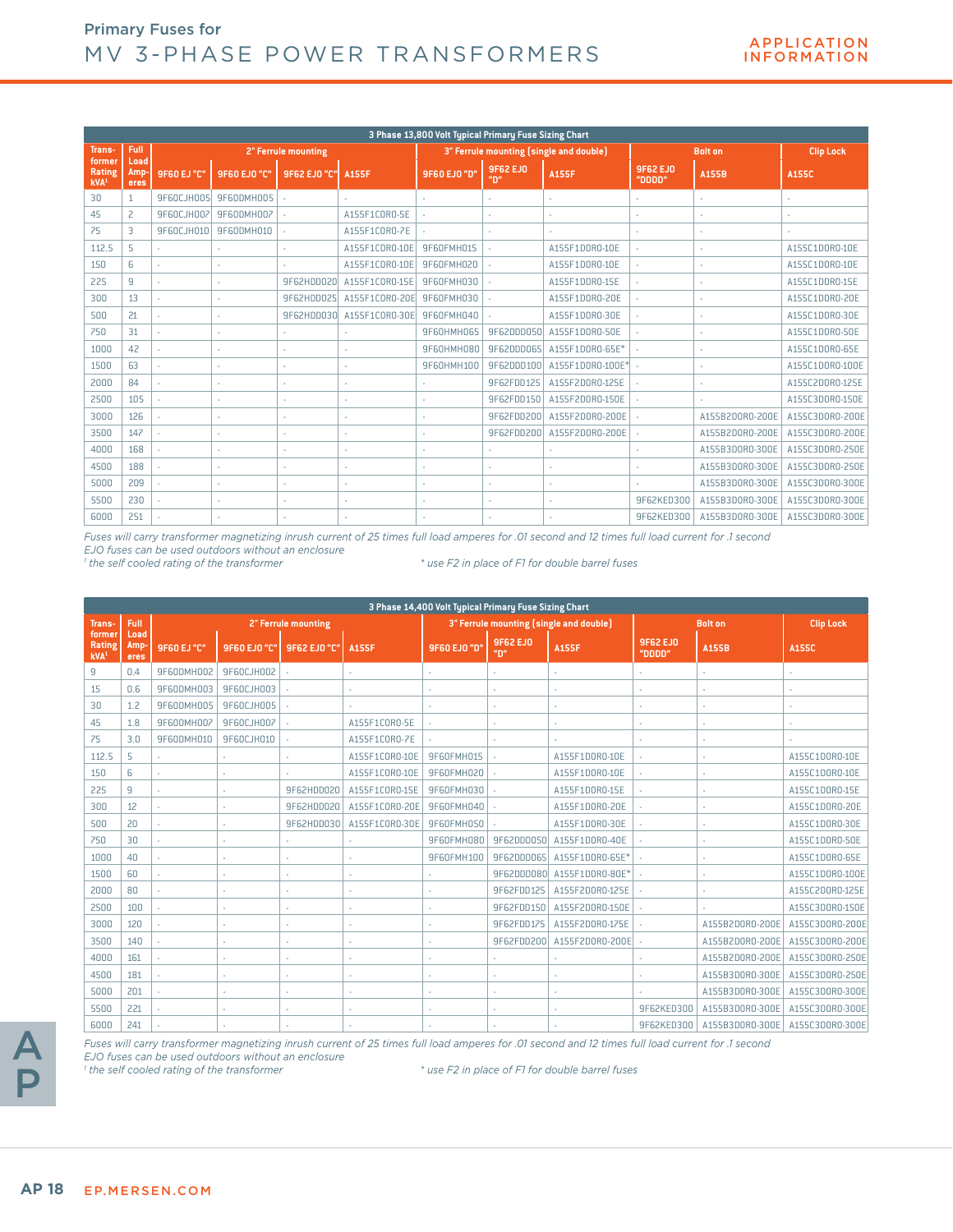|                                |                          | 3 Phase 22,000 Volt Typical Primary Fuse Sizing Chart |                                         |
|--------------------------------|--------------------------|-------------------------------------------------------|-----------------------------------------|
| <b>Transformer Rating kVA1</b> | <b>Full Load Amperes</b> | 2" Ferrule mounting                                   | 3" Ferrule mounting (single and double) |
|                                |                          | 9F60 EJ0 "C"                                          | 9F60 EJ0 "D"                            |
| 30                             | 0.79                     | 9F60DNJ003                                            |                                         |
| 45                             | 1.18                     | 9F60DNJ004                                            |                                         |
| 75                             | 1.97                     | 9F60DNJ005                                            | ٠                                       |
| 112.5                          | 2.95                     | 9F60DNJ006                                            |                                         |
| 150                            | 3.93                     | 9F60DNJ010                                            |                                         |
| 225                            | 5.9                      | ٠                                                     | 9F60FNJ020                              |
| 300                            | 7.84                     | ٠                                                     | 9F60FNJ020                              |
| 500                            | 13.1                     | ٠                                                     | 9F60FNJ030                              |
| 750                            | 19.7                     | ٠                                                     | 9F60FNJ050                              |
| 1000                           | 26.2                     | ٠                                                     | 9F60HNJ065                              |
| 1500                           | 39.4                     | ٠                                                     | 9F60HNJ080                              |
| 2000                           | 52.4                     | ٠                                                     | 9F60HNJ100                              |

*Fuses will carry transformer magnetizing inrush current of 25 times full load amperes for .01 second and 12 times full load current for .1 second EJO fuses can be used outdoors without an enclosure*

*1 the self cooled rating of the transformer*

|                                |                          | 3 Phase 33.,000 Volt Typical Primary Fuse Sizing Chart |                                         |
|--------------------------------|--------------------------|--------------------------------------------------------|-----------------------------------------|
|                                |                          |                                                        | 3" Ferrule mounting (single and double) |
| <b>Transformer Rating kVA1</b> | <b>Full Load Amperes</b> | 9F60 EJO "D" with indicator                            | 9F60 EJ0 "D" without indicator          |
| 45                             | 0.79                     | 9F60FPK002                                             | 9F60FPT002                              |
| 75                             | 1.31                     | 9F60FPK005                                             | 9F60FPT005                              |
| 112.5                          | 1.98                     | 9F60FPK005                                             | 9F60FPT005                              |
| 150                            | 2.62                     | 9F60FPK007                                             | 9F60FPT007                              |
| 225                            | 3.96                     | 9F60FPK010                                             | 9F60FPT010                              |
| 300                            | 5.26                     | 9F60FPK015                                             | 9F60FPT015                              |
| 500                            | 8.71                     | 9F60FPK025                                             | 9F60FPT025                              |
| 750                            | 13.1                     | 9F60FPK030                                             | 9F60FPT030                              |
| 1000                           | 17.5                     | 9F60FPK040                                             | 9F60FPT040                              |
| 1500                           | 26.2                     | 9F60HPK065                                             | 9F60HPT065                              |
| 2000                           | 35                       | 9F60HPK065                                             | 9F60HPT065                              |
| 2500                           | 43.7                     | 9F60HPK080                                             | 9F60HPT080                              |

*Fuses will carry transformer magnetizing inrush current of 25 times full load amperes for .01 second and 12 times full load current for .1 second EJO fuses can be used outdoors without an enclosure*

*1 the self cooled rating of the transformer*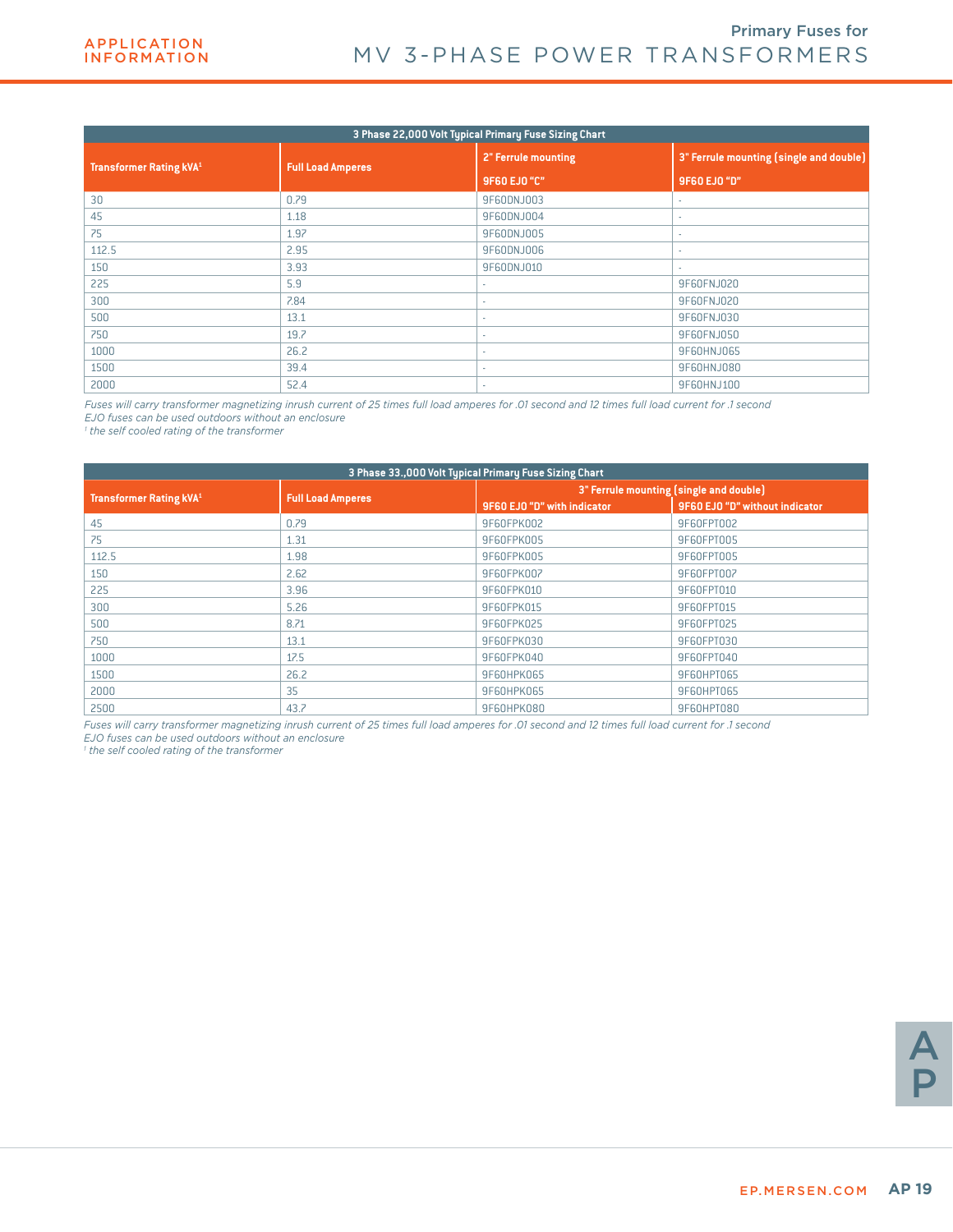Current limitation is one of the important benefits provided by modern fuses. Current-limiting fuses are capable of isolating a faulted circuit before the fault current has sufficient time to reach its maximum value. This current-limiting action provides several benefits:

- It limits thermal and mechanical stresses created by the fault currents.
- It reduces the magnitude and duration of the system voltage drop caused by fault currents.
- Current-limiting fuses can be precisely and easily coordinated under even short circuit conditions to minimize unnecessary service interruption.

Peak let-thru current  $(I_n)$  and I<sup>2</sup>t are two measures of the degree of current limitation provided by a fuse. Maximum allowable lp and <sup>2</sup>t values are specified in UL standards for all UL listed current-limiting fuses, and are available on all semiconductor fuses.

### LET-THRU CURRENT

Let-thru current is that current passed by a fuse while the fuse is interrupting a fault within the fuse's current-limiting range. Figure 1 illustrates this. Letthru current is expressed as a peak instantaneous value (lp).



 $\mathsf{I}_{\mathsf{p}}$ 

I p data is generally presented in the form of a graph. Let's review the key information provided by a peak let-thru graph. Figure 2 shows the important components.

- (1) The X-axis is labeled "Available Fault Current" in RMS symmetrical amperes.
- (2) The Y-axis is labeled as "Instantaneous Peak Let-Thru Current" in amperes.



- (3) The line labeled "Maximum Peak Current Circuit Can Produce" gives the worst case peak current possible with no fuse in the circuit.
- (4) The fuse characteristic line is a plot of the peak let-thru currents which are passed by a given fuse at various available fault currents.



Figure 3 illustrates the use of the peak let-thru current graph. Assume that a 200 ampere Class J fuse (#AJT200) is to be applied where the available fault current is 35,000 amperes RMS. The graph shows that with 35,000 amperes RMS available, the peak available current is 80,500 amperes (35,000 x 2.3) and that the fuse will limit the peak let-thru current to 12,000 amperes.

Why is the peak available current 2.3 times greater than the RMS available current? In theory, the peak available fault current can be anywhere from 1.414 x (RMS available) to 2.828 x (RMS available) in a circuit where the impedance is all reactance with no resistance. In reality all circuits include some resistance and the 2.3 multiplier has been chosen as a practical limit.

A

P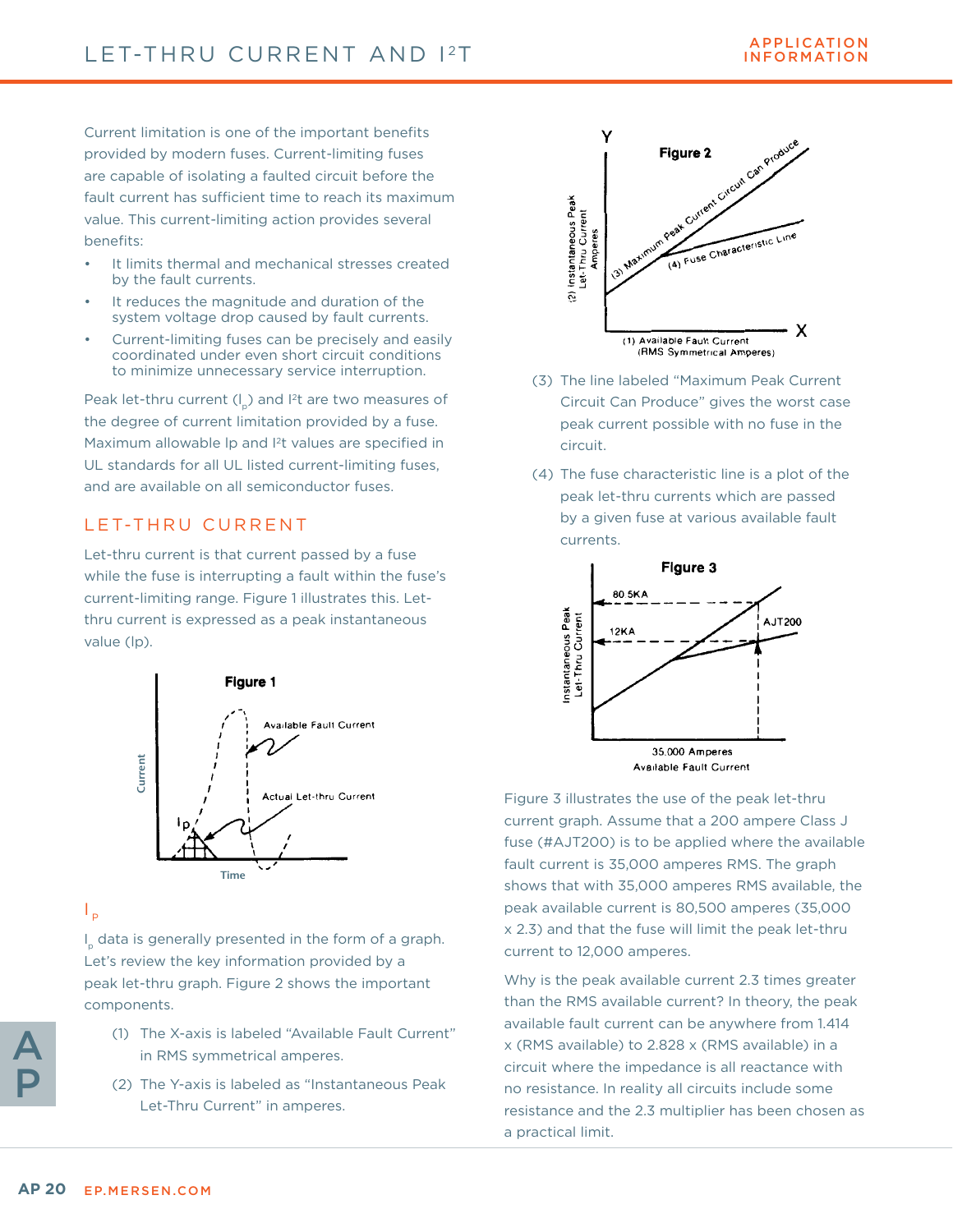### I<sub>n</sub> VERSUS 12T

I p has a rather limited application usefulness. Two fuses can have the same I but different total clearing times. See Figure 4.



The fuse that clears in time A will provide better component protection than will the fuse that clears in time B.

Fuse clearing I2t takes into account Ip and total clearing time. Fuse clearing I2t values are derived from oscillograms of fuses tested within their current-limiting range and are calculated as follows:

The "t" in the equation is the total clearing time for the fuse. To be proper,  $1<sup>2</sup>$ t should be written as  $(I<sub>PMS</sub>)<sup>2</sup>t$ . It is generally understood that the "I" in I<sup>2</sup>t is really  $I_{RMS}$ , and the RMS is dropped for the sake of brevity.

$$
I^{2}t = \int_{0}^{t} I^{2}dt
$$

Note, from Figure 4, since clearing time "B" is approximately twice clearing time "A", the resultant  $I<sup>2</sup>t$  for that fuse will be at least twice the  $I<sup>2</sup>t$  for the fuse with clearing time "A" and its level of protection will be correspondingly lower.

The I<sup>2</sup>t passed by a given fuse is dependent upon the characteristics of the fuse and also upon the applied voltage. The <sup>2</sup>t passed by a given fuse will decrease as the application voltage decreases. Unless stated otherwise, published I<sup>2</sup>t values are

based on AC testing. The <sup>2</sup>t passed by a fuse in a DC application may be higher or lower than in an AC application. The voltage, available fault current and time constant of the DC circuit are the determining factors.

Fuse I2t value can be used to determine the level of protection provided to circuit components under fault current conditions. Manufacturers of diodes, thyristors, triacs, and cable publish I2t withstand ratings for their products. The fuse chosen to protect these products should have a clearing <sup>2</sup>t that is lower than the withstand I<sup>2</sup>t of the device being protected.

### FUSE LET-THRU TABLES

### A P P A R F N T R M S S Y M M F T R I C A L LET-THRU CURRENT

Although the current-limiting characteristics of current-limiting fuses are represented in Peak Let-Thru charts, an increasingly easy to use method of presenting this data uses Peak Let-Thru tables. The tables are based on Peak Let-Thru charts and reflect fuse tests at 15% power factor at rated voltage with prospective fault currents as high as 200,000 amperes. At each prospective fault current, letthru data is given in two forms for an individual fuse -  $I_{rms}$  and lp. Where lrms is the "Apparent RMS Symmetrical Current" and lp is the maximum peak instantaneous current passed by the fuse, the lp letthru current is 2.3 times lrms. This relationship exists between peak current and RMS available current under worst-case test conditions (i.e. closing angle of  $0^\circ$  at 15% power factor).

Let-thru tables are easier to read than let-thru charts. Presenting let-thru data in table versus chart format reduces the possibility of misreading the information and saves time. These tables are also helpful when comparing the current-limiting capability of various fuses.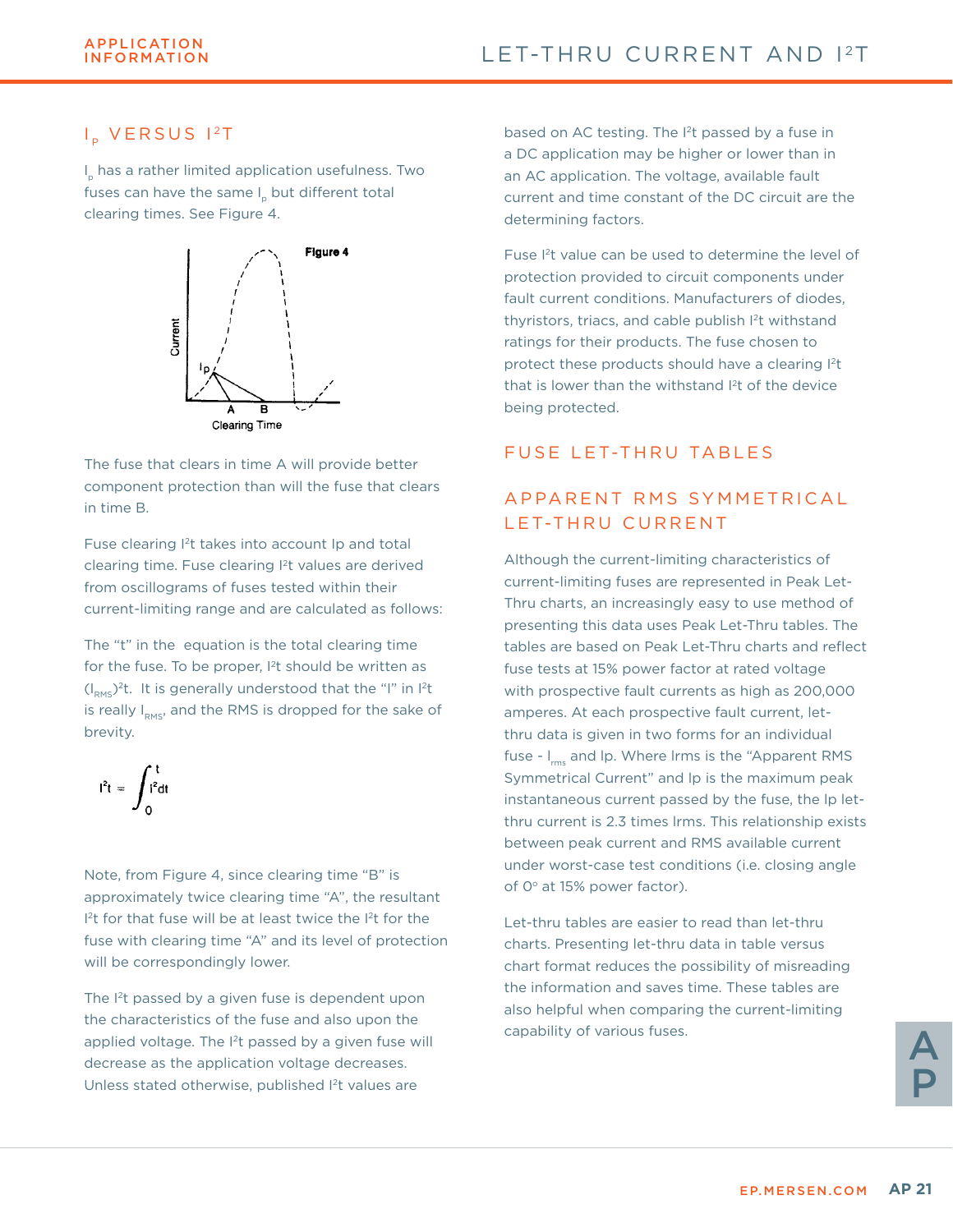#### **Table 1 - Class L, A4BQ Fuses at 600 Volts AC, 15% Power Factor**

| <b>Prospective</b>             |      |    |            |     |            |    |            |    |      |    |      | <b>Fuse Let-Thru Current In Kilo-Amperes</b> |            |     |            |     |            |     |            |     |            |     |
|--------------------------------|------|----|------------|-----|------------|----|------------|----|------|----|------|----------------------------------------------|------------|-----|------------|-----|------------|-----|------------|-----|------------|-----|
| <b>Short</b><br><b>Circuit</b> |      |    |            |     |            |    |            |    |      |    |      | <b>By Fuse Rating In Amperes</b>             |            |     |            |     |            |     |            |     |            |     |
| Rms. Sum                       | 601  |    | 800        |     | 1000       |    | 1200       |    | 1600 |    | 2000 |                                              | 2500       |     | 3000       |     | 4000       |     | 5000       |     | 6000       |     |
| <b>Amperes</b>                 | 'rms | ٠. | <b>Tms</b> | 'n. | <b>Tms</b> | 'n | <b>rms</b> |    | rms  |    | 'rms |                                              | <b>Tms</b> | ĩв. | <b>Tms</b> | 'n. | <b>Tms</b> | ι.  | <b>rms</b> | ĩв. | <b>rms</b> | V   |
| 10,000                         | 7.4  | 17 | 8.7        | 20  | 10         | 23 | 10         | 23 | 10   | 23 | 10   | 23                                           | 10         | 23  | 10         | 23  | 10         | 23  | 10         | 23  | 10         | 23  |
| 15,000                         | 8.3  | 19 | 10         | 23  | 12         | 27 | 13         | 30 | 15   | 35 | 15   | 35                                           | 15         | 35  | 15         | 35  | 15         | 35  | 15         | 35  | 15         | 35  |
| 20,000                         | 9.1  | 21 | 11         | 25  | 13         | 29 | 14         | 33 | 17   | 39 | 20   | 46                                           | 20         | 46  | 20         | 46  | 20         | 46  | 20         | 46  | 20         | 46  |
| 25,000                         | 9.8  | 23 | 12         | 27  | 13         | 31 | 15         | 35 | 18   | 42 | 22   | 50                                           | 25         | 58  | 25         | 58  | 25         | 58  | 25         | 58  | 25         | 58  |
| 30.000                         | 10   | 24 | 13         | 29  | 14         | 33 | 16         | 37 | 20   | 45 | 23   | 53                                           | 29         | 66  | 30         | 69  | 30         | 69  | 30         | 69  | 30         | 69  |
| 35,000                         | 11   | 25 | 13         | 30  | 15         | 35 | 17         | 39 | 20   | 47 | 24   | 56                                           | 30         | 69  | 35         | 81  | 35         | 81  | 35         | 81  | 35         | 81  |
| 40,000                         | 12   | 27 | 14         | 32  | 16         | 37 | 18         | 41 | 21   | 49 | 25   | 58                                           | 31         | 72  | 36         | 83  | 40         | 92  | 40         | 92  | 40         | 92  |
| 50.000                         | 13   | 29 | 15         | 34  | 17         | 40 | 19         | 44 | 23   | 53 | 27   | 63                                           | 34         | 78  | 39         | 89  | 48         | 111 | 50         | 115 | 50         | 115 |
| 60,000                         | 13   | 30 | 16         | 36  | 18         | 42 | 20         | 47 | 25   | 57 | 29   | 67                                           | 36         | 83  | 41         | 94  | 51         | 118 | 60         | 138 | 60         | 138 |
| 80,000                         | 14   | 33 | 17         | 40  | 20         | 46 | 23         | 52 | 27   | 62 | 32   | 73                                           | 40         | 91  | 45         | 104 | 57         | 130 | 67         | 153 | 77         | 176 |
| 100,000                        | 16   | 36 | 19         | 43  | 22         | 50 | 24         | 56 | 29   | 67 | 34   | 79                                           | 43         | 98  | 49         | 112 | 61         | 140 | 72         | 165 | 83         | 190 |
| 150,000                        | 18   | 41 | 21         | 49  | 25         | 57 | 28         | 64 | 33   | 77 | 39   | 90                                           | 49         | 112 | 56         | 128 | 70         | 160 | 82         | 189 | 94         | 217 |
| 200.000                        | 20   | 45 | 24         | 54  | 27         | 63 | 31         | 71 | 37   | 84 | 43   | 100                                          | 53         | 123 | 61         | 141 | 77         | 176 | 90         | 208 | 104        | 239 |

#### **Table 2 - Class L, A4BY Fuses at 600 Volts AC, 15% Power Factor**

| <b>Prospective</b><br><b>Short Circuit</b> |             |    |             |    |                    |     |              |     |                    | <b>Fuse Let-Thru Current In Kilo-Amperes</b><br><b>By Fuse Rating In Amperes</b> |                    |     |                    |     |                    |     |                    |     |
|--------------------------------------------|-------------|----|-------------|----|--------------------|-----|--------------|-----|--------------------|----------------------------------------------------------------------------------|--------------------|-----|--------------------|-----|--------------------|-----|--------------------|-----|
| Rms. Sym<br><b>Amperes</b>                 | 601<br>`rms | Т, | 800<br>`rms | Τ. | 1000<br><b>Tms</b> | ĩв. | 1200<br>`rms | ĩв. | 1600<br><b>Tms</b> | V                                                                                | 2000<br><b>Tms</b> | ď   | 2500<br><b>Tms</b> |     | 3000<br><b>rms</b> | ι,  | 4000<br><b>Tms</b> | ٠,  |
| 15,000                                     | 11          | 24 | 13          | 29 | 15                 | 35  | 15           | 35  | 15                 | 35                                                                               | 15                 | 35  | 15                 | 35  | 15                 | 35  | 15                 | 35  |
| 20,000                                     | 12          | 26 | 14          | 32 | 16                 | 37  | 19           | 43  | 20                 | 46                                                                               | 20                 | 46  | 20                 | 46  | 20                 | 46  | 20                 | 46  |
| 25,000                                     | 13          | 29 | 15          | 34 | 18                 | 40  | 20           | 46  | 24                 | 55                                                                               | 25                 | 58  | 25                 | 58  | 25                 | 58  | 25                 | 58  |
| 30,000                                     | 13          | 30 | 16          | 36 | 19                 | 43  | 21           | 49  | 25                 | 58                                                                               | 29                 | 67  | 30                 | 69  | 30                 | 69  | 30                 | 69  |
| 35,000                                     | 14          | 32 | 17          | 38 | 20                 | 45  | 23           | 52  | 27                 | 61                                                                               | 30                 | 70  | 33                 | 76  | 35                 | 81  | 35                 | 81  |
| 40,000                                     | 15          | 34 | 17          | 40 | 21                 | 47  | 24           | 54  | 28                 | 64                                                                               | 32                 | 73  | 35                 | 79  | 37                 | 86  | 40                 | 92  |
| 50,000                                     | 16          | 36 | 19          | 43 | 22                 | 51  | 25           | 58  | 30                 | 68                                                                               | 34                 | 78  | 37                 | 86  | 41                 | 95  | 50                 | 115 |
| 60.000                                     | 17          | 38 | 20          | 45 | 24                 | 54  | 27           | 62  | 31                 | 72                                                                               | 37                 | 84  | 40                 | 91  | 44                 | 100 | 53                 | 121 |
| 80,000                                     | 18          | 42 | 22          | 50 | 26                 | 59  | 29           | 67  | 35                 | 80                                                                               | 40                 | 92  | 44                 | 100 | 48                 | 110 | 58                 | 133 |
| 100,000                                    | 20          | 45 | 24          | 54 | 28                 | 64  | 32           | 73  | 38                 | 87                                                                               | 43                 | 99  | 47                 | 108 | 52                 | 119 | 62                 | 143 |
| 150.000                                    | 23          | 52 | 27          | 62 | 32                 | 73  | 37           | 84  | 43                 | 99                                                                               | 49                 | 113 | 54                 | 123 | 59                 | 137 | 73                 | 167 |
| 200.000                                    | 25          | 56 | 29          | 67 | 35                 | 80  | 40           | 91  | 48                 | 110                                                                              | 54                 | 123 | 59                 | 136 | 65                 | 150 | 79                 | 181 |

#### **Table 3 - Class L, A4BT Fuses at 600 Volts AC, 15% Power Factor**

| <b>Prospective</b><br><b>Short Circuit</b> |                                    |    |              |    |                    |     | <b>Fuse Let-Thru Current In Kilo-Amperes</b><br><b>By Fuse Rating In Amperes</b> |     |                    |     |
|--------------------------------------------|------------------------------------|----|--------------|----|--------------------|-----|----------------------------------------------------------------------------------|-----|--------------------|-----|
| Rms. Sym<br><b>Amperes</b>                 | 800<br>$\mathsf{l}_{\mathsf{rms}}$ | ı, | 1000<br>'rms | V. | 1200<br><b>Tms</b> | ι,  | 1600<br>`rms                                                                     | μ,  | 2000<br><b>Tms</b> | Τ,  |
| 15,000                                     | 14                                 | 33 | 15           | 35 | 15                 | 35  | 15                                                                               | 35  | 15                 | 35  |
| 20,000                                     | 16                                 | 36 | 18           | 41 | 20                 | 46  | 20                                                                               | 46  | 20                 | 46  |
| 25.000                                     | 17                                 | 39 | 19           | 45 | 22                 | 50  | 25                                                                               | 58  | 25                 | 58  |
| 30,000                                     | 18                                 | 41 | 21           | 48 | 23                 | 54  | 28                                                                               | 63  | 30                 | 69  |
| 35,000                                     | 19                                 | 43 | 22           | 50 | 25                 | 56  | 29                                                                               | 67  | 34                 | 79  |
| 40.000                                     | 20                                 | 45 | 23           | 52 | 26                 | 59  | 30                                                                               | 70  | 35                 | 81  |
| 50.000                                     | 21                                 | 49 | 25           | 56 | 28                 | 63  | 33                                                                               | 75  | 38                 | 87  |
| 60,000                                     | 23                                 | 52 | 26           | 60 | 29                 | 67  | 35                                                                               | 80  | 40                 | 93  |
| 80.000                                     | 25                                 | 57 | 29           | 66 | 32                 | 74  | 38                                                                               | 88  | 44                 | 102 |
| 100,000                                    | 27                                 | 62 | 31           | 71 | 35                 | 80  | 41                                                                               | 95  | 48                 | 110 |
| 150,000                                    | 31                                 | 70 | 35           | 81 | 40                 | 92  | 47                                                                               | 109 | 55                 | 126 |
| 200.000                                    | 34                                 | 78 | 39           | 89 | 44                 | 101 | 52                                                                               | 120 | 60                 | 139 |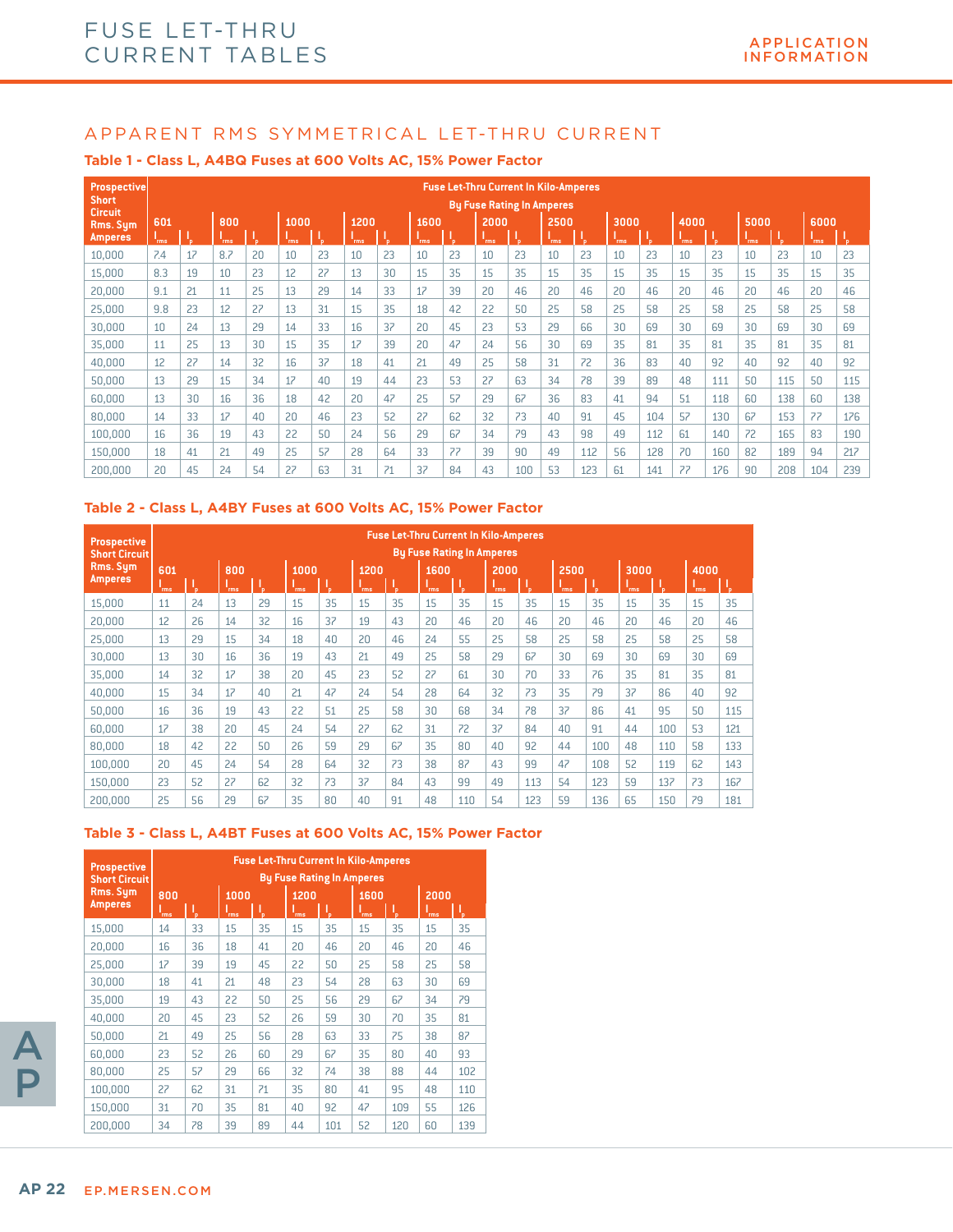| <b>Prospective</b><br><b>Short Circuit</b> |     | <b>Fuse Let-Thru Current In Kilo-Amperes</b><br><b>By Fuse Rating In Amperes</b> |      |     |            |     |     |     |      |    |      |      |
|--------------------------------------------|-----|----------------------------------------------------------------------------------|------|-----|------------|-----|-----|-----|------|----|------|------|
| Rms. Sym                                   | 30  |                                                                                  | 60   |     | 100        |     | 200 |     | 400  |    | 600  |      |
| <b>Amperes</b>                             | 'ms | ₩                                                                                | 'rms | J,  | <b>Ims</b> | ı,  | ms  | ₿   | 'rms | Ą. | 'rms | V.   |
| 5,000                                      | .63 | 1.4                                                                              | 1.4  | 3.2 | 2.0        | 4.6 | 3.2 | 7.4 | 4.6  | 11 | 5.0  | 11.5 |
| 10,000                                     | .80 | 1.8                                                                              | 1.7  | 3.9 | 2.6        | 6.0 | 4.0 | 9.2 | 5.8  | 13 | 7.5  | 17   |
| 15,000                                     | .91 | 2.1                                                                              | 2.0  | 4.6 | 2.9        | 6.7 | 4.6 | 11  | 6.7  | 15 | 8.6  | 20   |
| 20,000                                     | 1.0 | 2.3                                                                              | 2.2  | 5.1 | 3.2        | 7.4 | 5.0 | 12  | 7.4  | 17 | 9.5  | 22   |
| 25,000                                     | 1.1 | 2.5                                                                              | 2.4  | 5.5 | 3.5        | 8.1 | 5.4 | 12  | 7.9  | 18 | 10   | 23   |
| 30,000                                     | 1.2 | 2.6                                                                              | 2.5  | 5.8 | 3.7        | 8.5 | 5.8 | 13  | 8.4  | 19 | 11   | 25   |
| 35,000                                     | 1.2 | 2.8                                                                              | 2.6  | 6.0 | 3.9        | 9.0 | 6.1 | 14  | 8.9  | 20 | 11   | 26   |
| 40,000                                     | 1.3 | 2.9                                                                              | 2.8  | 6.4 | 4.1        | 9.4 | 6.3 | 14  | 9.3  | 21 | 12   | 27   |
| 50,000                                     | 1.4 | 3.1                                                                              | 3.0  | 6.9 | 4.4        | 10  | 6.8 | 16  | 10   | 23 | 13   | 30   |
| 60,000                                     | 1.4 | 3.3                                                                              | 3.2  | 7.4 | 4.7        | 11  | 7.3 | 17  | 11   | 24 | 14   | 32   |
| 80,000                                     | 1.6 | 3.7                                                                              | 3.5  | 8.1 | 5.1        | 12  | 8.0 | 18  | 12   | 27 | 15   | 35   |
| 100.000                                    | 1.7 | 3.9                                                                              | 3.7  | 8.5 | 5.5        | 13  | 8.6 | 20  | 13   | 29 | 16   | 37   |
| 150,000                                    | 2.0 | 4.5                                                                              | 4.4  | 9.9 | 6.3        | 14  | 9.9 | 23  | 14   | 33 | 19   | 43   |
| 200,000                                    | 2.2 | 4.9                                                                              | 4.7  | 11  | 7.0        | 16  | 11  | 25  | 16   | 37 | 20   | 47   |

#### **Table 4 - Class RK1, A6K Fuses at 600 Volts AC, 15% Power Factor**

#### **Table 5 - Class RK1, A6D Fuses at 600 Volts AC, 15% Power Factor**

| <b>Prospective</b><br><b>Short Circuit</b> |      | <b>By Fuse Rating In Amperes</b> |            | <b>Fuse Let-Thru Current In Kilo-Amperes</b> |            |     |            |      |            |      |            |    |
|--------------------------------------------|------|----------------------------------|------------|----------------------------------------------|------------|-----|------------|------|------------|------|------------|----|
| Rms. Sym                                   | 30   |                                  | 60         |                                              | 100        |     | 200        |      | 400        |      | 600        |    |
| <b>Amperes</b>                             | `rms | I,                               | <b>Tms</b> | ι,                                           | <b>rms</b> | Τ,  | <b>rms</b> |      | <b>rms</b> | μ,   | <b>Tms</b> | J, |
| 5,000                                      | .80  | 1.8                              | 1.5        | 3.5                                          | 2.0        | 4.6 | 3.5        | 8.0  | 5.0        | 12   | ٠          | ٠  |
| 10,000                                     | 1.0  | 2.3                              | 1.9        | 4.4                                          | 2.5        | 5.8 | 4.4        | 10.1 | 7.1        | 16.4 | 10         | 23 |
| 15.000                                     | 1.2  | 2.7                              | 2.2        | 4.9                                          | 2.9        | 6.6 | 5.0        | 11.6 | 8.2        | 18.8 | 12         | 27 |
| 20,000                                     | 1.3  | 2.9                              | 2.4        | 5.4                                          | 3.1        | 7.1 | 5.5        | 12   | 9.0        | 20.7 | 13         | 29 |
| 25,000                                     | 1.4  | 3.2                              | 2.6        | 5.9                                          | 3.4        | 7.8 | 6.0        | 13.8 | 9.7        | 22.3 | 14         | 32 |
| 30.000                                     | 1.5  | 3.4                              | 2.7        | 6.2                                          | 3.6        | 8.3 | 6.3        | 14.6 | 10.3       | 23.6 | 15         | 33 |
| 35,000                                     | 1.5  | 3.5                              | 2.9        | 6.6                                          | 3.8        | 8.7 | 6.7        | 15.4 | 10.8       | 24.9 | 15         | 35 |
| 40,000                                     | 1.6  | 3.7                              | 3.0        | 6.9                                          | 4.0        | 9.1 | 7.0        | 16.5 | 11.3       | 26   | 16         | 37 |
| 50.000                                     | 1.7  | 4.0                              | 3.2        | 7.4                                          | 4.3        | 9.8 | 7.5        | 16.5 | 12.2       | 28   | 17         | 40 |
| 60,000                                     | 1.8  | 4.2                              | 3.4        | 7.8                                          | 4.5        | 11  | 8.0        | 17   | 13         | 30   | 18         | 42 |
| 80.000                                     | 2.0  | 4.7                              | 3.8        | 8.6                                          | 5.0        | 12  | 8.8        | 20.3 | 13         | 33   | 20         | 46 |
| 100.000                                    | 2.2  | 5.0                              | 4.1        | 9.3                                          | 5.4        | 12  | 9.5        | 20   | 14         | 35   | 22         | 50 |
| 150,000                                    | 2.5  | 5.8                              | 4.6        | 11                                           | 6.1        | 14  | 10.9       | 25   | 16         | 40   | 25         | 57 |
| 200.000                                    | 2.8  | 6.3                              | 5.1        | 12                                           | 6.8        | 16  | 11         | 25   | 19         | 45   | 27         | 63 |

#### **Table 6 - Class J, A4J Fuses at 600 Volts AC, 15% Power Factor**

| <b>Prospective</b><br><b>Short Circuit</b> |            | <b>Fuse Let-Thru Current In Kilo-Amperes</b><br><b>By Fuse Rating In Amperes</b> |            |      |            |     |            |     |      |    |            |    |
|--------------------------------------------|------------|----------------------------------------------------------------------------------|------------|------|------------|-----|------------|-----|------|----|------------|----|
| Rms. Sum<br><b>Amperes</b>                 | 30         |                                                                                  | 60         |      | 100        |     | 200        |     | 400  |    | 600        |    |
|                                            | <b>Tms</b> |                                                                                  | <b>Tms</b> | ď    | <b>Tms</b> | V.  | <b>Tms</b> | Ţ,  | `rms | Ţ, | <b>Tms</b> | V, |
| 5,000                                      | .85        | 2.0                                                                              | 1.4        | 3.2  | 2.0        | 4.6 | 3.1        | 7.2 | 4.5  | 10 | 5.0        | 12 |
| 10,000                                     | 1.1        | 2.5                                                                              | 1.8        | 4.4  | 2.8        | 6.4 | 3.6        | 8.2 | 5.7  | 13 | 8.7        | 20 |
| 15,000                                     | 1.2        | 2.8                                                                              | 2.0        | 4.6  | 2.9        | 6.6 | 4.1        | 9.4 | 6.5  | 15 | 9.9        | 23 |
| 20,000                                     | 1.4        | 3.1                                                                              | 2.4        | 5.1  | 3.2        | 7.3 | 4.5        | 10  | 7.1  | 16 | 11         | 25 |
| 25,000                                     | 1.5        | 3.4                                                                              | 2.4        | 5.5  | 3.8        | 8.7 | 5.3        | 12  | 7.7  | 18 | 12         | 27 |
| 30,000                                     | 1.6        | 3.6                                                                              | 2.5        | 5.8  | 4.0        | 9.2 | 5.5        | 13  | 8.2  | 19 | 13         | 29 |
| 35,000                                     | 1.6        | 3.7                                                                              | 2.7        | 6.2  | 4.2        | 9.7 | 5.9        | 14  | 8.6  | 20 | 13         | 30 |
| 40,000                                     | 1.7        | 3.9                                                                              | 2.8        | 6.4  | 4.5        | 10  | 6.0        | 14  | 9.0  | 21 | 14         | 32 |
| 50,000                                     | 1.8        | 4.2                                                                              | 3.0        | 6.9  | 4.7        | 11  | 6.1        | 14  | 9.7  | 22 | 15         | 34 |
| 60,000                                     | 2.0        | 4.5                                                                              | 3.2        | 7.4  | 5.0        | 11  | 6.5        | 15  | 10   | 23 | 16         | 36 |
| 80,000                                     | 2.2        | 4.9                                                                              | 3.5        | 8.1  | 5.5        | 12  | 7.1        | 16  | 11   | 25 | 17         | 40 |
| 100.000                                    | 2.3        | 5.3                                                                              | 3.8        | 9.5  | 6.0        | 14  | 7.7        | 18  | 12   | 28 | 19         | 43 |
| 150.000                                    | 2.7        | 6.1                                                                              | 4.7        | 10.9 | 6.8        | 16  | 8.8        | 20  | 14   | 32 | 21         | 49 |
| 200.000                                    | 2.9        | 6.7                                                                              | 4.8        | 11   | 7.5        | 17  | 9.7        | 22  | 15   | 35 | 24         | 54 |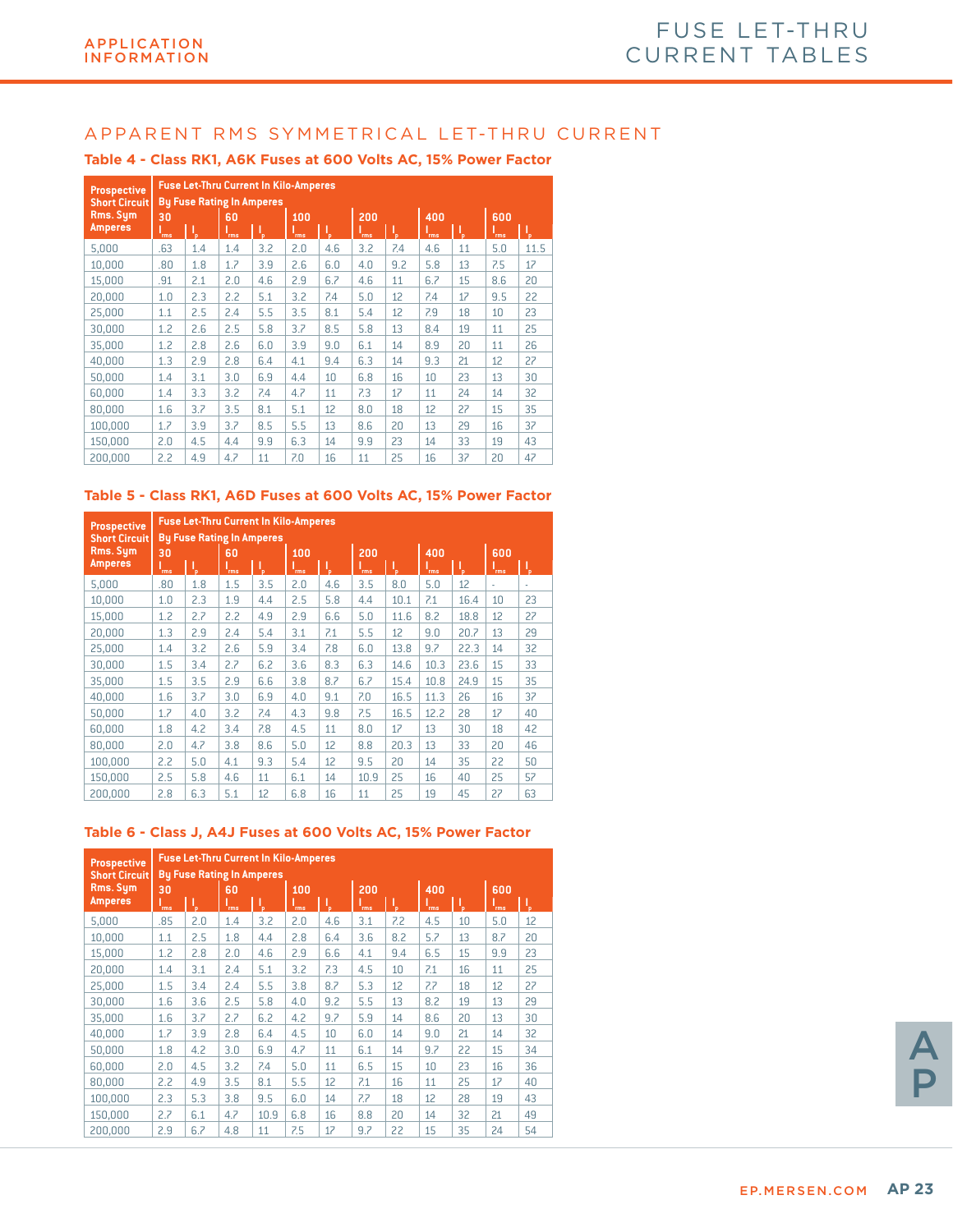| <b>Prospective</b><br><b>Short Circuit</b> |            |     |            |     |     |     | <b>Fuse Let-Thru Current In Kilo-Amperes</b><br><b>By Fuse Rating In Amperes</b> |     |            |    |            |    |
|--------------------------------------------|------------|-----|------------|-----|-----|-----|----------------------------------------------------------------------------------|-----|------------|----|------------|----|
| Rms. Sym                                   | 30         |     | 60         |     | 100 |     | 200                                                                              |     | 400        |    | 600        |    |
| <b>Amperes</b>                             | <b>Tms</b> | ۱.  | <b>rms</b> | ₩   | rms | ۱.  | rms                                                                              | Т,  | <b>rms</b> | W  | <b>Tms</b> | l, |
| 5,000                                      | .79        | 1.8 | 1.2        | 2.8 | 1.8 | 4.0 | 3.1                                                                              | 7.0 | 4.8        | 11 | 5.0        | 12 |
| 10.000                                     | 1.0        | 2.3 | 1.6        | 3.6 | 2.2 | 5.1 | 3.8                                                                              | 8.8 | 6.0        | 14 | 8.3        | 19 |
| 15,000                                     | 1.2        | 2.6 | 1.8        | 4.1 | 2.5 | 5.8 | 4.4                                                                              | 10  | 6.9        | 16 | 9.5        | 22 |
| 20,000                                     | 1.3        | 2.9 | 2.0        | 4.5 | 2.8 | 6.4 | 4.8                                                                              | 11  | 7.6        | 18 | 11         | 24 |
| 25,000                                     | 1.4        | 3.1 | 2.1        | 4.8 | 3.0 | 6.9 | 5.2                                                                              | 12  | 8.2        | 19 | 11         | 26 |
| 30,000                                     | 1.4        | 3.3 | 2.2        | 5.1 | 3.2 | 7.4 | 5.5                                                                              | 13  | 8.7        | 20 | 12         | 28 |
| 35,000                                     | 1.5        | 3.5 | 2.4        | 5.4 | 3.4 | 7.7 | 5.8                                                                              | 13  | 9.1        | 21 | 13         | 29 |
| 40.000                                     | 1.6        | 3.7 | 2.5        | 5.6 | 3.5 | 8.1 | 6.1                                                                              | 14  | 9.6        | 22 | 13         | 30 |
| 50,000                                     | 1.7        | 3.9 | 2.7        | 6.1 | 3.8 | 8.7 | 6.6                                                                              | 15  | 10.3       | 24 | 14         | 33 |
| 60,000                                     | 1.8        | 4.2 | 2.8        | 6.4 | 4.0 | 9.2 | 7.0                                                                              | 16  | 11         | 25 | 15         | 35 |
| 80,000                                     | 2.0        | 4.6 | 3.1        | 7.1 | 4.4 | 10  | 7.7                                                                              | 18  | 12         | 28 | 17         | 38 |
| 100.000                                    | 2.2        | 4.9 | 3.3        | 7.6 | 4.8 | 11  | 8.3                                                                              | 19  | 13         | 30 | 18         | 41 |
| 150.000                                    | 2.5        | 5.7 | 3.8        | 8.7 | 5.4 | 12  | 9.5                                                                              | 22  | 15         | 34 | 21         | 47 |
| 200.000                                    | 2.7        | 6.2 | 4.2        | 9.7 | 6.0 | 14  | 10.4                                                                             | 24  | 16         | 37 | 23         | 59 |

#### **Table 7 - Class J, AJT Fuses at 600 Volts AC, 15% Power Factor**

#### **Table 8 - Class T, A6T Fuses at 600 Volts AC, 15% Power Factor**

| Prospective<br><b>Short Circuit</b> |      |     |            |     |            |     |            |     | <b>Fuse Let-Thru Current In Kilo-Amperes</b><br><b>By Fuse Rating In Amperes</b> |     |            |    |     |    |
|-------------------------------------|------|-----|------------|-----|------------|-----|------------|-----|----------------------------------------------------------------------------------|-----|------------|----|-----|----|
| Rms. Sum                            | 30   |     | 60         |     | 100        |     | 200        |     | 400                                                                              |     | 600        |    | 800 |    |
| <b>Amperes</b>                      | `rms |     | <b>Tms</b> | Ţ,  | <b>Tms</b> | W   | <b>Tms</b> | Ţ,  | <b>Tms</b>                                                                       | Ч.  | <b>Tms</b> | Τ, | rms | μ, |
| 5.000                               | .62  | 1.4 | 1.2        | 2.8 | 1.6        | 3.8 | 2.6        | 6.0 | 4.2                                                                              | 9.7 | 5.0        | 12 | 5.0 | 12 |
| 10.000                              | .78  | 1.8 | 1.5        | 3.5 | 2.1        | 4.8 | 3.3        | 7.5 | 5.3                                                                              | 12  | 8.2        | 19 | 10  | 22 |
| 15.000                              | .89  | 2.1 | 1.7        | 4.0 | 2.4        | 5.4 | 3.7        | 8.6 | 6.1                                                                              | 14  | 9.4        | 22 | 11  | 26 |
| 20,000                              | .98  | 2.3 | 1.9        | 4.4 | 2.6        | 6.0 | 4.1        | 9.5 | 6.7                                                                              | 15  | 10         | 24 | 12  | 28 |
| 25,000                              | 1.1  | 2.4 | 2.0        | 4.8 | 2.8        | 6.5 | 4.4        | 10  | 7.2                                                                              | 17  | 11         | 26 | 13  | 31 |
| 30,000                              | 1.1  | 2.6 | 2.2        | 5.0 | 3.0        | 6.9 | 4.7        | 11  | 7.7                                                                              | 18  | 12         | 27 | 14  | 32 |
| 35.000                              | 1.2  | 2.7 | 2.3        | 5.3 | 3.1        | 7.2 | 5.0        | 11  | 8.1                                                                              | 19  | 12         | 29 | 15  | 34 |
| 40.000                              | 1.2  | 2.9 | 2.4        | 5.6 | 3.3        | 7.5 | 5.2        | 12  | 8.5                                                                              | 19  | 13         | 30 | 16  | 36 |
| 50,000                              | 1.3  | 3.1 | 2.6        | 6.0 | 3.5        | 8.1 | 5.6        | 13  | 9.1                                                                              | 21  | 14         | 32 | 17  | 38 |
| 60.000                              | 1.4  | 3.3 | 2.8        | 6.4 | 3.8        | 8.6 | 5.9        | 14  | 9.7                                                                              | 22  | 15         | 34 | 18  | 41 |
| 80,000                              | 1.6  | 3.6 | 3.0        | 7.0 | 4.1        | 9.5 | 6.5        | 15  | 11                                                                               | 25  | 16         | 38 | 20  | 45 |
| 100.000                             | 1.7  | 3.9 | 3.2        | 7.5 | 4.5        | 10  | 7.0        | 16  | 11                                                                               | 26  | 18         | 40 | 21  | 48 |
| 150.000                             | 1.9  | 4.4 | 3.8        | 8.6 | 5.1        | 12  | 8.1        | 19  | 13                                                                               | 30  | 20         | 46 | 24  | 55 |
| 200.000                             | 2.1  | 4.9 | 4.1        | 9.5 | 5.6        | 13  | 8.9        | 20  | 14                                                                               | 33  | 22         | 51 | 27  | 61 |

#### **Table 9 - Class T, A3T Fuses at 300 Volts AC, 15% Power Factor**

| Prospective<br><b>Short Circuit</b> | <b>Fuse Let-Thru Current In Kilo-Amperes</b><br><b>By Fuse Rating In Amperes</b> |     |            |     |            |     |            |     |            |     |            |      |            |    |      |    |
|-------------------------------------|----------------------------------------------------------------------------------|-----|------------|-----|------------|-----|------------|-----|------------|-----|------------|------|------------|----|------|----|
| Rms. Sum                            | 30                                                                               |     | 60         |     | 100        |     | 200        |     | 400        |     | 600        |      | 800        |    | 1200 |    |
| <b>Amperes</b>                      | `rms                                                                             | ĩв. | <b>Tms</b> | ъ.  | <b>Tms</b> | ъ.  | <b>Tms</b> | ч.  | <b>rms</b> | ٧ħ. | <b>Tms</b> | •եթ. | <b>Tms</b> | Ъ  | `rms | Т, |
| 5.000                               | .53                                                                              | 1.2 | .95        | 2.2 | 1.4        | 3.1 | 2.0        | 4.6 | 3.0        | 6.9 | 4.5        | 10   | 5.0        | 12 | 5.0  | 12 |
| 10,000                              | .66                                                                              | 1.5 | 1.2        | 2.8 | 1.7        | 3.9 | 2.5        | 5.8 | 3.8        | 8.7 | 5.6        | 13   | 7.2        | 16 | 9.3  | 21 |
| 15,000                              | .76                                                                              | 1.7 | 1.4        | 3.2 | 2.0        | 4.5 | 2.9        | 6.6 | 4.4        | 10  | 6.4        | 15   | 8.2        | 19 | 11   | 24 |
| 20,000                              | .83                                                                              | 1.9 | 1.5        | 3.5 | 2.1        | 4.8 | 3.1        | 7.1 | 4.8        | 11  | 7.0        | 16   | 9.0        | 21 | 12   | 27 |
| 25,000                              | .90                                                                              | 2.1 | 1.6        | 3.7 | 2.3        | 5.3 | 3.4        | 7.8 | 5.2        | 12  | 7.6        | 17   | 9.7        | 22 | 13   | 29 |
| 30,000                              | .96                                                                              | 2.2 | 1.7        | 3.9 | 2.5        | 5.6 | 3.6        | 8.3 | 5.5        | 13  | 8.1        | 19   | 10         | 24 | 13   | 31 |
| 35.000                              | 1.0                                                                              | 2.3 | 1.8        | 4.1 | 2.6        | 6.0 | 3.8        | 8.7 | 5.8        | 13  | 8.5        | 20   | 11         | 25 | 14   | 32 |
| 40.000                              | 1.1                                                                              | 2.4 | 1.9        | 4.4 | 2.7        | 6.2 | 4.0        | 9.2 | 6.0        | 14  | 8.9        | 20   | 11         | 26 | 15   | 34 |
| 50,000                              | 1.1                                                                              | 2.6 | 2.1        | 4.7 | 2.9        | 6.7 | 4.3        | 9.9 | 6.5        | 15  | 9.6        | 22   | 12         | 28 | 16   | 37 |
| 60.000                              | 1.2                                                                              | 2.8 | 2.2        | 5.1 | 3.1        | 7.1 | 4.5        | 10  | 6.9        | 16  | 10         | 23   | 13         | 30 | 17   | 39 |
| 80,000                              | 1.3                                                                              | 3.1 | 2.4        | 5.5 | 3.4        | 7.8 | 5.0        | 12  | 7.6        | 17  | 11         | 26   | 14         | 33 | 19   | 43 |
| 100.000                             | 1.4                                                                              | 3.3 | 2.6        | 6.0 | 3.7        | 8.4 | 5.4        | 12  | 8.2        | 19  | 12         | 28   | 15         | 35 | 20   | 46 |
| 150.000                             | 1.6                                                                              | 3.7 | 3.0        | 6.8 | 4.2        | 9.7 | 6.1        | 14  | 9.4        | 22  | 14         | 32   | 18         | 41 | 23   | 53 |
| 200.000                             | 1.8                                                                              | 4.1 | 3.3        | 7.5 | 4.6        | 11  | 6.8        | 16  | 10         | 24  | 15         | 35   | 19         | 45 | 25   | 58 |

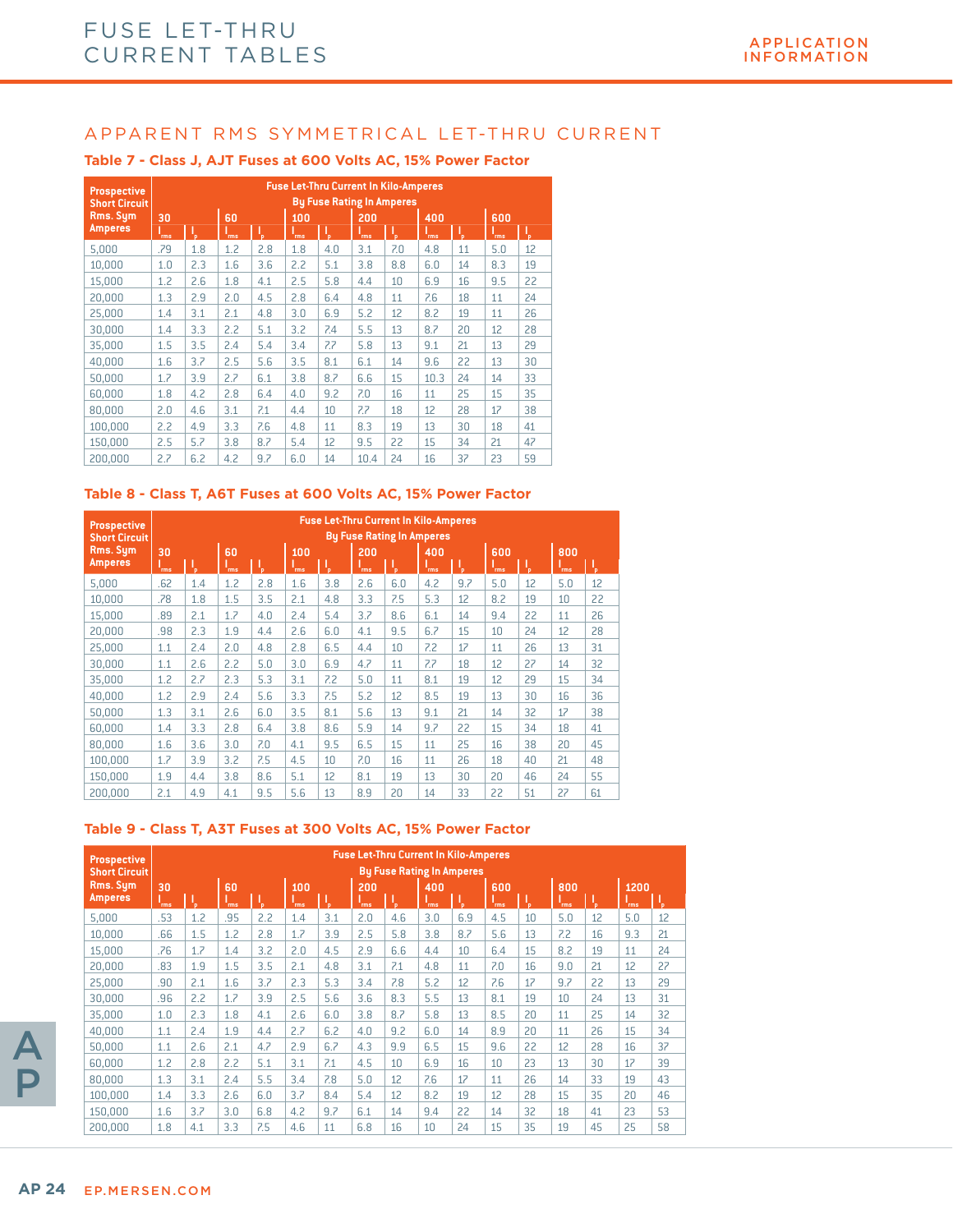| <b>Prospective</b><br><b>Short Circuit</b> |                   | <b>Fuse Let-Thru Current In Kilo-Amperes</b><br><b>By Fuse Rating In Amperes</b> |                   |     |                   |     |                   |     |                   |    |                   |    |  |  |
|--------------------------------------------|-------------------|----------------------------------------------------------------------------------|-------------------|-----|-------------------|-----|-------------------|-----|-------------------|----|-------------------|----|--|--|
| <b>Rms. Sym</b><br><b>Amperes</b>          | 30                | Τ,                                                                               | 60                | Ŋ   | 100               | l,  | 200               | J.  | 400               | V, | 600               | ı, |  |  |
| 5,000                                      | <b>Tms</b><br>.61 | 1.4                                                                              | <b>Tms</b><br>1.4 | 3.2 | <b>Tms</b><br>1.7 | 4.0 | <b>Tms</b><br>2.9 | 6.7 | <b>Tms</b><br>4.4 | 10 | <b>Tms</b><br>5.0 | 12 |  |  |
| 10,000                                     | .77               | 1.8                                                                              | 1.7               | 4.0 | 2.2               | 5.0 | 3.7               | 8.5 | 5.5               | 13 | 7.4               | 17 |  |  |
| 15,000                                     | .88               | 2.0                                                                              | 2.0               | 4.6 | 2.5               | 5.8 | 4.2               | 9.7 | 6.3               | 14 | 8.5               | 19 |  |  |
| 20,000                                     | .97               | 2.2                                                                              | 2.2               | 5.0 | 2.8               | 6.3 | 4.6               | 11  | 6.9               | 16 | 9.3               | 21 |  |  |
| 25,000                                     | 1.1               | 2.4                                                                              | 2.4               | 5.4 | 3.0               | 6.8 | 5.0               | 12  | 7.4               | 17 | 10                | 23 |  |  |
| 30,000                                     | 1.1               | 2.6                                                                              | 2.5               | 5.8 | 3.2               | 7.3 | 5.3               | 12  | 7.9               | 18 | 11                | 25 |  |  |
| 35,000                                     | 1.2               | 2.7                                                                              | 2.6               | 6.0 | 3.3               | 7.7 | 5.6               | 13  | 8.3               | 19 | 11                | 26 |  |  |
| 40,000                                     | 1.2               | 2.8                                                                              | 2.8               | 6.3 | 3.5               | 8.0 | 5.9               | 13  | 8.7               | 20 | 12                | 27 |  |  |
| 50,000                                     | 1.3               | 3.0                                                                              | 3.0               | 6.8 | 3.8               | 8.6 | 6.3               | 14  | 9.4               | 22 | 13                | 29 |  |  |
| 60.000                                     | 1.4               | 3.2                                                                              | 3.2               | 7.2 | 4.0               | 9.2 | 6.7               | 15  | 10                | 23 | 13                | 31 |  |  |
| 80.000                                     | 1.5               | 3.5                                                                              | 3.5               | 8.0 | 4.4               | 10  | 7.4               | 17  | 11                | 25 | 15                | 34 |  |  |
| 100,000                                    | 1.7               | 3.8                                                                              | 3.7               | 8.6 | 4.7               | 11  | 7.9               | 18  | 12                | 27 | 16                | 37 |  |  |
| 150,000                                    | 1.9               | 4.4                                                                              | 4.3               | 9.8 | 5.4               | 12  | 9.1               | 21  | 14                | 31 | 18                | 42 |  |  |
| 200.000                                    | 2.1               | 4.8                                                                              | 4.7               | 11  | 6.0               | 14  | 10                | 23  | 15                | 34 | 20                | 46 |  |  |

#### **Table 10 - Class RK1, A2K Fuses at 250 Volts AC, 15% Power Factor**

#### **Table 11 - Class RK1, A2D Fuses at 250 Volts AC, 15% Power Factor**

| <b>Prospective</b><br><b>Short Circuit</b> |            | <b>Fuse Let-Thru Current In Kilo-Amperes</b><br><b>By Fuse Rating In Amperes</b> |            |     |     |     |     |     |            |    |            |    |  |  |
|--------------------------------------------|------------|----------------------------------------------------------------------------------|------------|-----|-----|-----|-----|-----|------------|----|------------|----|--|--|
| Rms. Sum                                   | 30         |                                                                                  | 60         |     | 100 |     | 200 |     | 400        |    | 600        |    |  |  |
| Amperes                                    | <b>Tms</b> | Τ,                                                                               | <b>Tms</b> | Į,  | rms | μ,  | rms | I,  | <b>Tms</b> | Τ, | <b>Tms</b> | I, |  |  |
| 5,000                                      | .77        | 1.8                                                                              | 1.4        | 3.2 | 2.0 | 4.6 | 3.2 | 7.3 | 5.0        | 12 | 5.0        | 12 |  |  |
| 10.000                                     | .97        | 2.2                                                                              | 1.8        | 4.0 | 2.5 | 5.8 | 4.0 | 9.2 | 6.4        | 15 | 8.0        | 18 |  |  |
| 15.000                                     | 1.1        | 2.6                                                                              | 2.0        | 4.6 | 2.9 | 6.6 | 4.6 | 11  | 7.3        | 17 | 9.2        | 21 |  |  |
| 20,000                                     | 1.2        | 2.8                                                                              | 2.2        | 5.1 | 3.2 | 7.3 | 5.0 | 12  | 8.1        | 19 | 10         | 23 |  |  |
| 25,000                                     | 1.3        | 3.0                                                                              | 2.4        | 5.5 | 3.4 | 7.9 | 5.4 | 12  | 8.7        | 20 | 11         | 25 |  |  |
| 30,000                                     | 1.4        | 3.2                                                                              | 2.5        | 5.8 | 3.6 | 8.3 | 5.8 | 13  | 9.2        | 21 | 12         | 27 |  |  |
| 35,000                                     | 1.5        | 3.4                                                                              | 2.7        | 6.1 | 3.8 | 8.8 | 6.1 | 14  | 9.7        | 22 | 12         | 28 |  |  |
| 40,000                                     | 1.5        | 3.5                                                                              | 2.8        | 5.7 | 4.0 | 9.2 | 6.4 | 15  | 10         | 23 | 13         | 29 |  |  |
| 50,000                                     | 1.7        | 3.8                                                                              | 3.0        | 6.9 | 4.3 | 9.9 | 6.8 | 16  | 11         | 25 | 14         | 32 |  |  |
| 60,000                                     | 1.8        | 4.0                                                                              | 3.2        | 7.3 | 4.6 | 11  | 7.3 | 17  | 12         | 27 | 15         | 34 |  |  |
| 80.000                                     | 1.9        | 4.5                                                                              | 3.5        | 8.1 | 5.0 | 12  | 8.0 | 18  | 13         | 29 | 16         | 37 |  |  |
| 100,000                                    | 2.1        | 4.8                                                                              | 3.8        | 8.7 | 5.4 | 12  | 8.6 | 20  | 14         | 32 | 17         | 40 |  |  |
| 150,000                                    | 2.4        | 5.5                                                                              | 4.3        | 9.9 | 6.2 | 14  | 9.9 | 23  | 16         | 36 | 20         | 46 |  |  |
| 200.000                                    | 2.6        | 6.0                                                                              | 4.8        | 11  | 6.8 | 16  | 11  | 25  | 17         | 40 | 22         | 50 |  |  |

#### **Table 12 - Class RK5, TRS Fuses at 600 Volts AC, 15% Power Factor**

| <b>Prospective</b>         |            | <b>Fuse Let-Thru Current In Kilo-Amperes</b> |            |     |            |     |                                  |    |      |    |            |    |  |  |  |
|----------------------------|------------|----------------------------------------------|------------|-----|------------|-----|----------------------------------|----|------|----|------------|----|--|--|--|
| <b>Short Circuit</b>       |            |                                              |            |     |            |     | <b>By Fuse Rating In Amperes</b> |    |      |    |            |    |  |  |  |
| Rms. Sym<br><b>Amperes</b> | 30         |                                              | 60         |     | 100        |     | 200                              |    | 400  |    | 600        |    |  |  |  |
|                            | <b>Tms</b> | V,                                           | <b>Tms</b> | μ,  | <b>Tms</b> | V.  | <b>Tms</b>                       | ٦, | `rms | V, | <b>Tms</b> | J, |  |  |  |
| 5.000                      | 1.7        | 3.9                                          | 3.2        | 7.4 | 3.4        | 7.8 | 5.0                              | 12 | ٠    | ×, | ٠          | ł. |  |  |  |
| 10.000                     | 2.1        | 4.8                                          | 4.0        | 9.2 | 4.2        | 9.7 | 6.2                              | 14 | 10   | 23 | 10         | 23 |  |  |  |
| 15.000                     | 2.4        | 5.5                                          | 4.6        | 11  | 4.8        | 11  | 7.1                              | 16 | 12   | 27 | 15         | 35 |  |  |  |
| 20,000                     | 2.7        | 6.2                                          | 5.1        | 12  | 5.3        | 12  | 7.8                              | 18 | 13   | 30 | 18         | 42 |  |  |  |
| 25,000                     | 2.9        | 6.7                                          | 5.5        | 13  | 5.7        | 13  | 8.4                              | 19 | 14   | 32 | 20         | 45 |  |  |  |
| 30,000                     | 3.1        | 7.1                                          | 5.8        | 13  | 6.1        | 14  | 8.9                              | 20 | 15   | 35 | 21         | 48 |  |  |  |
| 35,000                     | 3.3        | 7.6                                          | 6.1        | 14  | 6.4        | 15  | 9.4                              | 22 | 16   | 36 | 22         | 50 |  |  |  |
| 40,000                     | 3.4        | 7.8                                          | 6.4        | 15  | 6.7        | 15  | 9.8                              | 23 | 17   | 38 | 23         | 53 |  |  |  |
| 50,000                     | 3.7        | 8.5                                          | 6.9        | 16  | 7.2        | 17  | 11                               | 24 | 18   | 41 | 25         | 57 |  |  |  |
| 60,000                     | 3.9        | 9.0                                          | 7.3        | 17  | 7.7        | 18  | 11                               | 26 | 19   | 43 | 26         | 60 |  |  |  |
| 80.000                     | 4.3        | 9.9                                          | 8.1        | 19  | 8.5        | 20  | 12                               | 29 | 21   | 48 | 29         | 66 |  |  |  |
| 100.000                    | 4.6        | 11                                           | 8.7        | 20  | 9.1        | 21  | 13                               | 31 | 22   | 52 | 31         | 72 |  |  |  |
| 150,000                    | 5.3        | 12                                           | 9.9        | 23  | 10         | 24  | 15                               | 35 | 26   | 59 | 36         | 82 |  |  |  |
| 200.000                    | 5.8        | 13                                           | 11         | 25  | 12         | 26  | 17                               | 39 | 28   | 65 | 39         | 90 |  |  |  |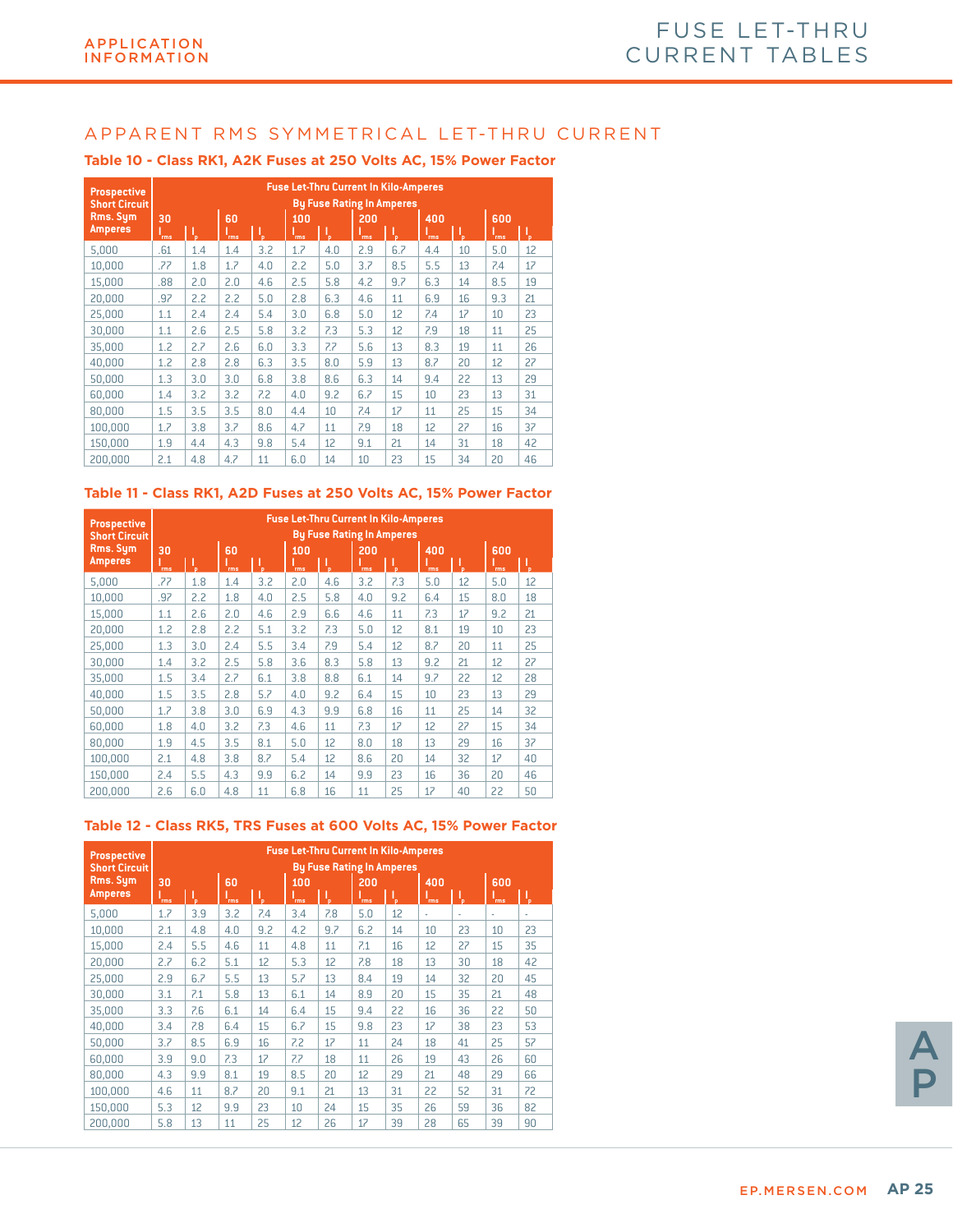#### **Table 13 - Class RK5, TR Fuses at 250 Volts AC, 15% Power Factor**

| <b>Prospective</b><br><b>Short Circuit</b> |                  | <b>Fuse Let-Thru Current In Kilo-Amperes</b><br><b>By Fuse Rating In Amperes</b> |                  |     |                   |     |            |    |                   |    |                   |    |  |  |
|--------------------------------------------|------------------|----------------------------------------------------------------------------------|------------------|-----|-------------------|-----|------------|----|-------------------|----|-------------------|----|--|--|
| Rms. Sym<br><b>Amperes</b>                 | 30<br><b>rms</b> | V,                                                                               | 60<br><b>Tms</b> | J.  | 100<br><b>Tms</b> | I,  | 200<br>rms | W  | 400<br><b>Tms</b> | Ţ, | 600<br><b>Tms</b> | Ţ, |  |  |
| 5,000                                      | 1.4              | 3.2                                                                              | 3.0              | 6.9 | 3.2               | 7.4 | 5.0        | 12 | ×,                | ٠  | ٠                 | ٠  |  |  |
| 10,000                                     | 1.8              | 4.1                                                                              | 3.8              | 8.7 | 4.1               | 9.4 | 6.6        | 15 | 10                | 23 | 10                | 23 |  |  |
| 15,000                                     | 2.1              | 4.8                                                                              | 4.4              | 10  | 4.7               | 11  | 7.6        | 17 | 13                | 29 | 15                | 35 |  |  |
| 20,000                                     | 2.3              | 5.3                                                                              | 4.8              | 11  | 5.1               | 12  | 8.4        | 19 | 14                | 32 | 19                | 44 |  |  |
| 25,000                                     | 2.5              | 5.6                                                                              | 5.2              | 12  | 5.5               | 13  | 9.0        | 21 | 15                | 34 | 21                | 48 |  |  |
| 30,000                                     | 2.6              | 6.0                                                                              | 5.5              | 13  | 5.9               | 14  | 9.6        | 22 | 16                | 37 | 22                | 50 |  |  |
| 35,000                                     | 2.7              | 6.2                                                                              | 5.8              | 13  | 6.2               | 14  | 10         | 23 | 17                | 38 | 23                | 53 |  |  |
| 40,000                                     | 2.9              | 6.7                                                                              | 6.1              | 14  | 6.5               | 15  | 11         | 24 | 18                | 40 | 24                | 56 |  |  |
| 50,000                                     | 3.1              | 7.1                                                                              | 6.5              | 15  | 7.0               | 16  | 11         | 26 | 19                | 43 | 26                | 60 |  |  |
| 60,000                                     | 3.3              | 7.6                                                                              | 7.0              | 16  | 7.4               | 17  | 12         | 27 | 20                | 46 | 28                | 63 |  |  |
| 80,000                                     | 3.6              | 8.3                                                                              | 7.7              | 18  | 8.1               | 19  | 13         | 31 | 22                | 51 | 30                | 70 |  |  |
| 100,000                                    | 3.9              | 9.0                                                                              | 8.3              | 19  | 8.8               | 20  | 14         | 33 | 24                | 55 | 33                | 75 |  |  |
| 150,000                                    | 4.4              | 10                                                                               | 9.4              | 22  | 10                | 23  | 16         | 38 | 27                | 62 | 38                | 86 |  |  |
| 200.000                                    | 4.9              | 11                                                                               | 11               | 24  | 11                | 26  | 18         | 41 | 30                | 69 | 41                | 95 |  |  |

A P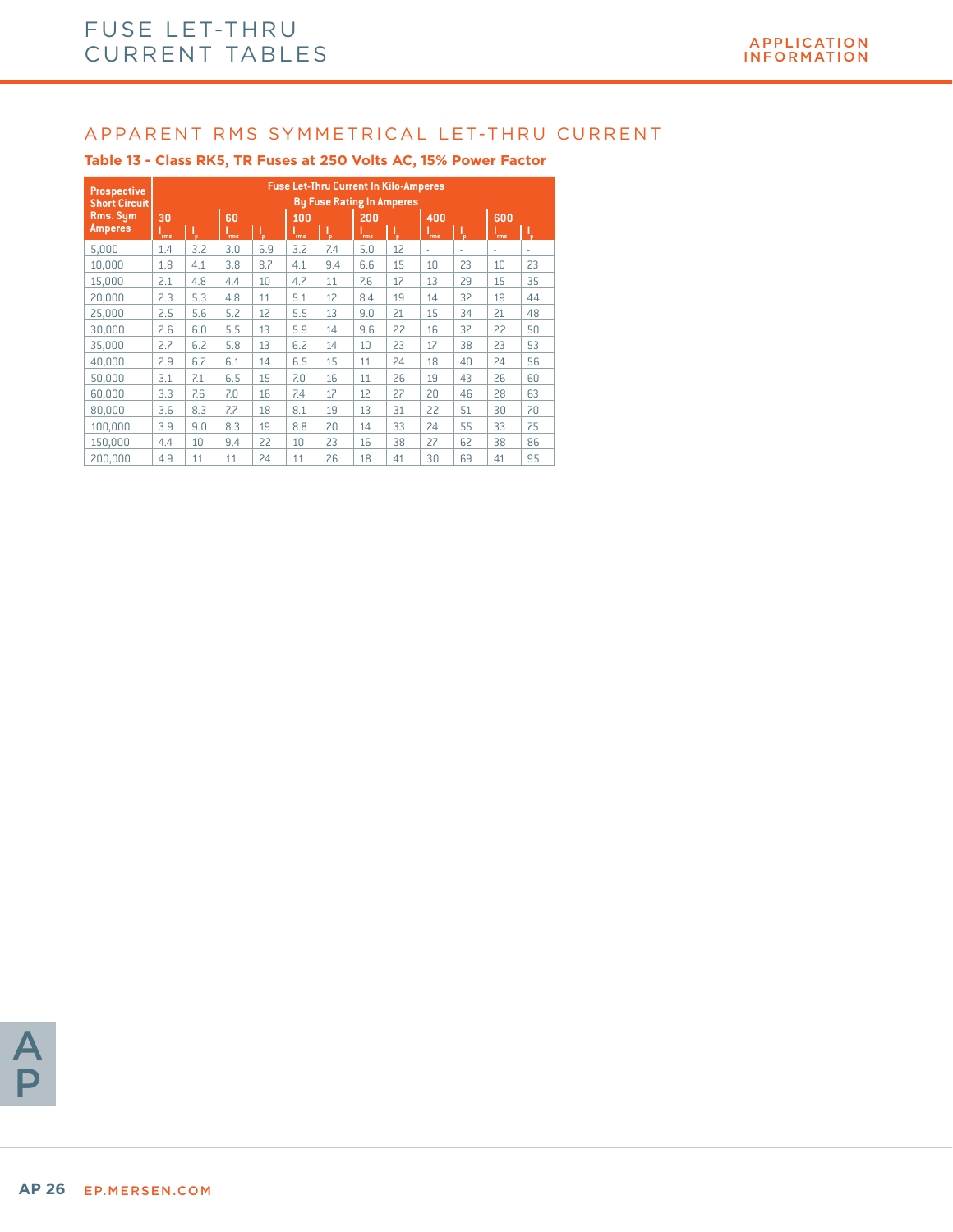The primary responsibility of a capacitor fuse is to isolate a shorted capacitor before the capacitor can damage surrounding equipment or personnel. Typical capacitor failure occurs when the dielectric in the capacitor is no longer able to withstand the applied voltage. A low impedance current path results. The excessive heat generated builds pressure and can cause violent case rupture. A fuse will isolate the shorted capacitor before case rupture occurs.

### FUSE PLACEMENT

The Code requires that an overcurrent device be placed in each ungrounded conductor of each capacitor bank (see Figure 1). The Code further requires that the rating or setting of the overcurrent device be as low as practicable. A separate overcurrent device is not required if the capacitor is connected on the load side of a motor-running overcurrent device.

Fusing per the Code provides reasonable protection if the capacitors are the metallized film self-healing type. If not, each capacitor should be individually fused as shown in Figure 2.

Fusing each individual capacitor is especially important in large banks of parallel capacitors. Should one capacitor fail, the parallel capacitors will discharge into the faulted capacitor and violent case rupture of the faulted capacitor can result. Individual capacitor fusing eliminates this problem.

If the capacitors are to be placed in banks comprised of both series and parallel combinations, the capacitor manufacturer must be consulted for fuse placement recommendations. The opening of improperly placed fuses can cause overvoltage and result in damage to other capacitors in the network.

### AMPERE RATING

How much overcurrent can a capacitor withstand? What effects do neighboring capacitors have on the inrush of a given capacitor? These and other questions influence fuse selection. Circuit analysis can be very complex. It is best to consult the capacitor manufacturer for specific recommendations.

For applications 600V or less in lieu of specific fusing recommendations from the capacitor manufacturer, we suggest a Mersen A60C Type 121 or an A6Y Type 2SG fuse sized at 165% to 200% of the capacitor's current rating (contact factory for technical data). If these fuses are not dimensionally acceptable, then a non-time delay Class J or Class RK1 fuse could be used and sized at 185% to 220% of the capacitor's current rating.

For applications over 600V to 5.5kV, we suggest Amp-Trap A100C to A550C capacitor fuses. These medium voltage fuses are available in a variety of voltage ratings and mounting configurations. Refer to Section MV for specific data. Medium voltage capacitor fuses are sized at 165% to 200% of the capacitor current rating.

Capacitor fuses are selected for their ability to provide short circuit protection and to ride through capacitor inrush current. Inrush current is affected by the closing angle, capacitance, resistance and inductance of the circuit, and varies from one application to another. Inrush lasts for less than 1/4 cycle and is typically less than 25 times the capacitor's current rating.

Steady state capacitor current is proportional to the applied voltage and frequency. Since voltage and frequency are fixed in power factor correction applications, the capacitor is not expected to be subjected to an overload. Therefore, capacitor fuses are not selected to provide overload protectors for the capacitor.





A P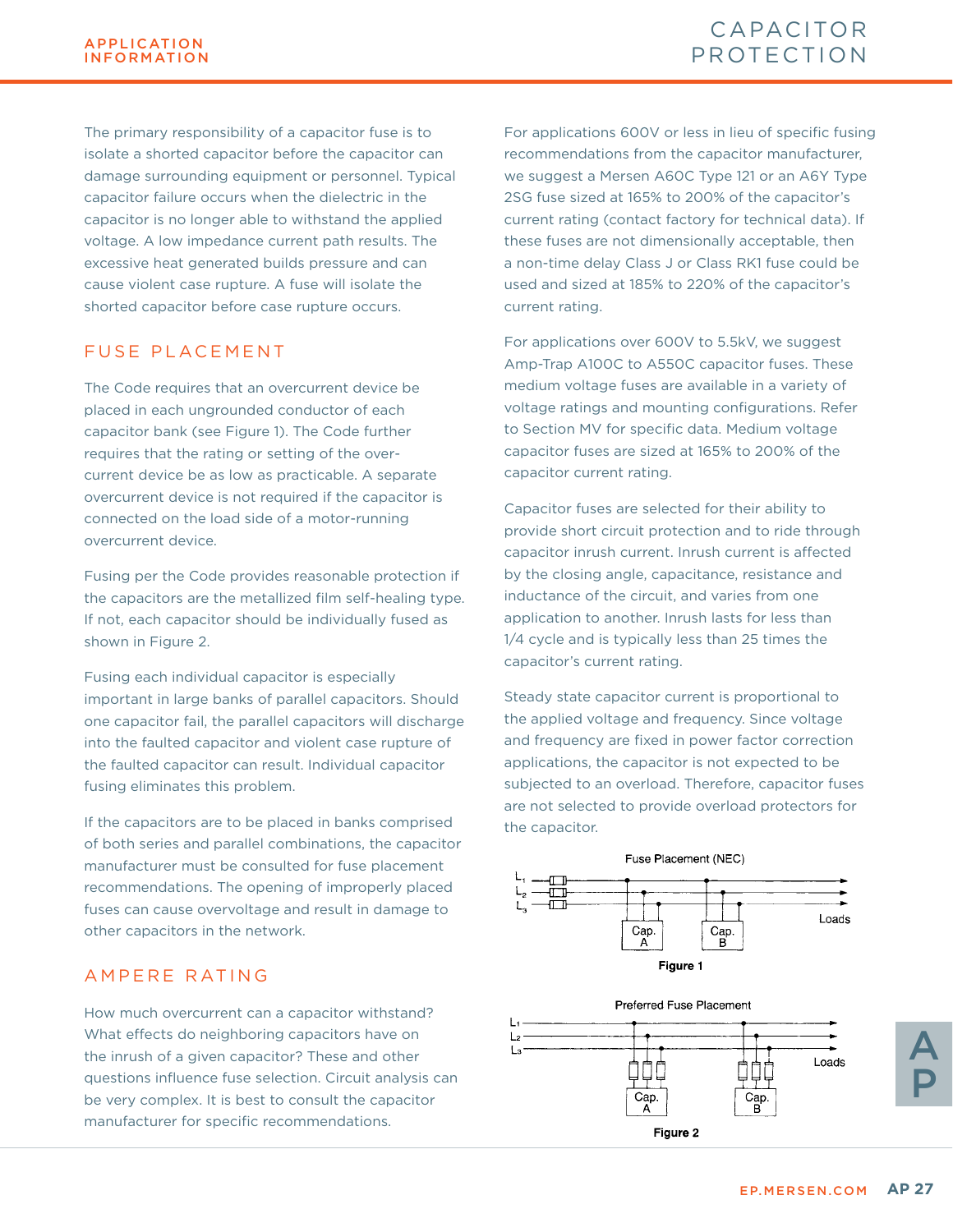#### k VAR VS. AMPS

The capacitor's current rating can be derived from its kVAR rating by using the following formula:

 $kVAR \times 1000 = \text{amps}$ 

volts 1 kVAR = 1000VA (Reactive)

**Example#1:** What fuse would you recommend for a three phase capacitor rated 100kVAR at 480 volts?

#### 100,000 volt-amps = 208 amps

#### 480 volts

To determine line current, we must divide the 208 amps, which is the three phase current by  $\sqrt{3}$ :

 208 = 120 amps  $\sqrt{3}$ 

If an A6OC Type 121 fuse is to be used, size the fuse at 165% to 200% of line current.

120 amps x 1.65 = 198 amps

120 amps x 2.00 = 240 amps

**Suggestions: A60C200-121 or A60C200-121TI**

If a Class J or a Class RK1 is to be used, size the fuse at 185% to 220% of line current.

120 amps x 1.85 = 222 amps

120 amps x 2.20 = 264 amps

**Suggestions: A4J225 or A6K225R**

**Example#2:** What fuse would you recommend for a three phase capacitor rated 2.4kV, 100kVAR?

Calculate Capacitor Current =

 $\sqrt{3}$  x 2400V 100,000 volt-amps = 24A

fuse size  $24 \times 1.65 = 39$ A  $24 \times 2.00 = 48A$ 

We suggest a 40 or 50 amp fuse rated at least 2400V A250C50-XX, where XX is the type of mounting needed.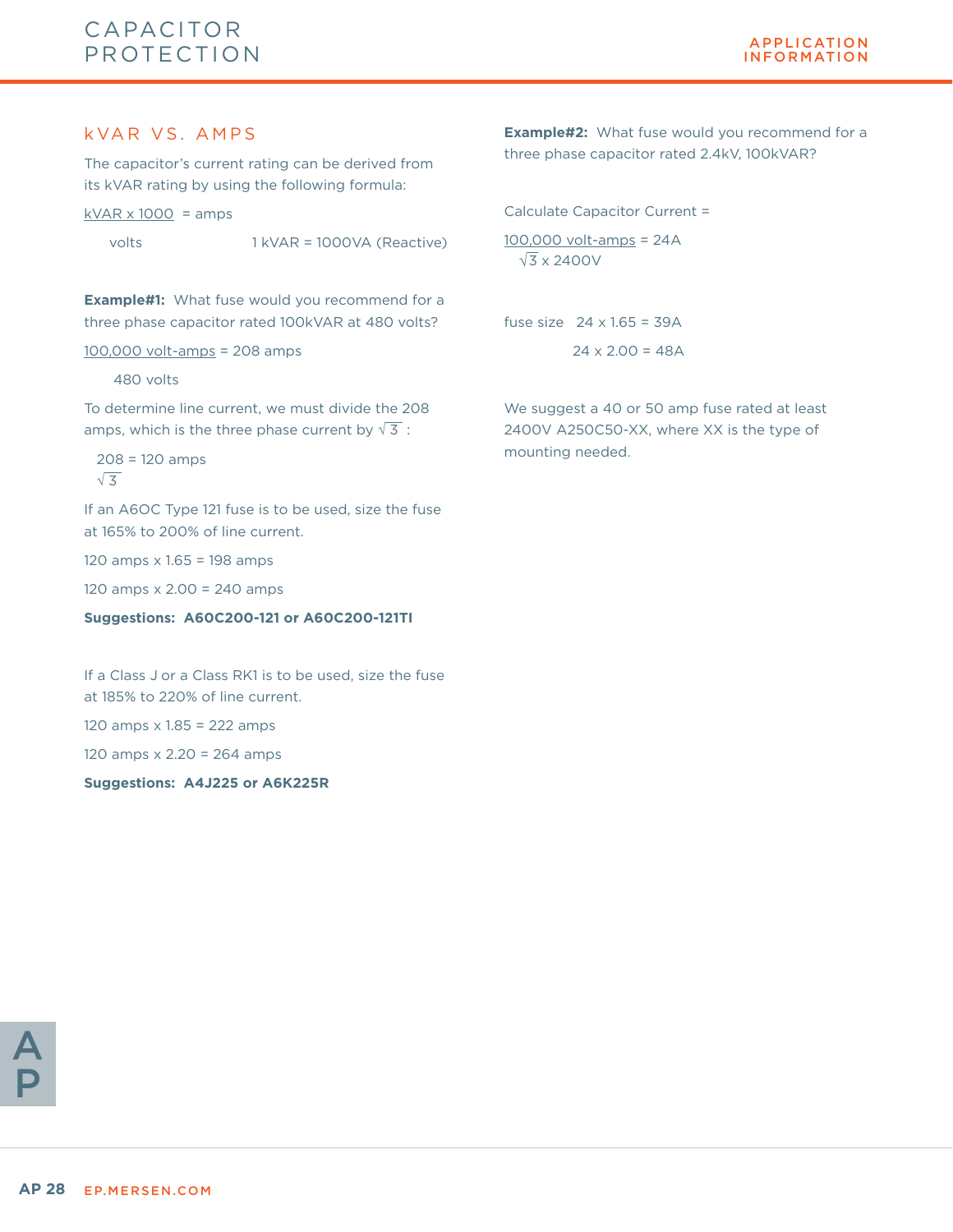### USING CABLE PROTECTORS

Cable Protectors are special purpose limiters which are used to protect service entrance and distribution cable runs. The National Electrical Code (NEC) does not require using cable protectors.

When unprotected cables are paralleled, a single conductor faulting to ground can result in damage to and eventual loss of all parallel conductors. The resultant cost of cable replacement, loss of service, and down time can be significant. This cost can be minimized by the use of Cable Protectors.

When each phase consists of three or more parallel conductors, Cable Protectors are installed at each end of each conductor. Should one cable fault, the Cable Protectors at each end of the faulted cable will open and isolate the faulted cable. The unfaulted cables will maintain service.

### TERMINATIONS

In addition to improving system reliability, Cable Protectors provide a means of terminating cable, thus eliminating the need for cable lugs. Cable Protectors are available with the following configurations:

Aluminum and copper cable require different terminations. Cable Protectors intended for copper cable must not be used with aluminum cable. Cable Protectors intended for aluminum cable include an oxide inhibitor.



### PLACEMENT OF CABLE PROTECTORS

In single phase applications where a single transformer supplies the service and there are only one or two conductors per phase, a single Cable Protector per cable may be used. The Cable Protector should be located at the supply end of the cable. In all other applications, Cable Protectors should be placed at both ends of each cable. This allows a faulted cable to be isolated from the source end and from a back feed at its load end. Isolation of a faulted cable is only possible if there are 3 or more parallel cables per phase.

### CABLE PROTECTOR AMPACITY

Cable Protectors are not ampere rated. They are not intended to provide overload protection for the cable. Cable Protectors are designed to open in case of a short circuit or after a cable has faulted. Thus total system reliability is maximized. For these reasons Cable Protectors are rated in terms of the cable material (aluminum or copper) and the cable size (250kcmil, 500kcmil, etc.)

### SELECTING A CABLE PROTECTOR

The following questions must be answered to choose the correct Cable Protector:

- Is the cable copper or aluminum?
- What is the cable size?
- What termination type is desired?
- Is the Cable Protector to be insulated or protected with a heat-shrink sleeve or a rubber boot?

Once these questions have been answered, the Cable Protector catalog number can be chosen from the listings.

### SMALL CABLE SIZES

Class J fuses may be used for cable sizes smaller than 4/0. Since Class J blades are drilled for bolting, they may be attached directly to bus. Cables must be prepared by installing lugs before bolting to the fuse. Cable-to-bus or cable-to-cable terminations are possible. The following ampere ratings are recommended, or each cable size.

| <b>Cable - Size Awg CU or AL</b> | <b>Class J Fuse Catalog No.</b> |
|----------------------------------|---------------------------------|
| #4                               | A4J125                          |
| #3                               | A4J150                          |
| #2                               | A4.J175                         |
| #1                               | A4.J200                         |
| 1/0                              | A4J250                          |
| 2/0                              | A4J300                          |
| 3/0                              | A4J400                          |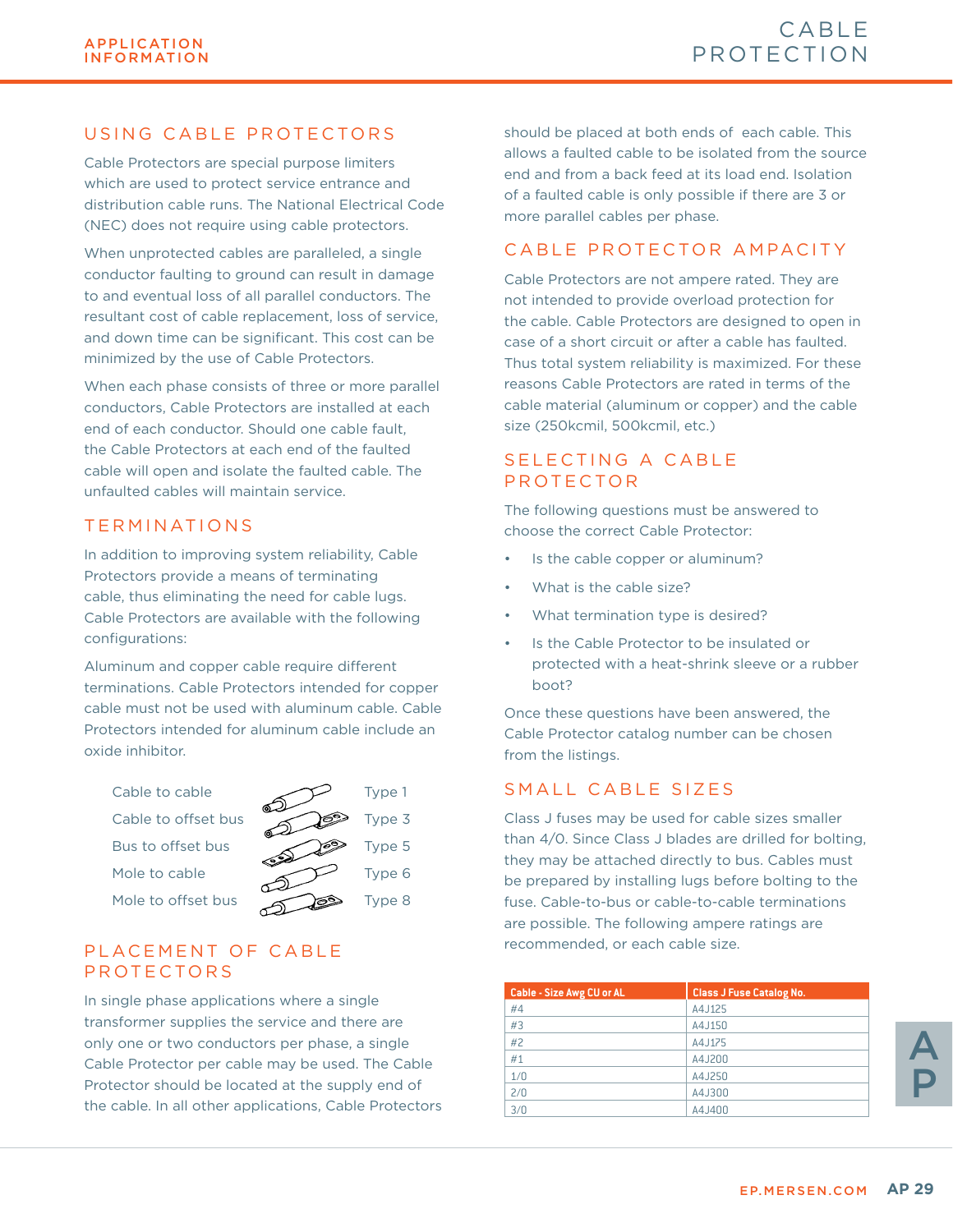### TYPICAL CONSTRUCTION OF A MOTOR STARTER





### ESSENTIAL PARTS OF A MOTOR BRANCH CIRCUIT REQUIRED BY THE NATIONAL ELECTRICAL CODE:

- Disconnect means
- Branch-circuit short-circuit protective device
- Motor-controller
- Motor overload protective devices

### DISCONNECT MEANS

The Disconnect means can be a Manual Disconnect Switch according to UL 98.

A manual Motor Controller (according to UL 508) additionally marked "Suitable as Motor Disconnect" is only permitted as a disconnecting means where installed between the final branch-circuit shortcircuit and ground-fault protective device and the motor (NEC 2008 Article 430.109).

### BRANCH-CIRCUIT SHORT-CIRCUIT PROTECTIVE DEVICE

The short-circuit protective device can be either a Fuse or an Inverse-time Circuit-breaker.

### MOTOR-CONTROLLER

Any switch or device that is normally used to start and stop a motor according to the National Electrical Code article 430.82.

### MOTOR OVERLOAD PROTECTIVE DEVICES

The National Electrical Code permits fuses to be used as the sole means of overload protection for motor branch circuits. This approach is often practical only with small single phase motors. Most integral horsepower 3 phase motors are controlled by a motor starter which includes an overload relay. Since the overload relay provides overload protection for the motor branch circuit, the fuses may be sized for short-circuit protection.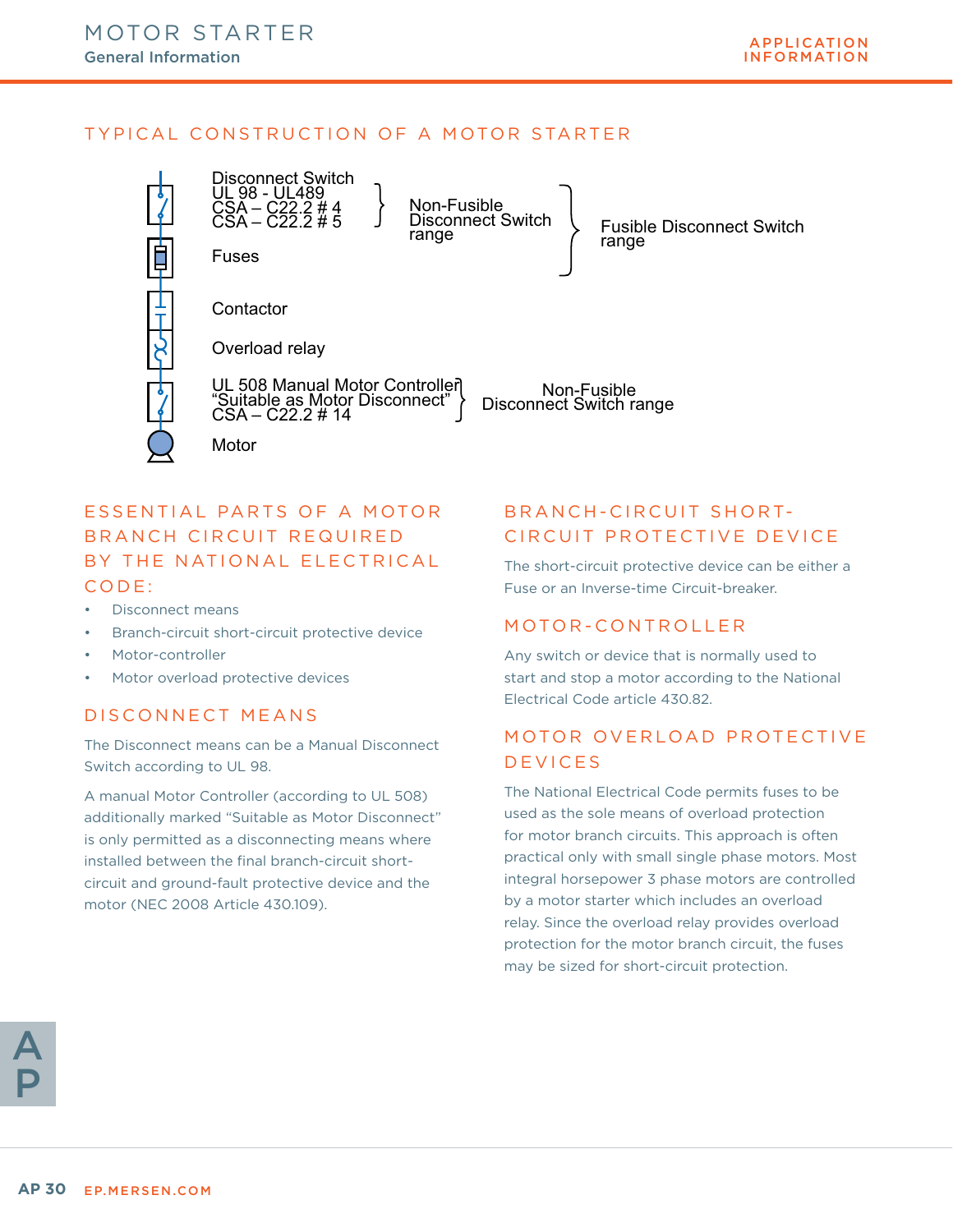### AUXILIARY CONTACT WIRING DIAGRAMS



### AUXILIARY CONTACT RATING CODES (ACCORDING TO UL508 STANDARD ITEM 139)

#### **Designation Example**



These codes concern the auxiliary contacts and give the maximum load they can make or break. The numerical suffix designates the maximum voltage design values, which are to be 600, 300, and 150 volts for suffixes 600, 300, and 150 respectively. The table below gives some typical rating codes:

A contactor used at 600VAC - 60 Hz has the following specifications:

Average consumption: - inrush 60 Hz: 1200VA - sealed 60 Hz: 120VA

Thus a C600 rated auxiliary device is the minimum rating required.

| <b>Contact Rating Code</b><br><b>Designation</b> | <b>Max Operating Voltage (V)</b> | <b>Network Type</b> | Making Max Load (VA) | <b>Breaking Max Load (VA)</b> |
|--------------------------------------------------|----------------------------------|---------------------|----------------------|-------------------------------|
| A600                                             | 600                              | AC                  | 7200                 | 720                           |
| <b>B600</b>                                      | 600                              | AC                  | 3600                 | 360                           |
| C600                                             | 600                              | AC                  | 1800                 | 180                           |
| D300                                             | 300                              | AC                  | 432                  | 72                            |
| E150                                             | 150                              | AC                  | 216                  | 36                            |
| <b>N600</b>                                      | 600                              | <b>DC</b>           | 275                  | 275                           |
| <b>P600</b>                                      | 600                              | <b>DC</b>           | 138                  | 138                           |
| 0600                                             | 600                              | <b>DC</b>           | 69                   | 69                            |
| R300                                             | 300                              | <b>DC</b>           | 28                   | 28                            |

*Note: A600 and N600 are the highest categories and may be used to cover all cases.*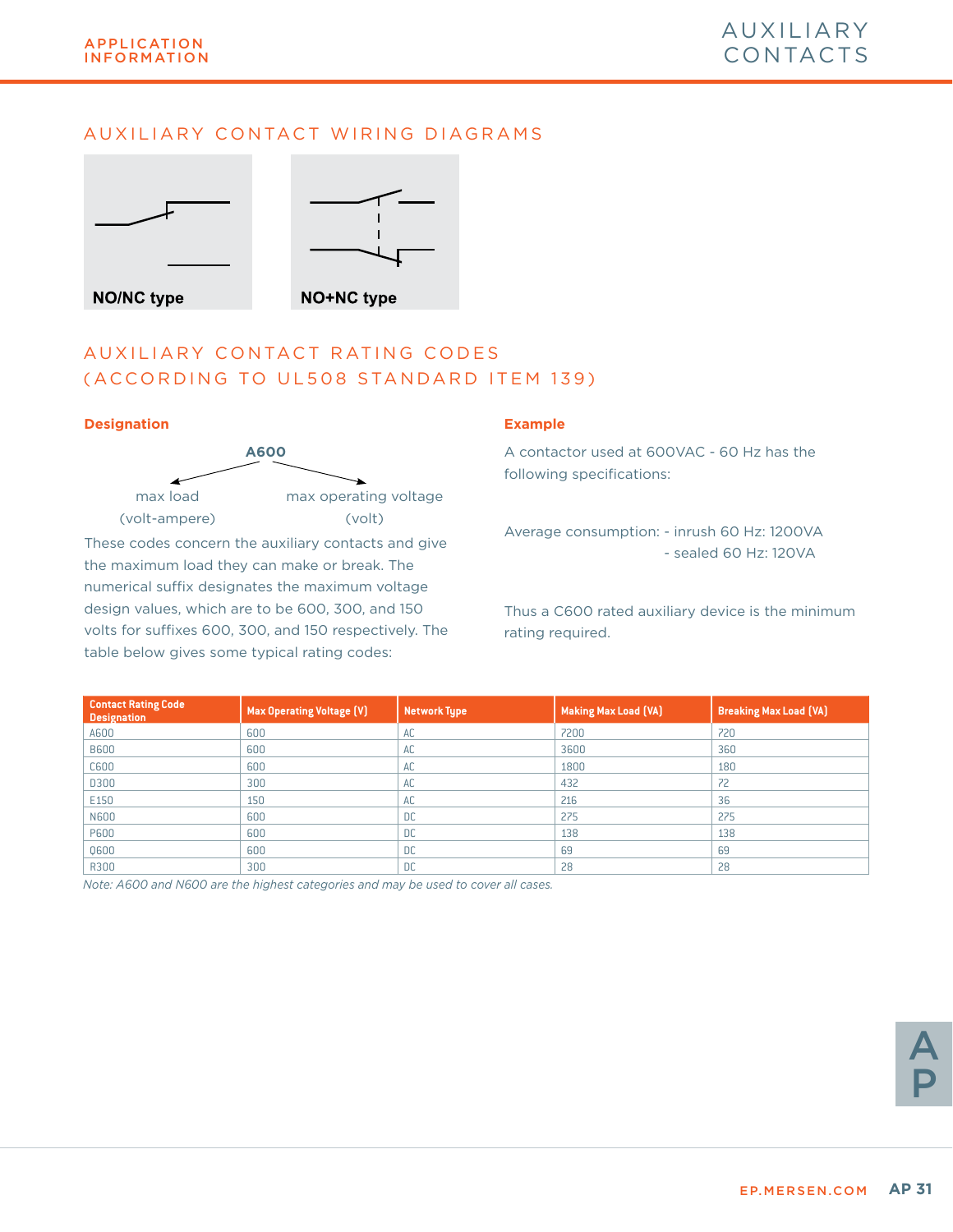### DEFINITION

Coordination is defined as properly localizing a fault condition to restrict outages to the equipment affected, accomplished by choice of selective fault protective devices.

Coordination (selectivity, discrimination) is desirable and often times mandatory. A lack of coordination can represent a hazard to people and equipment. When designing for coordination, fuses provide distinct advantages over other types of overcurrent protective devices.

To coordinate a circuit breaker protected system, it is generally necessary to intentionally delay the short circuit response of upstream breakers. Though coordination may be achieved, short circuit protection is compromised. The speed and consistency of response of fuses allows coordination without compromising component protection.

The terms coordination and selectivity are often used interchangeably. The term coordination should be used to describe a system as defined above, while two fuses are said to be selective if the downstream fuse opens while the upstream fuse remains operable under ALL conditions of overcurrent. The term "discrimination" is synonymous with selectivity and is the preferred international term for this definition.

The word ALL is key. Fuse selectivity cannot be assured by comparing fuse time current curves alone. These curves stop at .01 second. Fuse performance under high fault conditions must also be evaluated. Fuse I<sup>2</sup>t is the best tool for assuring coordination under high fault current conditions. If the total clearing I2t of the downstream fuse is less than the melting I<sup>2</sup>t of the main upstream fuse, the fuses will be selective under high fault conditions.

To simplify presenting weighty <sup>2</sup>t data, selectivity information can simply be found in selectivity ratio tables.

The ratios found in the following tables are conservative and are appropriate for all overcurrents up to 200,000 amperes RMS. In some cases smaller ratios than shown may be used. Consult your Mersen representative for specific recommendations.

### FUSE SELECTIVITY RATIOS - 600 AND 480 VOLT APPLICATIONS UP TO 200,000 RMS SYMMETRICAL AMPERES

| <b>Branch Fuse</b> | Ratio (For Fuses Rated 61 - 6000A)<br><b>Main Fuse</b> |          |       |            |        |     |        |                          |        |  |  |  |
|--------------------|--------------------------------------------------------|----------|-------|------------|--------|-----|--------|--------------------------|--------|--|--|--|
|                    | <b>A4BO</b>                                            | A4BY     | A4BT  | <b>TRS</b> | A6K    | A6D | A4J    | <b>AJT</b>               | A6T    |  |  |  |
| A4BO               | 2:1                                                    | 2:1      | 2:1   | $\sim$     | $\sim$ | ۰.  | ٠      | $\overline{\phantom{a}}$ |        |  |  |  |
| A4BY               | $\sim$                                                 | 2.5:1    | 2:1   | н.         | $\sim$ | ۰.  | ۰.     | $\sim$                   | $\sim$ |  |  |  |
| A4BT               | 2.5:1                                                  | 2.5:1    | 2:1   | $\sim$     | $\sim$ | ۰.  | $\sim$ | $\sim$                   | $\sim$ |  |  |  |
| <b>TRS</b>         | 4:1                                                    | 4:1      | 3:1   | 2:1        | 4:1    | 4:1 | 4:1    | 3:1                      | 4.5:1  |  |  |  |
| A6K                | 2:1                                                    | 2:1      | 1.5:1 | 1.5:1      | 2:1    | 2:1 | 3:1    | 2:1                      | 3.5:1  |  |  |  |
| A6D                | 2:1                                                    | 2:1      | 1.5:1 | 1.5:1      | 2:1    | 2:1 | 3:1    | 2:1                      | 3.5:1  |  |  |  |
| A4J                | 2:1                                                    | 2:1      | 1.5:1 | 1.5:1      | 2:1    | 2:1 | 2:1    | 2:1                      | 3:1    |  |  |  |
| AJT                | $2:1***$                                               | $2:1***$ | 2:1   | 1.5:1      | 2:1    | 2:1 | 2.5:1  | 2:1                      | 3.5:1  |  |  |  |
| A6T                | 3:1                                                    | 2.5:1    | 2:1   | 1.5:1      | 2:1    | 2:1 | 2:1    | 2:1                      | 2.5:1  |  |  |  |

## FUSE SELECTIVITY RATIOS - 240 VOLT APPLICATIONS UP TO 200,000 RMS SYMMETRICAL AMPERES

| <b>Branch Fuse</b> |             | Ratio (For Fuses Rated 61 – 6000A)<br><b>Main Fuse</b> |       |           |                  |                  |        |                          |                  |  |  |  |  |
|--------------------|-------------|--------------------------------------------------------|-------|-----------|------------------|------------------|--------|--------------------------|------------------|--|--|--|--|
|                    | <b>A4BO</b> | A4BY                                                   | A4BT  | <b>TR</b> | A <sub>2</sub> K | A <sub>2</sub> D | A4J    | <b>AJT</b>               | A <sub>3</sub> T |  |  |  |  |
| A4BQ               | 2:1         | 2:1                                                    | 2:1   | $\sim$    | $\sim$           | $\sim$           | $\sim$ | $\overline{\phantom{a}}$ | ۰.               |  |  |  |  |
| A4BY               |             | 2.5:1                                                  | 2:1   | $\sim$    | $\sim$           | $\sim$           | $\sim$ | $\overline{\phantom{a}}$ | ۰.               |  |  |  |  |
| A4BT               | 2.5:1       | 2.5:1                                                  | 2:1   | $\sim$    | $\sim$           | $\sim$           | $\sim$ | $\sim$                   | ۰.               |  |  |  |  |
| <b>TR</b>          | 4:1         | 4:1                                                    | 4:1   | 1.5:1     | 4:1              | 3:1              | 4:1    | 3:1                      | 5:1              |  |  |  |  |
| A <sub>2</sub> K   | 2:1         | 2:1                                                    | 1.5:1 | 1.5:1     | 2:1              | 1.5:1            | 2:1    | 1.5:1                    | 3:1              |  |  |  |  |
| A <sub>2</sub> D   | 2.5:1       | 2.5:1                                                  | 2:1   | 1.5:1     | 2:1              | 1:5:1            | 2:1    | 2:1                      | 3:1              |  |  |  |  |
| A4J                | 2:1         | 2:1                                                    | 1.5:1 | 1.5:1     | 2:1              | 1.5:1            | 2:1    | 2:1                      | 3:1              |  |  |  |  |
| AJT                | 2:1         | 2:1                                                    | 2:1   | 1.5:1     | 2.5:1            | 2:1              | 2.5:1  | 2:1                      | 3:1              |  |  |  |  |
| A3T                | 1.5:1       | 1.5:1                                                  | 1.5:1 | 1.5:1     | 1.5:1            | 1.5:1            | 1.5:1  | 1.5:1                    | 2:1              |  |  |  |  |

*\*\*Exception: For AJT450-600 use 2:1 on 480V only, 2.25:1 on 600V.*

A

P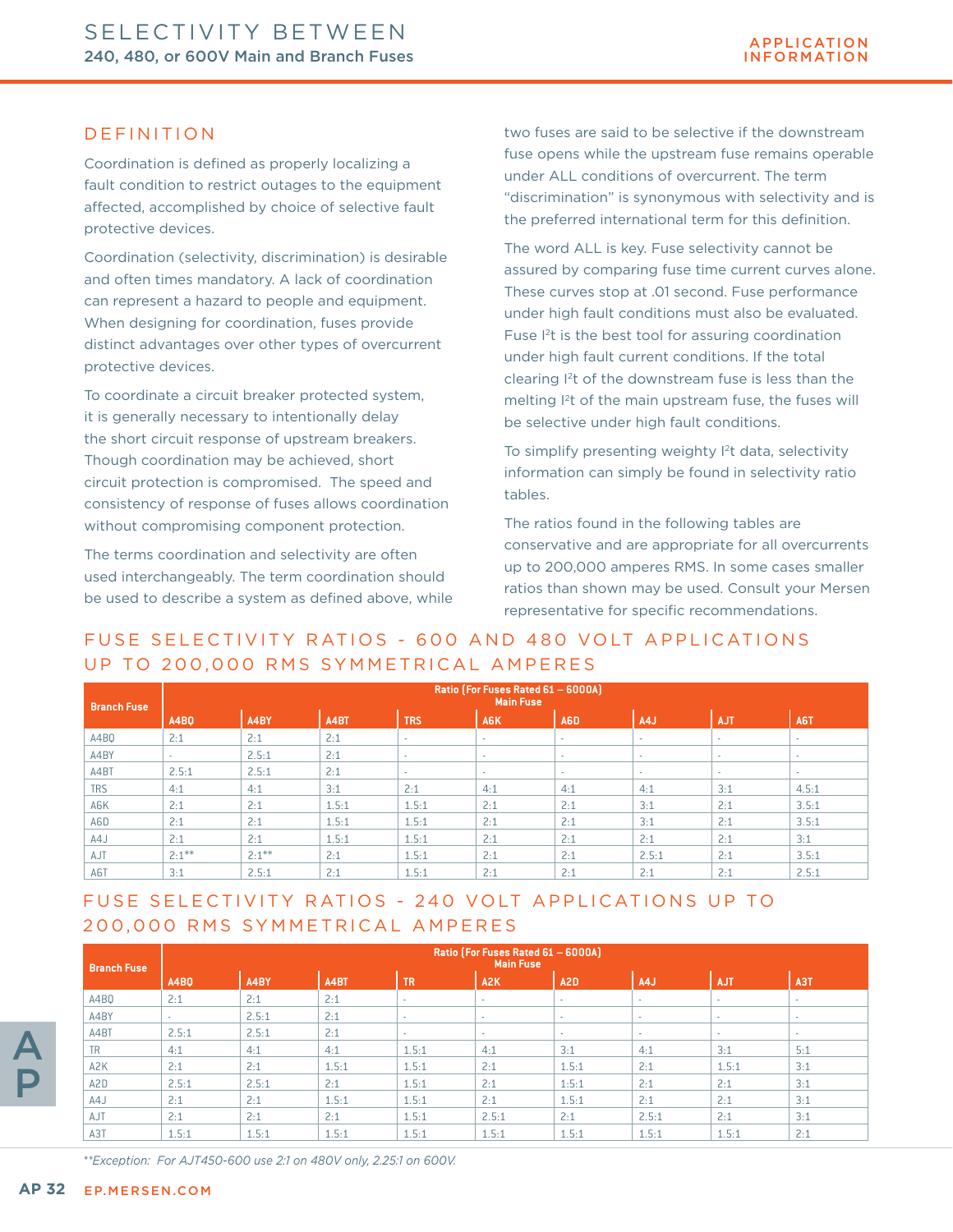### HOW MANY FUSES WILL OPEN ON A SHORT CIRCUIT?

In a three phase system typically only two fuses will open on a line-to-line short circuit. Since all three line currents are offset from each other (see chart to the right), each fuse will see the full fault at different times. Therefore the fuses will open at different times, once the first two fuses open, the circuit is disconnected and the third one typically never sees the full fault current. The third line can only conduct current directly to ground.

#### **How many fuses will open on an overload?**

Similar to a short circuit typically two fuses will open on an overload. Typically, one fuse opening will not be adequate to disconnect all three phases so the two remaining phases will conduct the overcurrent until one of them opens. At this point, the last fuse will only be able to conduct current directly to ground so it most likely will not open.

#### **Is it ok to replace only the open fuses?**

It is always recommended to replace all three fuses. In both short circuit and overload conditions the third fuse might not open but there is no way to tell how much of the element may have melted due to the overcurrent. Not replacing the third fuse can lead to issues in the future such as nuisance openings which can result in costly downtime.

#### **Is there a life expectancy on my fuse?**

A fuse does not have a "mean time between failures" because theoretically a fuse only needs to be replaced once it opens on an overcurrent. Fuses are 100% tested before leaving the factory to ensure that they will perform as intended. In the real world, factors such as temperature and humidity can cause a fuse to need replacement. Mersen suggests using ten years as a guideline for replacing both fuses installed and in inventory.





*Fuses are 100% tested before leaving the factory to ensure they will perform as intended.*

A P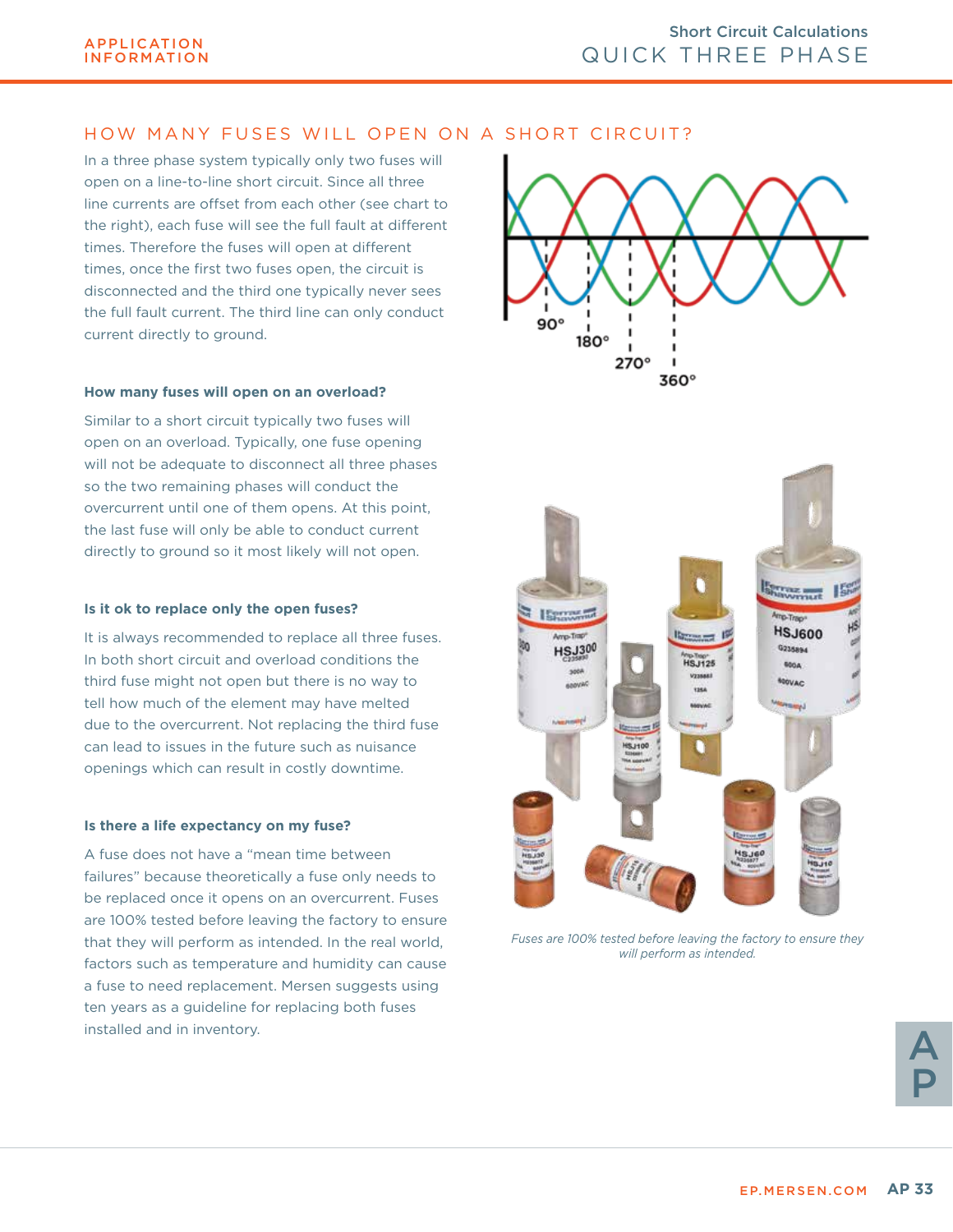### SHORT CIRCUIT RATING (SCCR)

The National Electric Code (2017) defines Short-Circuit Current Rating (article 100) as "the prospective symmetrical fault current at a normal voltage to which an apparatus or system is able to be connected without sustaining damage exceeding defined acceptance criteria." SCCR is important to provide for safety of people and equipment during short-circuit conditions.

Article 409.110 (3) states that industrial control panels shall be marked with "short-circuit current rating of the industrial control panel based on one of the following: (a) short-circuit current rating of a listed and labeled assembly (b) short-circuit current rating established utilizing an approved method." The fine print note refers to UL 508A, supplement SB as an example of an approved method. 430.8 require motor controllers to be marked with an SCCR.

Supplement SB in UL 508A uses a four step process to determine what a short circuit current rating for a panel should be. This process identifies the components with the lowest individual SCCR in the circuit. If there is no feeder over-current protective device (OCPD) this component is the weakest link and would determine the overall SCCR of the panel. Typically the feeder circuit will have an OCPD and we must consider its current-limiting effects on the circuit.

The feeder OCPD may limit fault currents enough so that the weakest link components are protected and the panel can have a higher overall SCCR. For more information please contact Mersen Technical Services at 978-462-6662 or technicalservices.nby@ mersen.com.

### 11 REASONS FOR USING CURRENT-LIMITING FUSES:

**Arc Flash Reduction:** Current limiting fuses, when applied within their current limiting range, reduce personnel exposure to incident arc flash energy. Non fused systems may need extensive

re-engineering to reduce arc flash hazards, and improve personnel safety.

**Safety:** Overcurrent protective devices which operate are often reset without first investigating to find the cause of opening. Electromechanical devices which have opened high level faults may not have the reserve capacity to open a 2nd or 3rd fault safely. When a fuse opens it is replaced with a new fuse, thus protection is not degraded by previous faults.

**Reliability:** No moving parts to wear or become contaminated by dust, oil or corrosion.

**Long Life:** The speed of response of a fuse will not change or slow down as the fuse ages. In other words, the fuse's ability to provide protection is not adversely affected by the passage of time.

**Minimal Maintenance:** Fuses do not require periodic recalibration as do electromechanical overcurrent protective devices.

**Component Protection:** The current limiting action of a fuse minimizes or eliminates component damage.

**North American Standards:** Tri-national Standards specify fuse performance and maximum allowable fuse Ip and I<sup>2</sup>t let-thru values.

**Selectivity:** Fuses may be easily coordinated to provide selectivity under both overload and short circuit conditions.

**High Interrupting Rating:** You don't pay a premium for high interrupting capacity.

Most low voltage current limiting fuses have a 200,000 ampere interrupting rating.

**Cost Effective:** Fuses are generally the most cost effective means of providing overcurrent protection. This is especially true where high fault currents exist or where small components need protection.

**Extended Protection:** Devices with low interrupting ratings are often rendered obsolete by service upgrades or increases in available fault current. Non-fused systems may need expensive system upgrades to maintain system safety.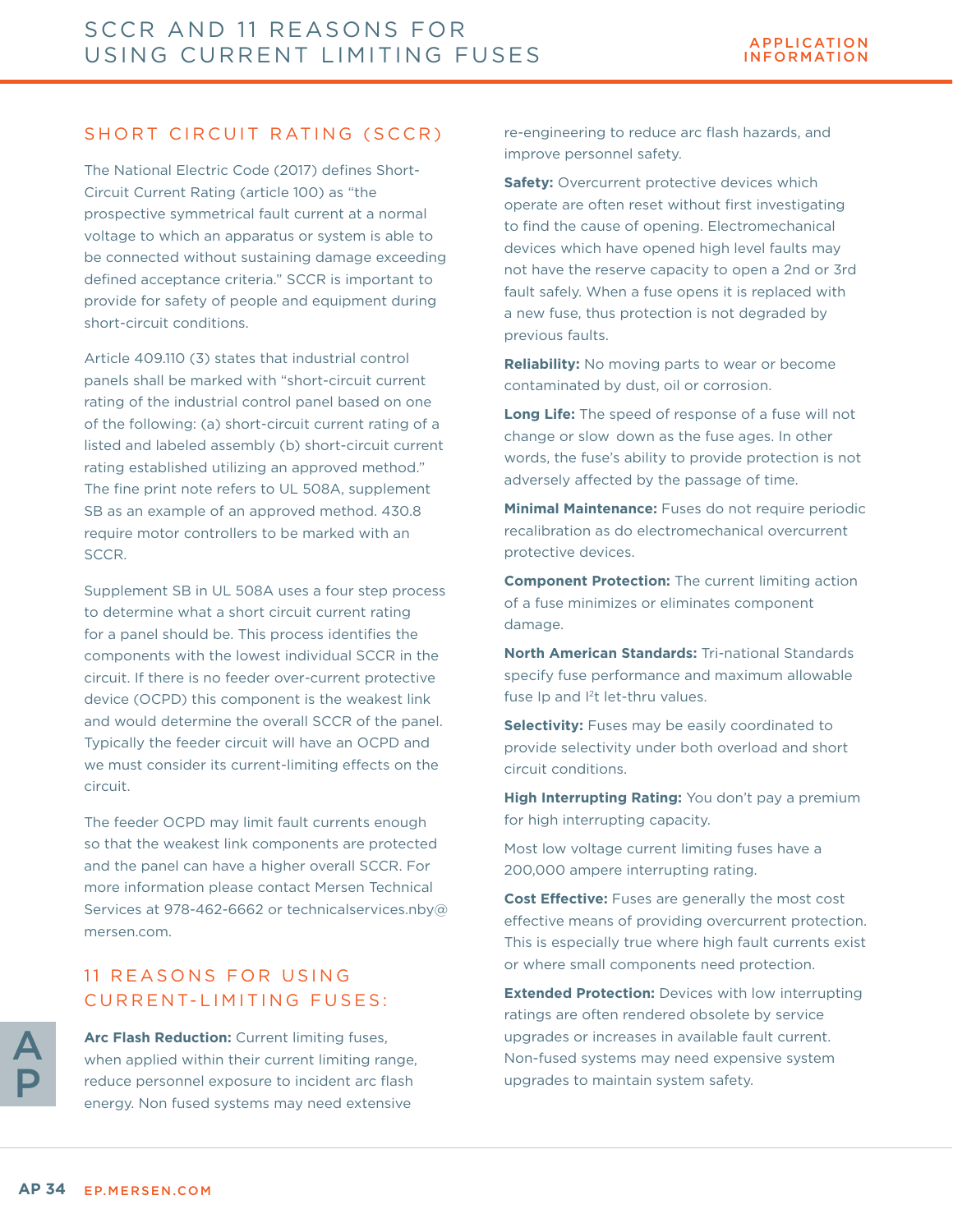### THREE CLUES FOR DETECTING WHEN IS A FUSE TOO OLD FOR STOREROOM INVENTORY

Storeroom managers often have the responsibility for identifying obsolete inventory. There are advantages to having the right inventory for needs, without the clutter of fuses that should never be used. Obsolete fuses can mask stockout of important spare fuses resulting in needless emergencies. Sometimes, an electrician will mistakenly use an obsolete fuse and create a dangerous safety condition.

What conditions would make a fuse obsolete? There is functional obsolescence, concealed damage obsolescence, and age obsolescence. Any of these conditions justify discarding a fuse. The electrical safety experts at Mersen offer the following three clues for determining when a fuse should be removed from storeroom inventory:

#### **1. Functional Obsolescence**

Functional obsolescence occurs when the fuse can't protect the equipment due to changes in the electrical system, or when the end-use equipment needing this particular fuse has been abandoned. Either way, the fuse will not help in restoring the equipment to service. If it's accidently used by an electrician, it could create a hazardous situation.

An example of a functionally obsolete fuse is a One-Time with a safety rating of only 10kA IR. When the fuse was originally purchased, it could have had an adequate safety rating. Now the electrical system has changed and requires a safety rating of more than 10kA. If the fuse is installed without adequate IR as required by OSHA, it could explode or cause personal injury.

#### **2. Concealed Damage**

Obsolescence can be caused by concealed damaged. An electrician normally only checks for fuse continuity to determine its suitability for continued service. But other concealed damage can occur in storage. The biggest threat to fuses in storage is moisture.

Once fuses absorb too much moisture, they lose their interrupting (safety) capacity. Even if they are dried out after the exposure, they are permanently damaged. In normal use they generate enough heat to keep themselves safe from absorbing moisture, but not in storage. The absorption of moisture permanently changes the structure of the filler packing around the fuse link and consequently decreases the safety capacity.

A common check for water damage is to check for wrinkling on the fuse's paper label. If the paper label is wrinkled, it indicates excessive moisture during storage. Also, any water stains on the fuse body or corrosion on the ends can indicate moisture damage.

Other concealed damage can occur when a fuse is used and returned to the storeroom. Any fuse that show scratches on the blades or ferrules was probably inserted into fuse clips and returned to inventory.

#### **3. Fuses Over 10 Years Old**

When fuses are more than 10 years old, the history of these fuses is uncertain. More than likely, they were exposed to moisture or damaging conditions sometime during the 10 years of storage. This would make them unsafe and unreliable for maintenance. Most manufacturers mark a date code on their fuses.

#### **Summary**

If storeroom fuses exhibit functional obsolescence, signs of moisture damage, or are more than 10 years old, they should be replaced. For a free fuse audit and inventory analysis, visit call 978-462-6662.

> A P